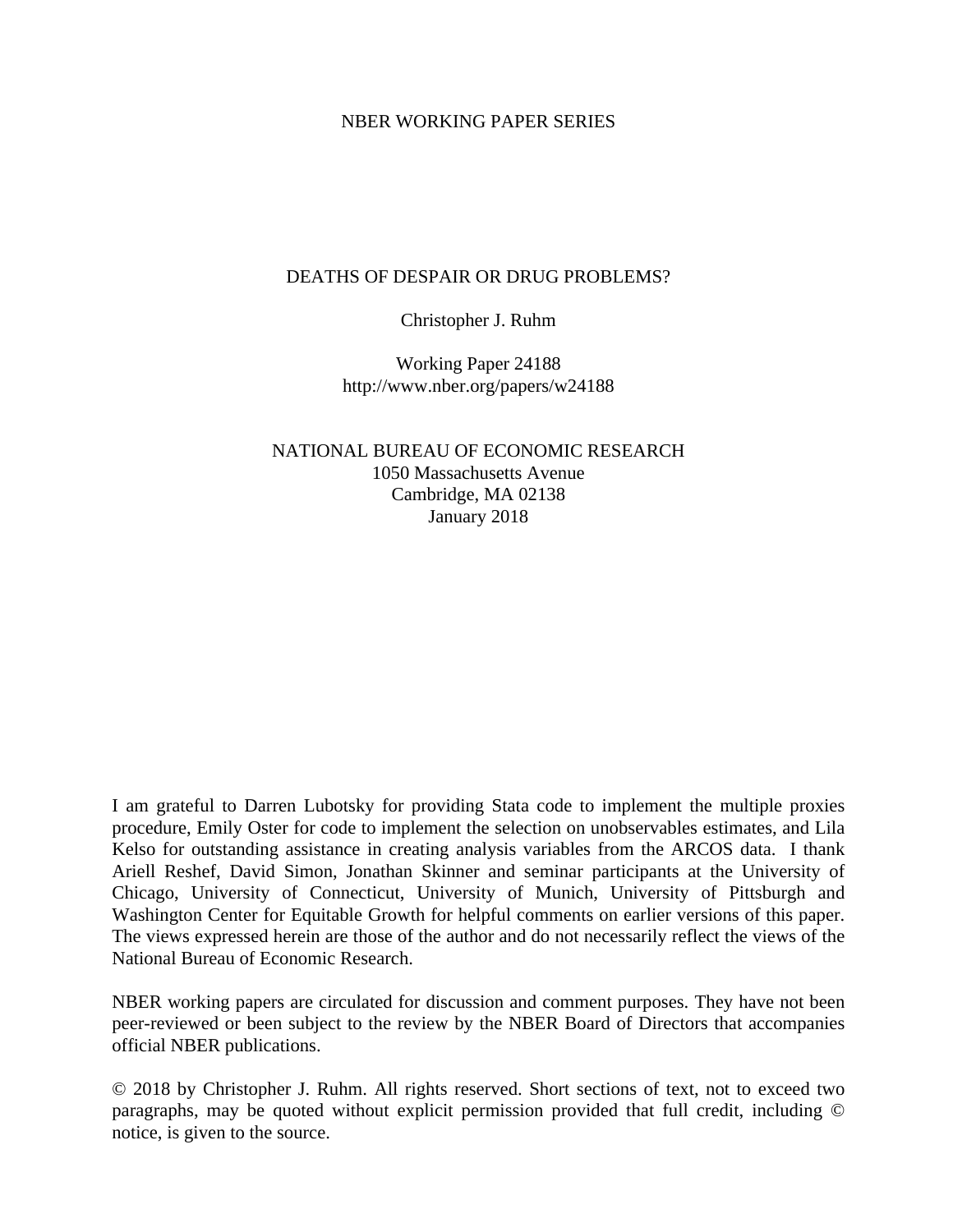Deaths of Despair or Drug Problems? Christopher J. Ruhm NBER Working Paper No. 24188 January 2018 JEL No. E32,I12,I18,J11

## **ABSTRACT**

The United States is in the midst of a fatal drug epidemic. This study uses data from the Multiple Cause of Death Files to examine the extent to which increases in county-level drug mortality rates from 1999-2015 are due to "deaths of despair", measured here by deterioration in medium-run economic conditions, or if they instead are more likely to reflect changes in the "drug environment" in ways that present differential risks to population subgroups. A primary finding is that counties experiencing relative economic decline did experience higher growth in drug mortality than those with more robust growth, but the relationship is weak and mostly explained by confounding factors. In the preferred estimates, changes in economic conditions account for less than one-tenth of the rise in drug and opioid-involved mortality rates. The contribution of economic factors is even less when accounting for plausible selection on unobservables, with even a small amount of remaining confounding factors being sufficient to entirely eliminate the relationship. These results suggest that the "deaths of despair" framing, while provocative, is unlikely to explain the main sources of the fatal drug epidemic and that efforts to improve economic conditions in distressed locations, while desirable for other reasons, are not likely to yield significant reductions in drug mortality. Conversely, the risk of drug deaths varies systematically over time across population subgroups in ways that are consistent with an important role for the public health environment related to the availability and cost of drugs. Put succinctly, the fatal overdose epidemic is likely to primarily reflect drug problems rather than deaths of despair.

Christopher J. Ruhm Frank Batten School of Leadership and Public Policy University of Virginia 235 McCormick Rd. P.O. Box 400893 Charlottesville, VA 22904-4893 and NBER ruhm@virginia.edu

An online appendix is available at http://www.nber.org/data-appendix/w24188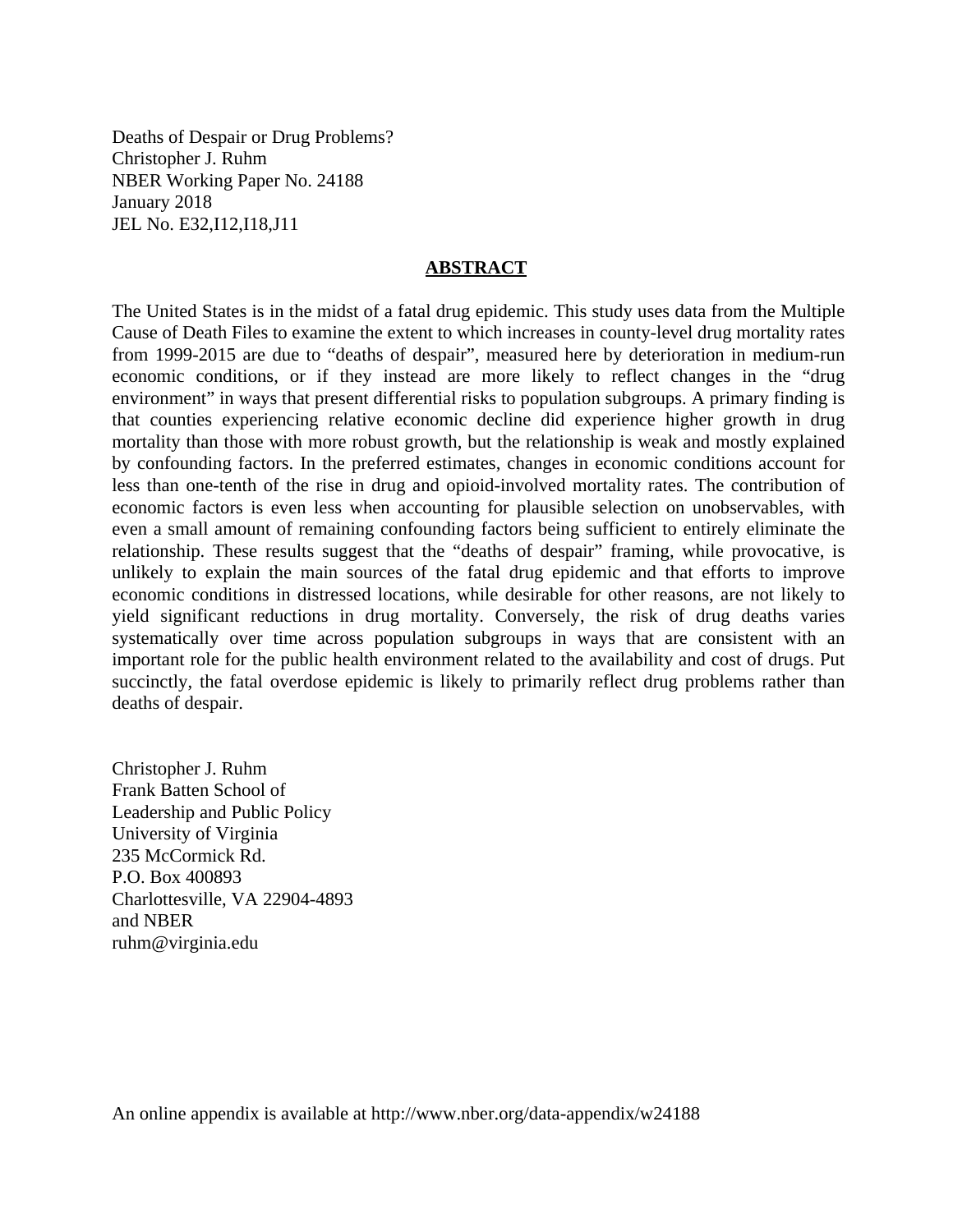## **1. Introduction**

 $\overline{a}$ 

The United States is in the midst of a fatal drug epidemic. The number of Americans dying from drugs rose from 16,849 to 63,632 between 1999 and 2016 (Hedegaard, Warner, and Miniño 2017). Drug overdoses are the leading cause of injury deaths in the United States, exceeding the number of motor vehicle fatalities since 2009 (Paulozzi 2012). The rapid growth in drug mortality originally involved prescription opioids like OxyContin, often in combination with other drugs (Jones, Mack, and Paulozzi 2013; Paulozzi, Mack, and Hockenberry 2014). However, the 19,413 and 15,469 fatalities during 2016 with available data reported to involve synthetic opioids (mostly fentanyl) and heroin substantially exceeded the 14,487 fatalities involving opioid analgesics (Hedegaard, Warner, and Miniño 2017).

 Poisoning deaths, over 90 percent of which are now due to drugs, are by far the most important factor explaining the declines in life expectancy observed since 1999 initially among 45-54 year old non-Hispanic whites in research by Anne Case and Angus Deaton (2015) and subsequently among a broader age range of mid-life whites (Kochanek, Arias, and Bastian 2016; Kolata and Cohen 2016; Squires and Blumenthal 2016). Case and Deaton attribute this rising mortality to "deaths of despair" (Case and Deaton 2017; Deaton 2017) which they view as a form of suicide that "respond(s) more to prolonged economic conditions than to short-term fluctuations, and especially social dysfunctions … that come with prolonged economic distress" (Deaton 20[1](#page-2-0)7, p. 3).<sup>1</sup> In their view, it is the social and economic environment rather than opioids (and presumably drugs more generally) that are the fundamental causes of increased deaths.

At first glance, the particularly large rise in drug mortality in Appalachia and the rust-belt seems consistent with the deaths of despair hypothesis. However, other areas not associated with

<span id="page-2-0"></span> $1$  Others have asserted potential roles for rising income inequality, international trade, stagnant wages, increased unemployment or general social and economic decline (Stiglitz 2015; Meara and Skinner 2015; Pierce and Schott 2016).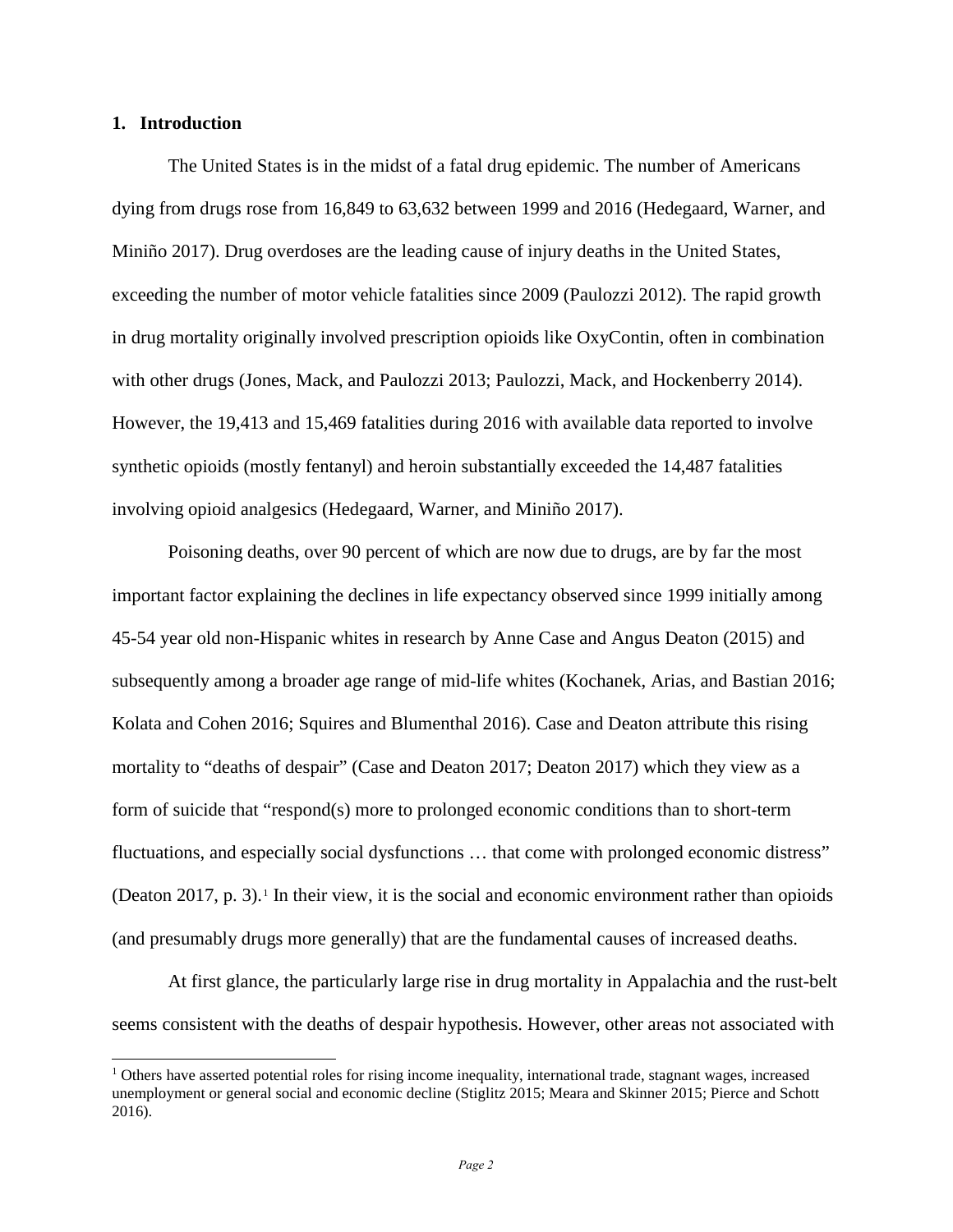declining economies have also experienced strong upsurges in overdose fatality rates,<sup>[2](#page-3-0)</sup> and it is difficult to reconcile this mechanism with important patterns of life expectancy and mortality. For instance, why has the increase in drug mortality been dramatically larger for whites than non-whites, even though the latter group has faced greater economic insecurity and worse economic conditions? And why aren't similar increases being observed among midlife adults in other developed countries that have also faced difficult economic times?[3](#page-3-1)

One alternative is that it is changes in the availability and use of risky drugs that are of particular importance – in short that the drug environment rather than economy is the key driver in rising drug fatalities. Under such an explanation, whites might have been more affected than nonwhites because they have been more widely prescribed opioids (K. O. Anderson, Green, and Payne 2009; Burgess et al. 2014; Singhal, Tien, and Hsia 2016) and deaths in the United States might have increased more than in other countries because the large majority of opioid consumption has occurred in the U.S.[4](#page-3-2) Similarly, drug fatality rates might have increased most rapidly in rural areas with relatively low average education levels if less educated individuals are particularly vulnerable to a more dangerous drug environment because they lack knowledge about the risks (Cutler and Lleras-Muney 2010) or have less to lose from them (Becker and Murphy 1988). If so, the measured effect of changes in macroeconomic conditions should decline or disappear once county population characteristics are controlled for.

This study sheds light on the relative contribution of these two mechanisms – deaths of despair versus deaths from the drug environment – to the rapid rise in fatal overdoses. The first

<span id="page-3-0"></span> $2$  For instance, New Hampshire had the highest state opioid fatality rate in 2014 and Massachusetts had the fourth highest rate (Ruhm 2017b).<br><sup>3</sup> Case and Deaton (2017) present evidence showing that there has been little change in drug, alcohol and suicide

<span id="page-3-1"></span>mortality since the turn of the century for 50-54 year olds in France, Germany, Sweden, the United Kingdom, Canada and Australia.

<span id="page-3-2"></span><sup>4</sup> In 2007 the United States contained 4.6 percent of the world's population but constituted 80 percent of global opioid and 99 percent of global hydrocodone consumption (Manchikanti et al. 2010).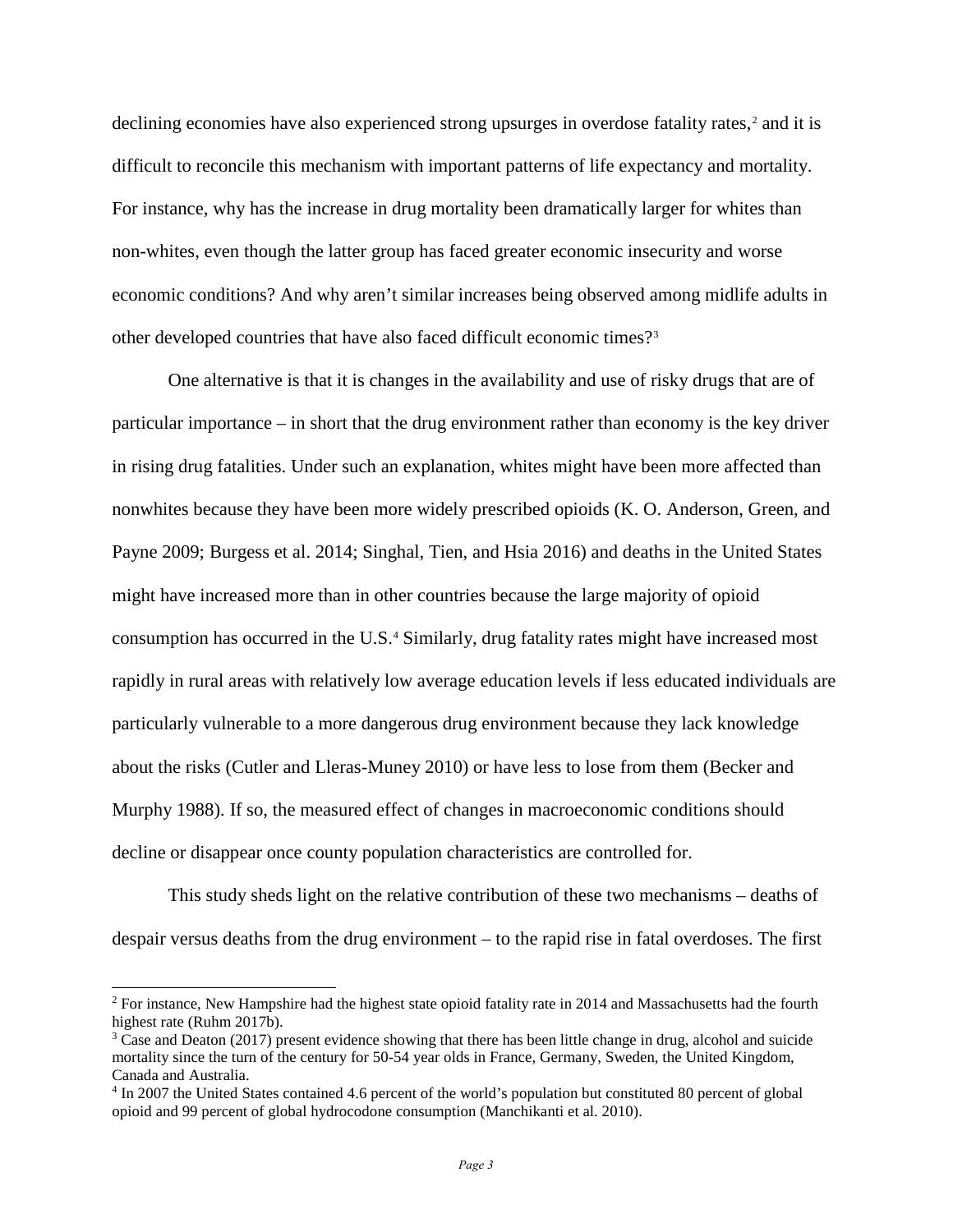part of the analysis estimates the extent to which deteriorating economic conditions explain the growth in overdose deaths. In addition to drug mortality, Case and Deaton (2015) also emphasize the importance of deaths due to suicide and alcoholic liver disease (hereafter referred to as "alcohol").<sup>[5](#page-4-0)</sup> With this in mind, this investigation also includes deaths from drugs, nondrug suicides and alcohol (DSA) as a group and, separately, those from nondrug suicides (hereafter often referred to simply as suicides) and alcohol.

 To operationalize the examination of "deaths of despair", I focus on medium-run changes in a variety of economic factors including dimensions related to labor market outcomes, household wealth and international trade shocks. This is distinguished from prior literature examining how *transitory* economic fluctuations have affected various types of drug use or abuse (Arkes 2007; Ruhm 2015; Carpenter, McClellan, and Rees 2017; Martin Bassols and Vall Castelló 2016; Hollingsworth, Ruhm, and Simon 2017). The working assumption is that economic conditions *cause* changes in drug use and problems. However, there is some evidence of reverse causation – whereby rising opioid use has had negative effects on labor markets (Krueger 2017). To the extent this occurs, the analysis below may *overstate* the role of economic conditions as a contributor to the fatal drug epidemic.

 As a second step, evidence is provided on the alternative hypothesis that changes in the drug environment are a main cause of rising overdose deaths. Since directly measuring the role of such environmental factors is difficult, the strategy used below is the exploit the dramatic changes in the sources of drug-related deaths that occurred over the sample period. Specifically, growth in fatal overdoses early in the sample period was dominated by a rise in deaths involving opioid analgesic medications, while later increases (since around 2010) have primarily involved

<span id="page-4-0"></span> $5$  Dowell et al. (2017) confirm that mortality rates from these sources have trended upward, albeit by fairly small amounts.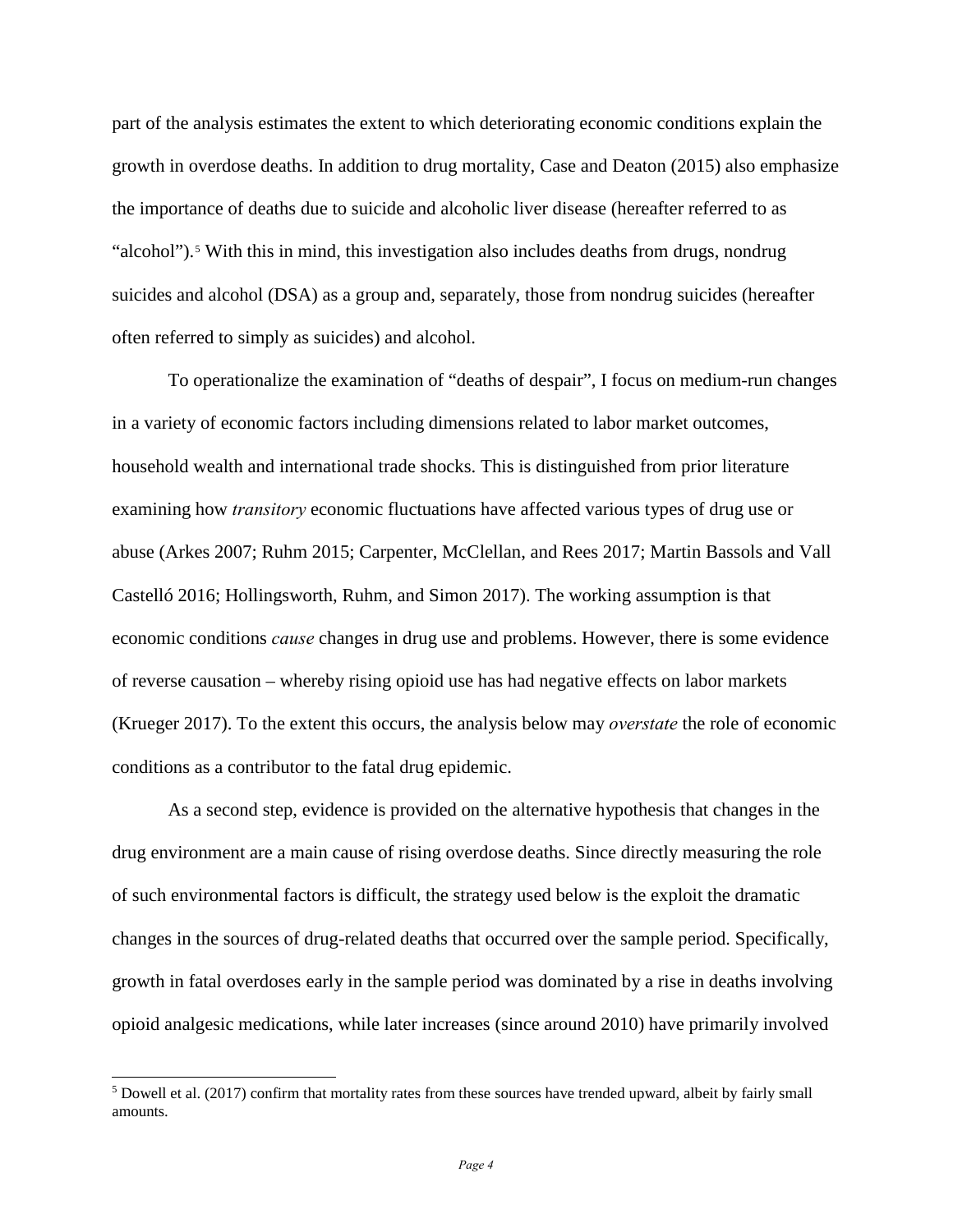illicit opioids such as heroin and fentanyl. If economic conditions are the primary driver of fatal drug epidemic, there would be no reason to expect these shifts in the drug composition to affect the distribution of the demographic groups killed by overdoses. Instead, individuals selfmedicating for their "despair" would simply switch to the newly more available types of drugs. Conversely, if the drug environment is the key driver, we anticipate changes in the composition of overdose fatalities, with groups at higher risk of abusing prescription opioids having the largest increases in drug death rates early in the analysis period whereas those most vulnerable to abuse of illicit opioids experiencing the greatest growth in mortality towards the end of it.

 Economists and other social scientists have previously examined how specific factors or policies are related to opioid use or drug fatalities including the roles of: medical marijuana (Powell, Pacula, and Jacobson 2015; Chu 2015; A. C. Bradford and Bradford 2016; Ozluk 2017), abuse-deterrent drug formulations (Alpert, Powell, and Pacula 2017; Evans, Lieber, and Power 2017), Naloxone availability (Rees et al. 2017; Doleac and Mukherjee 2017), Medicare Part D (Powell, Pacula, and Taylor 2015), the availability of substance abuse treatment (Swensen 2015), advertising (D. M. Anderson 2010), physician market structure (W. D. Bradford 2017), and state policies influencing the availability of prescription opioids (Dowell et al. 2016; Meinhofer 2016; Buchmueller and Carey 2018; Dave, Grecu, and Saffer 2017). However, any observed effects explain, at most, only a small portion of the overall change in overdose deaths.<sup>[6](#page-5-0)</sup> This study is attempting to examine the broader question of the sources of extremely large (211 percent from 1999-2015) overall rise in drug deaths. The analysis also implements methods of measuring the combined effects of multiple proxies for economic conditions, accounting for the incomplete

<span id="page-5-0"></span><sup>6</sup> For example, Dowell et al. (2016) find that implementing a combination of two state policies designed to reduce access to prescription opioids (pain clinic laws and mandated provider review of information in prescription drug monitoring programs) would reduce drug overdose deaths by around 12 percent.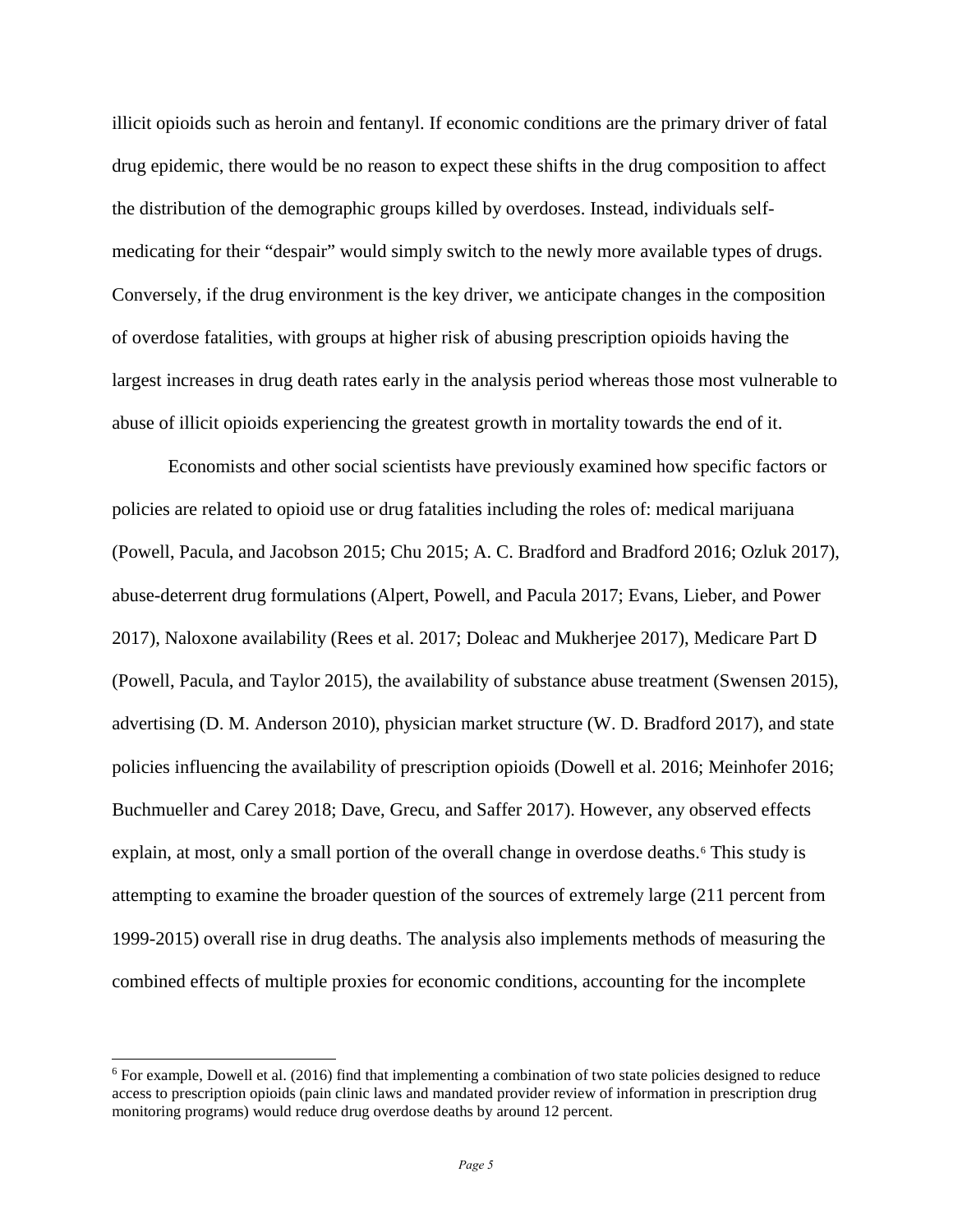reporting of drug involvement on death certificates, and testing the sensitivity of the findings to the presence of uncontrolled for confounding factors.

The investigation reveals four main findings. First, counties suffering relative or absolute decline did have larger increases in drug and total DSA mortality rates than those with better economic performance. This pattern shows up using most of the economic proxies examined below, in part because they are generally reasonably highly correlated with each other. Second, the estimated impact of the economy is dramatically attenuated – by over 70 percent for drug fatalities and 90 percent or more for all DSA deaths – when adding controls for county-level characteristics, implying that the observed correlations are likely to be largely spurious. Third, in the preferred specifications, changes in economic conditions explain less than one-tenth of the observed increase in drug deaths occurring from 1999-2015 and even less of the growth in opioid analgesic or illicit opioid-involved mortality. In sensitivity tests, a slightly larger share of the increase in drug deaths may be explained by economic factors for some groups and, even using the multiple proxy (MP) methods, it is possible that there is modest remaining attenuation bias. On the other hand, even small amounts of selection on unobservables would be sufficient to completely eliminate the contributions of economic factors, making it quite plausible that "deaths of despair' play no role at all. Fourth, the patterns of drug deaths across sex and age subgroups suggests that changes in the drug environment may be an important determinant of rising drug mortality. Of particular relevance, the explosive growth in illicit opioid death rates after 2010 was accompanied a rising share of drug deaths being accounted for by males and relatively young adults, as well as a faster growth in fatalities involving these drugs for them relative to females and older adults. Overall, the results raise doubts about the hypothesis that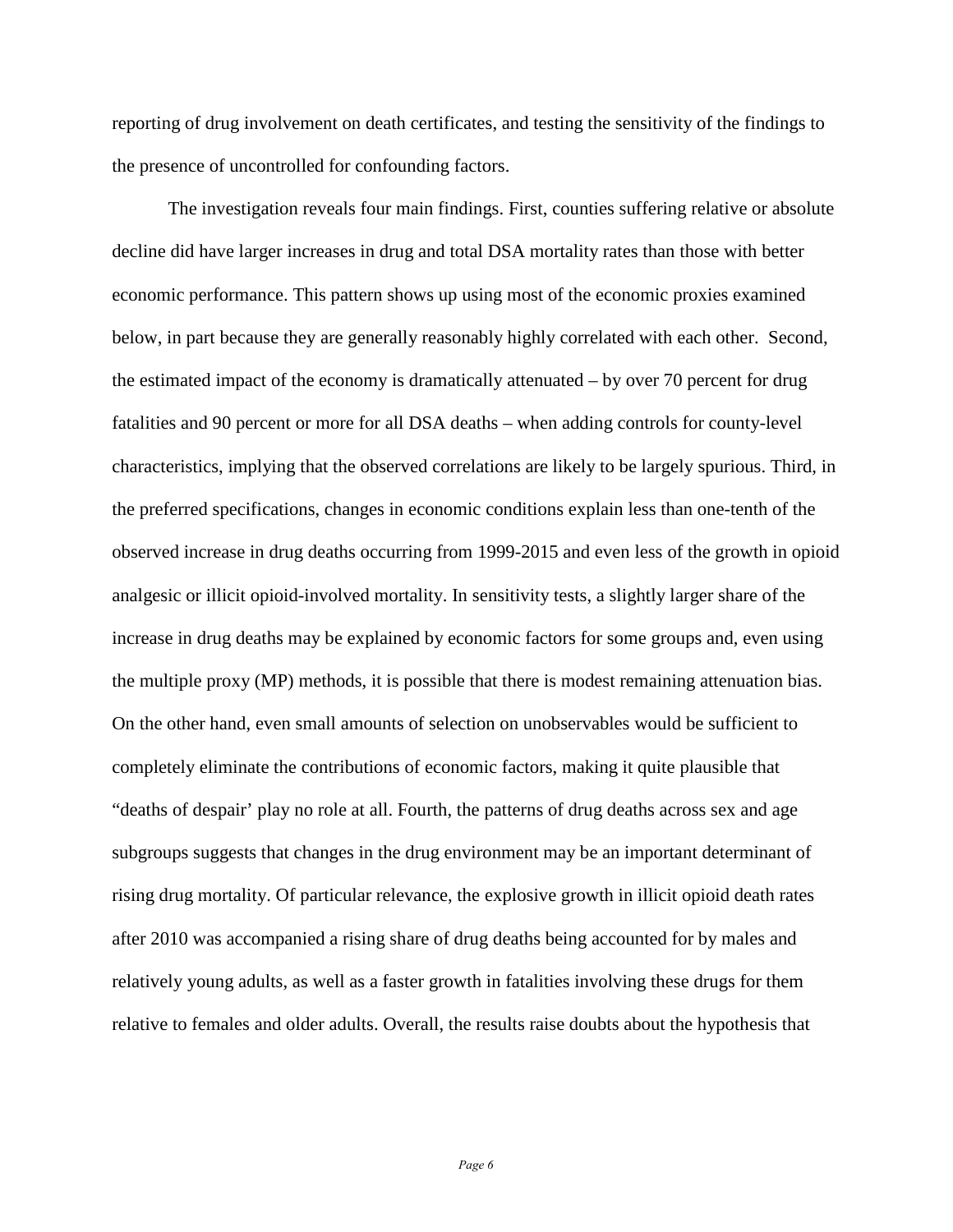economic decline is a primary cause of rising overdose mortality and instead suggest an important role for the drug environment.

## 2. **Methods**

### *2.1 Basic Framework for Examining the Deaths of Despair Hypothesis*

I examine the extent to which sustained deterioration in economic conditions is a driver of the increase in fatal overdoses by performing a county-level analysis where the outcomes are changes in various types of drug and DSA mortality rates and the key explanatory variables are five measures for economic conditions. In all cases, the dependent variables and economic proxies represent "long-changes", covering substantial periods of time. In the primary model, changes in county level fatal overdose rates cover the period 1999-2015, with subperiods sometimes examined. The economic proxies examine changes over the same or similar periods, although the end period for the indicator of import competition is 2011, due to data limitations.

Consider a model where mortality rates per 100,000 in county  $k$  at time  $t$  are  $M_{kt}$ . Let  $t = [0,1]$  denote an early and later period (usually 1999 and 2015) with mortality determined according to:

$$
M_{kt} = E_{kt}b + X_{kt}c_t
$$

where  $\mathbf{E}_{kt}$  represents one or more proxies for economic conditions and  $\mathbf{X}_{kt}$  is a vector of supplementary determinants of mortality. The coefficients on the supplementary regressors can change over time, reflecting potential shifts in determinants of mortality that differentially affect population subgroups, while the effect of economic conditions is assumed to be time-invariant.

The change in mortality rates between the two periods can be written as:

(2) 
$$
\Delta M_k = M_{k1} - M_{k0} = \Delta E_k \mathbf{b} + X_{k0} \Delta \mathbf{c} + \Delta X_k c_1,
$$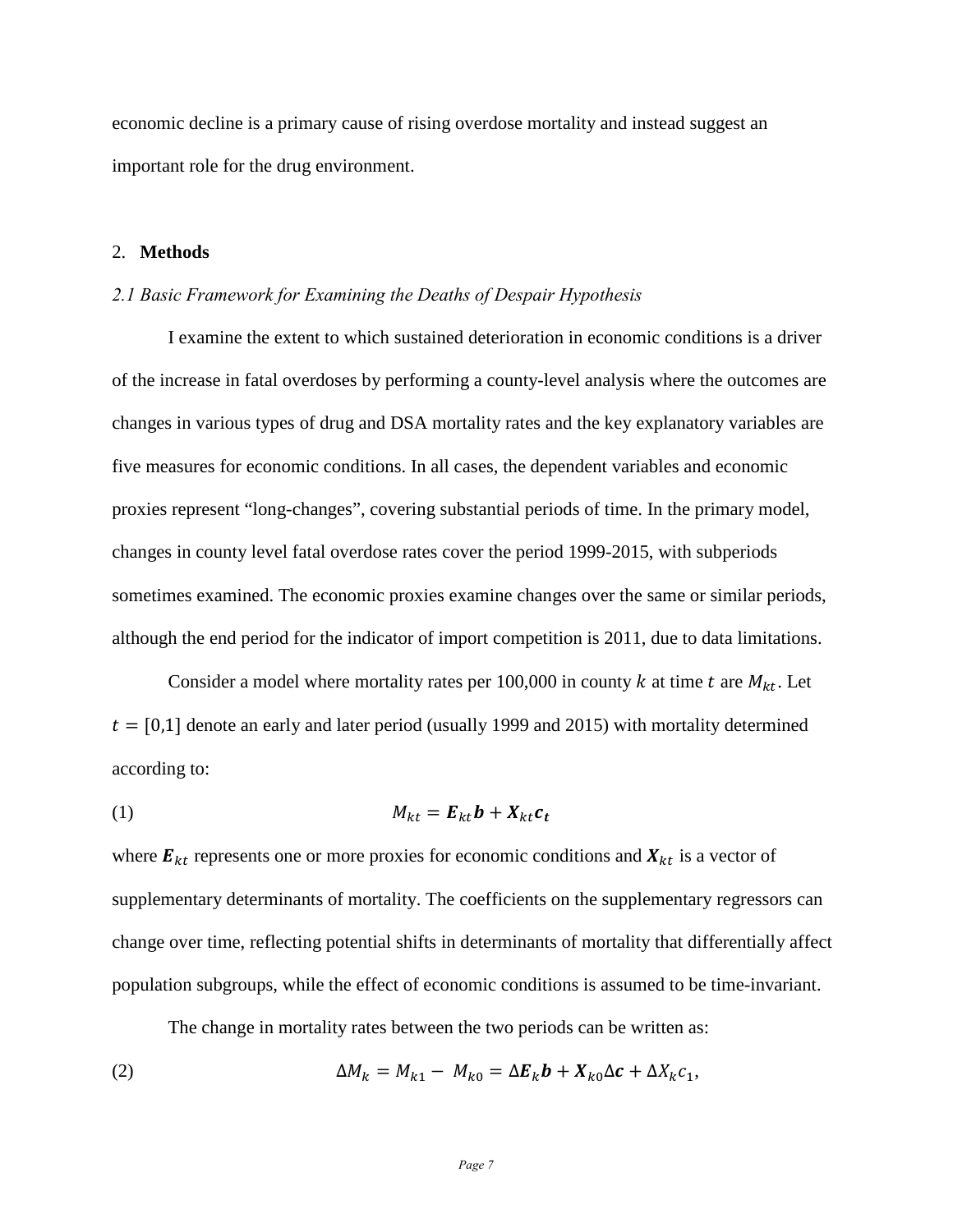where  $\Delta E_k = E_{k1} - E_{k0}$ ,  $\Delta X_k = X_{k1} - X_{k0}$ , and  $\Delta c = c_1 - c_0$ . The regression analog to (2) is: (3)  $\Delta M_k = \Delta E_k \beta + X_{k0} \gamma_1 + \Delta X_k \gamma_2 + \varepsilon_k,$ 

where  $\varepsilon_k$  is the error term.<sup>[7](#page-8-0)</sup>

 $\overline{a}$ 

The coefficients of interest,  $\hat{\beta}$ , show estimated economic effects on mortality growth. A requirement for unbiased estimates is  $cov(\Delta E_k, \varepsilon_k) = 0$ , implying that the supplementary covariates must adequately control for influences on mortality trends that are spuriously correlated with  $\Delta E$ . However, the estimates will be attenuated if the vector of supplementary covariates contains variables that are caused by changes in economic conditions. This is not a problem for the predetermined variables,  $X_0$ , but could be an issue for  $\Delta X$ . For example, individuals, particularly young ones, often migrate to areas with better economic conditions (Greenwood 1997), implying that changes in age-specific population shares are likely to be influenced by economic conditions.[8](#page-8-1)

For this reason, I also estimate an alternative version of equation (3) using "instrumented" values of  $\Delta X$ , denoted hereafter as  $\Delta X^I$ , that are constructed by calculating changes between initial year county level values of **X** and *census division* changes occurring between the starting and ending analysis years. For continuous variables, these are calculated as:

$$
\Delta X_k^I = X_{k0} \times \frac{X_{d1} - X_{d0}}{X_{d0}}
$$

<span id="page-8-0"></span> $<sup>7</sup>$  It is unclear conceptually how to examine the effects of changes over time in economic conditions in a framework</sup> where these effects are time-varying. Empirically, such a model would be estimated as:  $\Delta M_k = E_0 \alpha + \Delta E_k \beta +$  $X_{k0}\gamma_1 + \Delta X_k \gamma_2 + \varepsilon_k$ . I briefly discuss below the results of estimating this model when examining changes in total drug mortality rates.

<span id="page-8-1"></span><sup>8</sup> Similarly, Autor, Dorn and Hanson (2017) show that localities hit by international trade shocks experience reductions in the supply of marriageable men and increases in the fraction of children born to unwed mothers.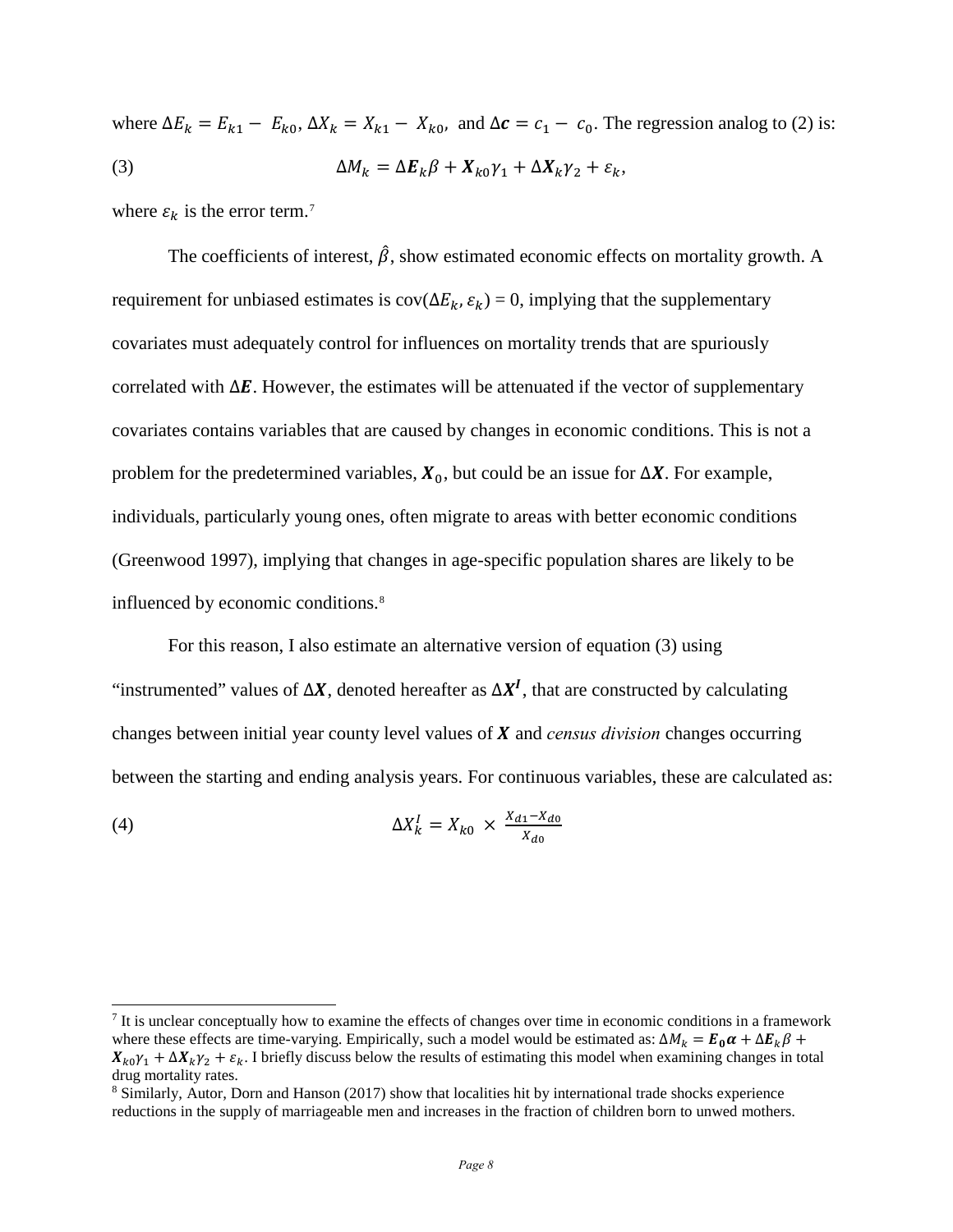where  $X_{dt}$  refers to the value of the supplemental covariate in census division  $d$  containing county  $k$ . The operational assumption here is that economic conditions may causally affect the supplementary covariates within but not across census divisions.<sup>9</sup>

The vector of covariates also includes binary variables indicating whether states have specific policies in place (as described below). In all cases, once implemented, these policies remained in effect through the end of the sample period. Therefore, for these variables.  $\Delta X_k^I$  was set to zero for counties with the policies in place at time 0 (i.e.  $X_{k0} = 1$ ). Where this was not the case (i.e. where  $X_{k0} = 0$ ), the instrumented change was calculated as the expected change in census division values for persons in counties without the policy at time 0:

(5) 
$$
\Delta X'_k|_{X_{k0}=0} = (X_{d1} - X_{d0})|_{X_{d0}=0}.
$$

 $\overline{a}$ 

As mentioned, estimates using actual values of  $\Delta X$  may suffer from endogeneity bias. Models controlling for  $\Delta X^I$  largely avoid this problem but at the cost of less fully accounting for potential confounding factors. Therefore, I present results for specifications that alternatively control for  $\Delta X$  and  $\Delta X'$ . Empirically, the estimated economic effects are generally attenuated more when including  $\Delta X$  rather than  $\Delta X^I$ .

In the most specifications, observations are weighted by 2015 county populations, to avoid attributing undue influence to the treatment effects observed in small counties.[10](#page-9-1) However, since weighting can reduce efficiency under some circumstances (Wooldridge 1999; Solon, Haider, and Wooldridge 2015), sensitivity of the results to use of unweighted estimates is explored. Also, most models examine how changes in mortality rates from 1999-2015 are related to the evolution of economic conditions over approximately the same period. However, I also

<span id="page-9-0"></span><sup>9</sup> For the migration example, this would imply that individuals might systematically move to counties with better economic conditions within a census region but not outside it.

<span id="page-9-1"></span><sup>&</sup>lt;sup>10</sup> For example, in 2015, the smallest 50 percent of counties contained just 5.8 percent of the U.S. population.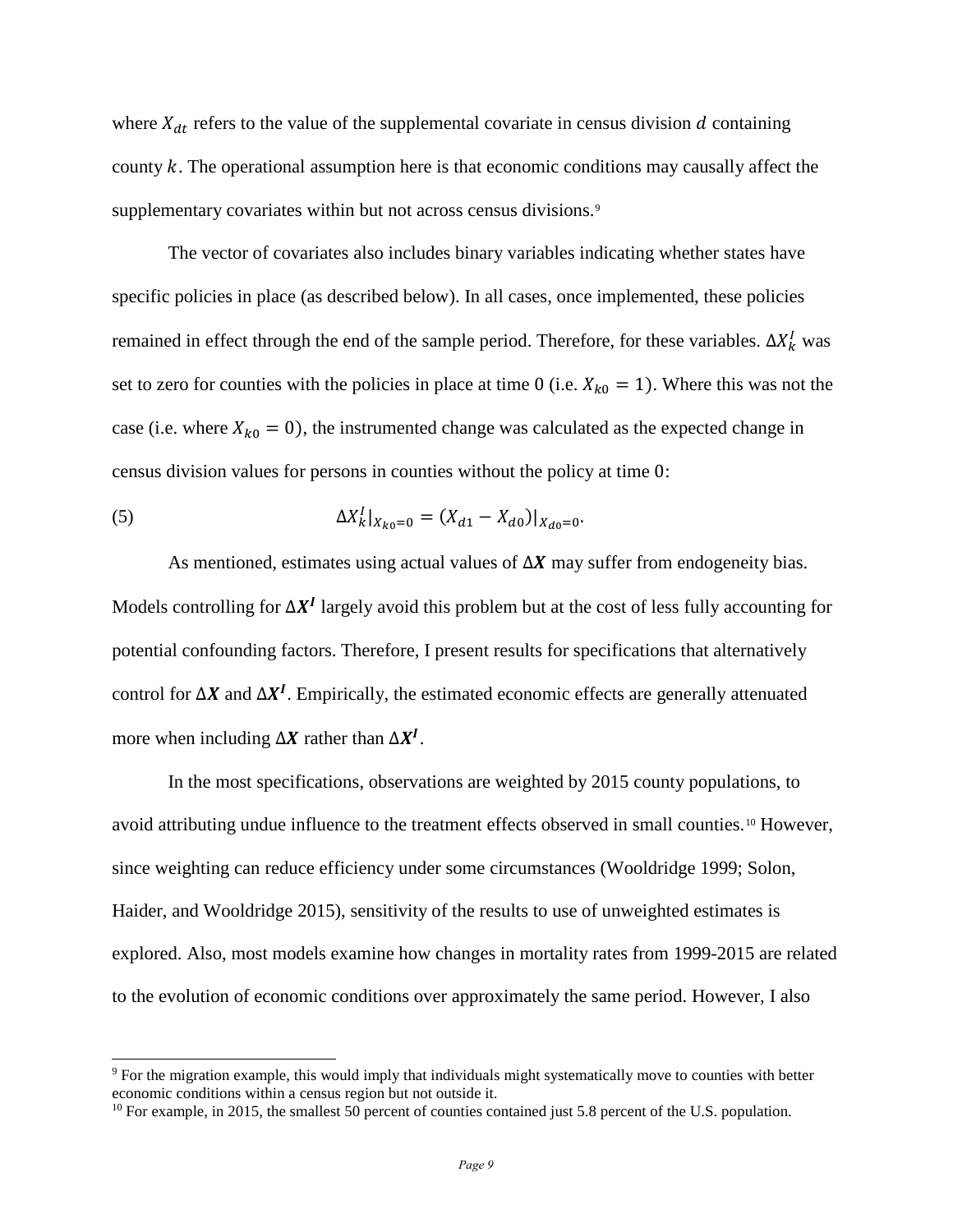estimate specifications where economic conditions operate with a delay, by controlling for lagged, rather than contemporaneous, changes in these variables over approximately the 1990- 2000 period.

The explanatory variables,  $\Delta E$ ,  $X_0$ ,  $\Delta X$  and  $\Delta X^I$ , are standardized to have a mean of zero and a standard deviation of one (by subtracting the mean and dividing by the standard deviation), so that the regression coefficients show estimated "effect sizes" of a one standard deviation change in the regressor and the intercept term indicates the average change in the dependent variable.

The general empirical strategy is to use the econometric results from equation (3) to estimate how changes in economic conditions affect trends in fatal overdoses and then to compare these predicted impacts to the total change over the period. In a model with only a single proxy for economic conditions, this is measured as:

(6) 
$$
\% \text{ of } \Delta M \text{ Explained} = \frac{\hat{\beta}}{\sigma_M} \times 100\%
$$

where  $\hat{\beta}$  is the regression coefficient on  $\Delta E$ , from (3), and  $\sigma_M$  is the standard deviation of the change in mortality rates. Since  $\Delta E$  has been standardized,  $\frac{\beta}{\sigma_M}$  shows the standard deviation change in mortality rates expected to result from a one standard deviation increase in the economic proxy. For example, if a one standard deviation increase in  $\Delta E$  predicts a one-half standard deviation increase in  $\Delta M$  (i.e. if  $\hat{\beta} = 0.5\sigma_M$ ), 50 percent of the mortality growth is estimated to be accounted for by changing economic conditions.

## *2.2 Multiple Proxy Estimates*

Implementing the strategy just described faces multiple challenges. There is not a clear conceptual framework determining what aspects of the economy are likely to be most important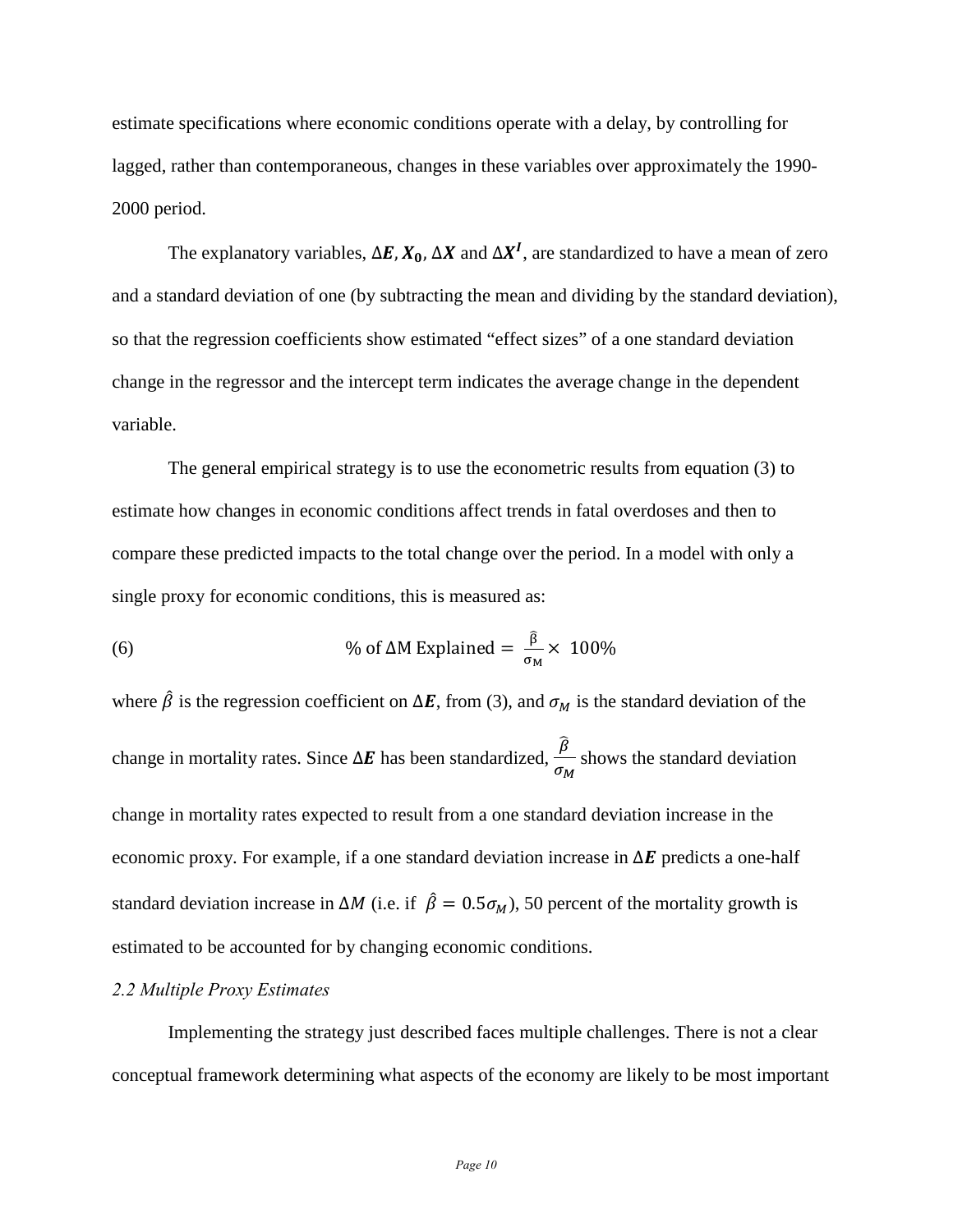determinants of growth in drug mortality, nor exactly what is meant by changes in economic conditions. This is addressed by including proxies for multiple, potentially overlapping, aspects of the economy including: labor market conditions, the level and distribution of income, housing prices which are an important component of household wealth, and international trade exposure.

Since no single economic indicator completely captures the effects of interest, estimates from a lone measure will suffer from attenuation bias. The primary strategy to address this is to implement the method developed by Lubotsky and Wittenberg (2006) for simultaneously including multiple proxies in the model and then including a weighted sum of the coefficients to minimize attenuation bias.

In this approach,  $E_k^*$  is a latent variable for economic conditions that affects changes in mortality rates according to:

(7) 
$$
\Delta M_k = \beta \Delta E_k^* + X_{k0} \gamma_1 + \Delta X_k \gamma_2 + \varepsilon_k.
$$

We do not observe  $E_k^*$  but instead have multiple proxies,  $E_{kj}$ , where the additional subscript indicates the *j*<sup>th</sup> proxy, which are related to the latent variable according to:

(8) 
$$
\Delta E_{kj} = \rho_j \Delta E_{kj}^* + \mu_{kj}.
$$

 $\overline{a}$ 

The key assumptions are that  $\Delta E_k^*$  is uncorrelated with  $\varepsilon_k$  and that all of the  $\mu_{kj}$  are uncorrelated with  $\Delta E_k^*$  and  $\varepsilon_k$ . The second assumption implies that the proxy variables operate only through their effect on  $\Delta E_k^*$  and do not independently affect  $\Delta M_k$ . An important advantage of this framework is that the covariances between the error terms of the economic proxies  $(\mu_{kj})$  are unrestricted and, specifically, are allowed to be non-zero. $11$ 

<span id="page-11-0"></span> $11$  Alternative approaches including instrumental variables estimates and factor or principal component analyses require zero covariances. Models with a single economic proxy will suffer from attenuation bias. Suppressing the supplementary covariates and with the simplifying normalization that  $\rho_1 = 1$ , the OLS estimator of  $\Delta M_k = \beta_1 \Delta E_k +$  $\varepsilon_k$  converges to  $\hat{\beta}_1 = \beta \frac{var(E^*)}{var(E^*) + var(\mu_1)}$ , which is biased towards zero for positive  $var(\mu_1)$ .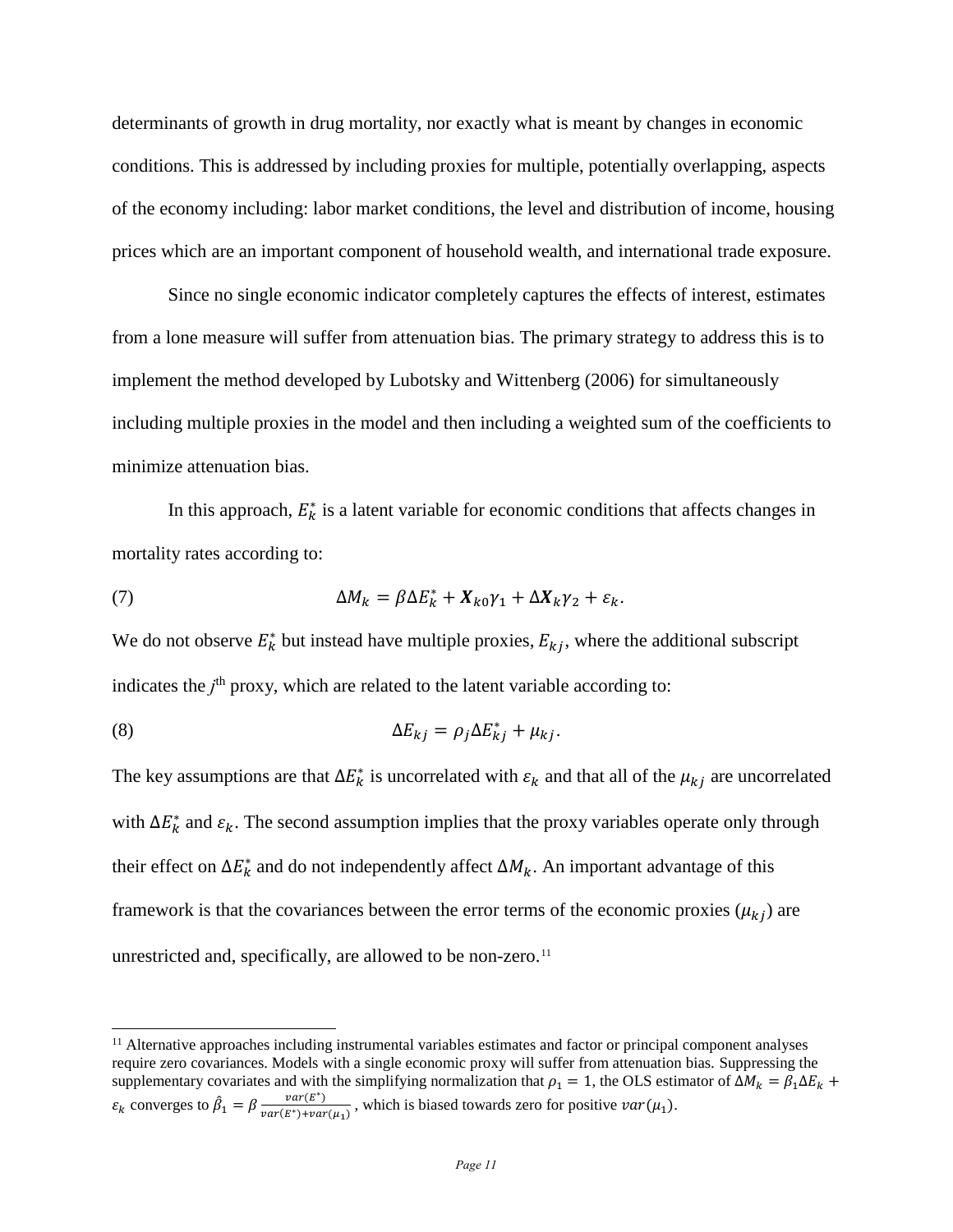Equations (7) and (8) cannot be directly estimated, since  $E^*$  is unobserved, but Lubotsky and Wittenberg (LW) show that attenuation bias can be minimized by simultaneously including all of the economic proxies in the model in the regression model:

(9) 
$$
\Delta M_k = \sum_{j=1}^m \beta_j \Delta E_{jk} + X_{k0} \gamma_1 + \Delta X_k \gamma_2 + \varepsilon_k,
$$

(where  $m = 5$  in this application), and then calculating the weighted sum of the proxy coefficients as:

(10) 
$$
\hat{\beta} = \sum_{j=1}^{m} \frac{cov(\Delta M, \Delta E_j)}{cov(\Delta M, \Delta E_1)} \hat{\beta}_j,
$$

where  $\Delta E_1$  is the proxy chosen as the base. I use as  $\Delta E_1$  the proxy with the largest regression coefficient  $(\hat{\beta}_i)$  in a model that includes all of the economic measures but without supplementary covariates. LW show that  $\hat{\beta}$ , calculated in this manner, has the same scale as  $\Delta E_1$ .<sup>[12](#page-12-0)</sup> Since the explanatory variables are all standardized,  $\hat{\beta}$  can also be interpreted indicating effect sizes for changes in the latent variable  $\Delta E^*$ . However, to the extent that the vector of proxy variables does not fully account for all aspects of  $\Delta E^*$ , some attenuation bias may remain.

As an alternative, I address the issue of attenuation bias through a series of instrumental variables (IV) models, estimated by generalized methods of moments (GMM) to increase efficiency with heteroskedastic errors, where each of the economic proxies is instrumented by the other four. These are not the primary estimates for two reasons. First, the IV procedure assumes that the error terms,  $\mu_{kj}$ , for the individual proxies in equation (8), are uncorrelated with each other. This is unlikely and implies that the IV estimates could be biased either upwards or downwards. Second, the estimates may vary sharply depending on which of the economic proxies is instrumented for.

<span id="page-12-0"></span> $12$  For these estimates, I "reverse code" the standardized changes in median household incomes and home prices (by switching the sign on the variables) so that positive coefficients on all of the economic proxies indicate that deteriorating economic conditions raise the growth rate of drug deaths.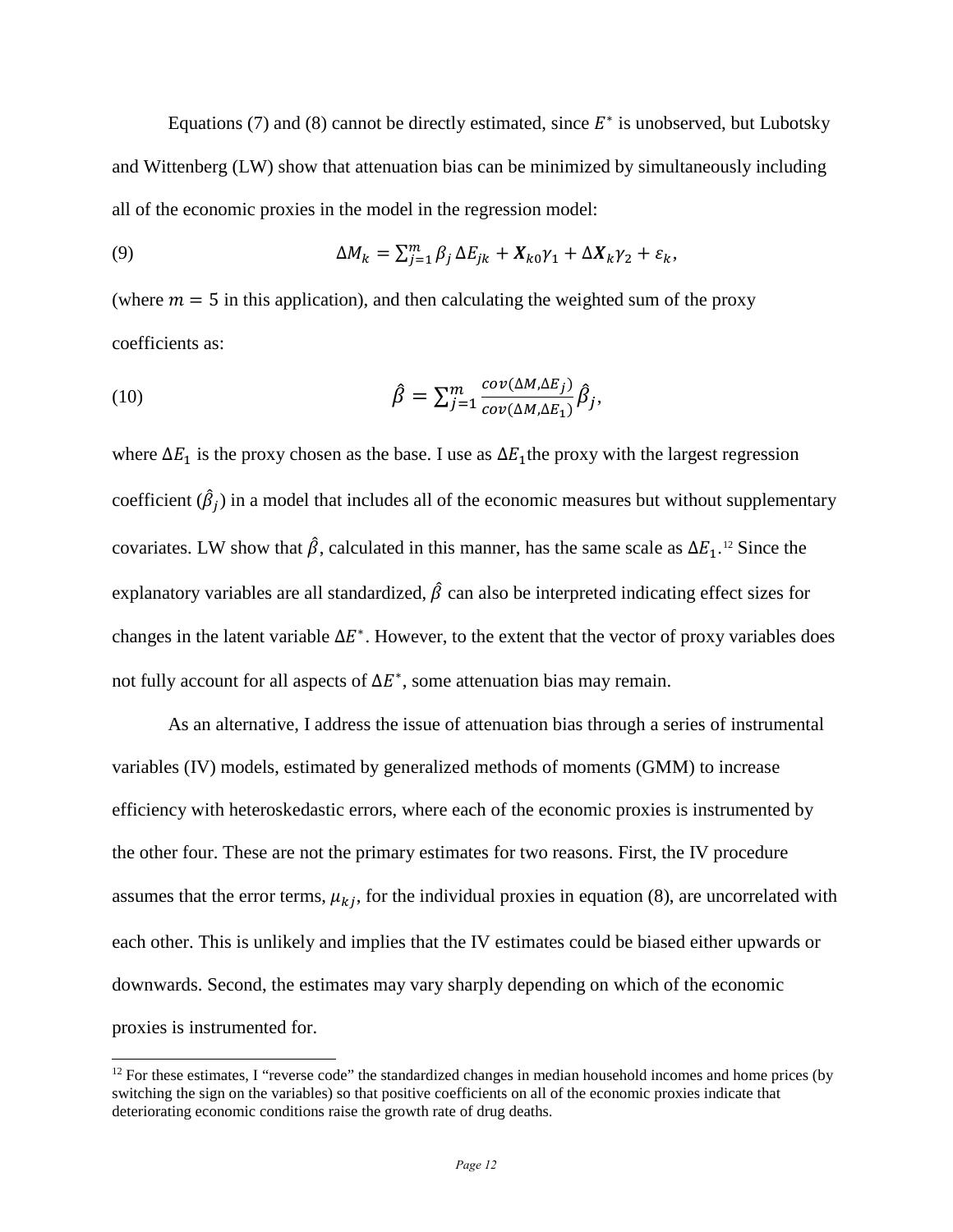Robust standard errors, clustered at the commuter zone level, are displayed on the tables.[13](#page-13-0) All analyses was conducted using STATA Statistical Software: Release 15 (StataCorp 2017).

# *2.3 Incomplete Specification of Drug Categories Involved in Overdose Deaths*

Identifying the drug involved in fatal overdoses is complicated because no specific drug category is identified on the death certificates on around one-fifth of drug fatalities, leading to a substantial understatement of mortality rates involving specific drug categories.<sup>[14](#page-13-1)</sup> Corrected mortality rates were obtained using information from death certificate reports where at least one specific drug category was identified to impute drug involvement for cases where none was identified, using a procedure previously implemented by Ruhm (Ruhm 2017b).

Year-specific probit models were first estimated for the sample of fatal overdoses with at least one drug specified on the death certificate. The dependent variables in these models were equal to one if opioid analgesics or illicit opioids, respectively, were mentioned and zero if not. Dichotomous explanatory variables included: sex, race (white, black, other nonwhite), Hispanic origin, marital status (currently married at the time of death versus not), education categories (high school dropout, high school graduate, some college, college graduate), age categories ( $\leq 20$ , 21-30, 31-40, 41-50, 51-60, 61-70, >70), day-of-the-week of death indicators, location of death (hospital inpatient, hospital outpatient/ED, dead on arrival at hospital/ED, home, other) and census region. Predicted probabilities of opioid analgesic or illicit opioid involvement were next

<span id="page-13-0"></span> $<sup>13</sup>$  Clustering is at the commuter zone this is the level of the observations on the import exposure variable, as</sup> discussed below.

<span id="page-13-1"></span><sup>&</sup>lt;sup>14</sup> This was the case for 21.9 percent of overdose fatalities in 1999 and 17.2 percent in 2015. For these fatalities, the death certificate lists only an unspecified category of drugs (ICD T-Code 50.9).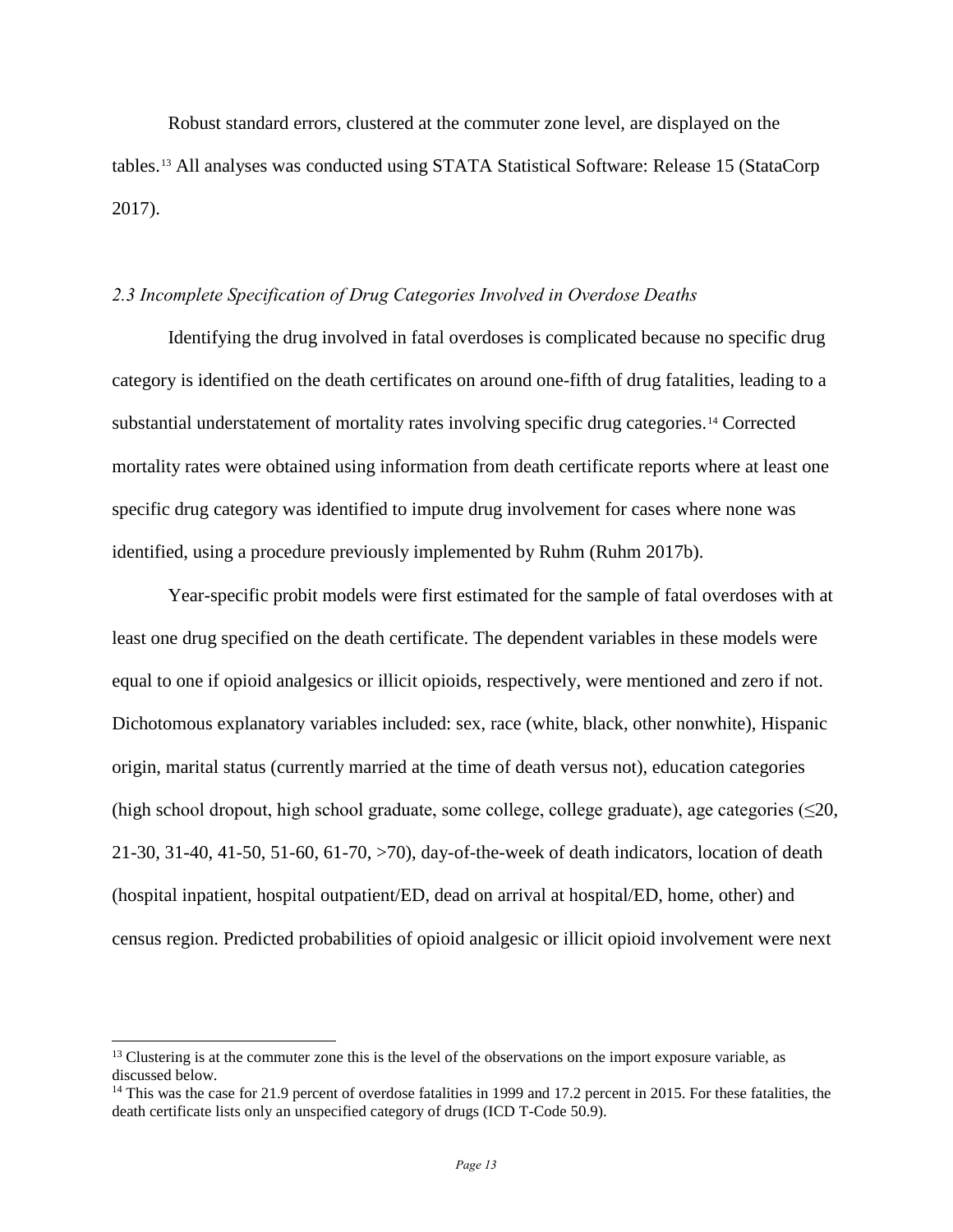imputed, using the probit estimates, for deaths without mention of a specified drug category. Robustness of the results to the use of uncorrected mortality rates was also examined.

### *2.4 Selection on Unobservables*

A condition for obtaining unbiased estimates of the economic measures of key interest,  $\beta$ in equation (3), is that cov( $\Delta E_k$ ,  $\varepsilon_k$ ) = 0 or, equivalently, that the supplementary covariates  $X_0$ and  $\Delta X$  account for all relevant confounding factors. However, if there are omitted variables that affect mortality rates and are correlated with  $\Delta E$ , cov( $\Delta E_k$ ,  $\varepsilon_k$ ) ≠ 0) and  $\hat{\beta}$  will be biased. This is referred to below as selection on unobservables and examined using methods developed by Oster (2016) that extend on those introduced by Altonji, Elder and Taber (2005).

Some additional notation is useful for describing the method. Define  $\beta^o$  and  $R^o$  as the coefficient on  $E$  and the R-squared from a "short" regression of equation (3), that excludes controls for  $X_0$  and  $\Delta X$ ;  $\tilde{\beta}$  and  $\tilde{R}$  are the corresponding coefficient and R-squared from the "long" equation that includes the supplementary covariates. Let  $R_{max}$  be the R-squared that would be obtained from a hypothetical regression that includes an additional vector of covariates, W, that are orthogonal to  $X_0$  and  $\Delta X$  and capture all remaining determinants of mortality rates.  $R_{max}$  will be less than one if the dependent variable is measured with error.<sup>15</sup> Finally,  $\delta$  measures the relative importance of selection of observables and unobservables:  $\delta$ =1 implies the two are equally important;  $\delta$ <1 indicates that selection on observables is more important.<sup>[16](#page-14-1)</sup>

Oster (2016) shows that the true treatment effect is approximated by:

(11) 
$$
\beta^* \approx \tilde{\beta} - \delta(\beta^o - \tilde{\beta}) \left( \frac{R_{max} - \tilde{R}}{\tilde{R} - R^o} \right).
$$

<span id="page-14-1"></span><span id="page-14-0"></span><sup>15</sup> For instance, this will occur if there is misclassification in the cause of death or drugs involved in fatal overdoses. <sup>16</sup> Specifically, defining  $\sigma_{XE}$  as the covariance between **X** and  $\Delta E$  and  $\sigma_{WE}$  as the covariance between **W** and  $\Delta E$ ,

and with  $\sigma_X^2$  and  $\sigma_W^2$  being the variances in X and W,  $\delta = \frac{\sigma_{WE}}{\sigma_{VE}} / \sigma_W^2$  $\frac{\partial W}{\partial X}$ .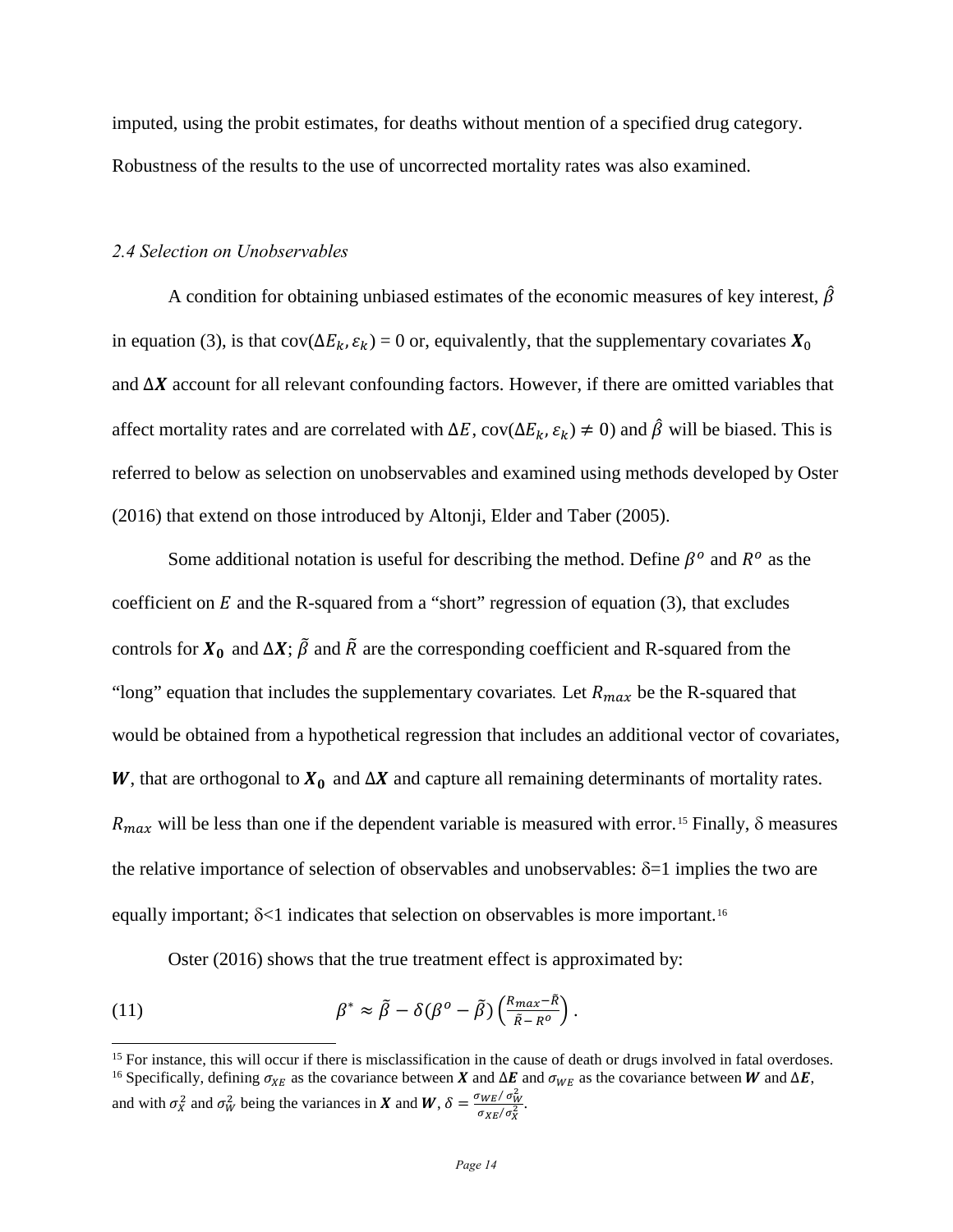The magnitude of the difference between  $\beta^*$  and  $\tilde{\beta}$  is therefore increasing in  $\delta$ ,  $\beta^o - \tilde{\beta}$ ,  $R_{max}$  –  $\tilde{R}$ , and  $R^{\circ} - \tilde{R}$ . Verbally, the difference between  $\beta^*$  and  $\tilde{\beta}$  increases as selection on unobservables becomes more important, the difference between the observed R-squared (from the long regression) and maximum hypothetical model R-squared increases, the change in estimated treatment effects between the long and short regression models grows, and the change in R-squared between the short and long models falls.  $\beta^o$ ,  $\tilde{\beta}$ ,  $R^o$  and  $\tilde{R}$  are obtained by estimating the "long" and "short" regressions; values for  $\delta$  and  $R_{max}$  must be assumed.

 Manipulation of equation (11) also allows the relative importance of selection on unobservables that would eliminate the estimated treatment effect to be computed as:

(12) 
$$
\delta^* \approx \left(\frac{\tilde{\beta}}{(\beta^o - \tilde{\beta})}\right) \left(\frac{\tilde{\beta} - R^o}{R_{max} - \tilde{R}}\right)
$$

and the  $R_{max}$  that would do so to be approximated by:

(13) 
$$
R_{max}^* \approx \tilde{R} + \left(\frac{\tilde{\beta}}{\delta(\beta^o - \tilde{\beta})}\right)(\tilde{R} - R^o)
$$

## *2.5 Changes in the Drug Environment*

To examine the hypothesis that changes in the drug environment are a key source of the rise in fatal overdoses, I estimate a series of county-level panel data models examining whether changes in the group-specific composition of opioid analgesic or illicit opioids death rates correspond, in expected ways, to breaks or reversals in overall mortality trends involving these drugs. Define  $M_{gkt}$  as the specified drug mortality rate per 100,000 (adjusted for incomplete reporting on death certificates) for group  $g$  in county  $k$  at time  $t$ .

A first set of estimates will examine the share of fatality rates accounted for by group  $g$ in county k at time t,  $S_{gkt}$ , according to: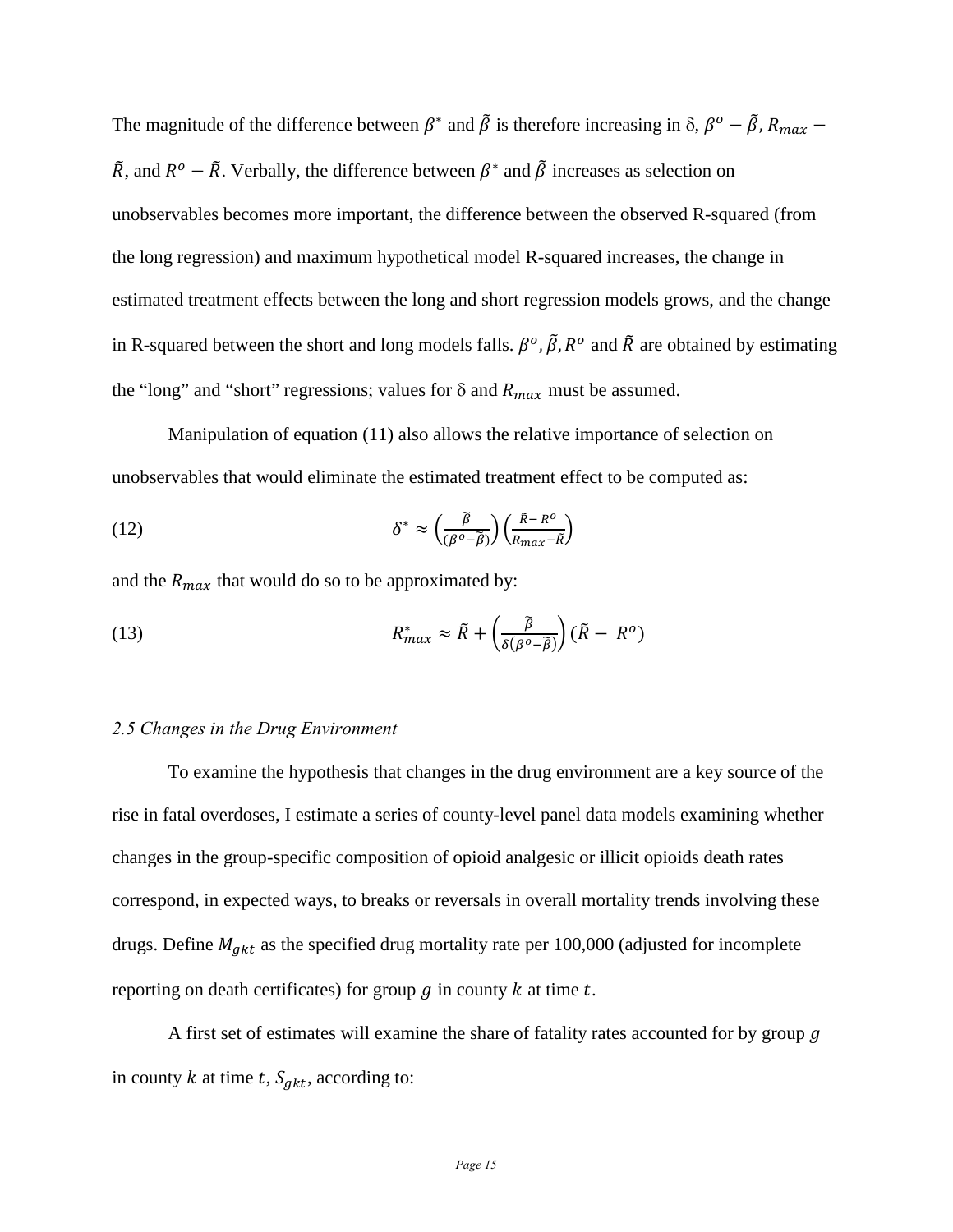(14) 
$$
S_{gkt} = X_{kt}\beta + F_k\kappa + T_t\tau + \omega_{gkt},
$$

for  $X_{kt}$  a set of time-varying county characteristics that always includes the population share of group  $g$ ,<sup>[17](#page-16-0)</sup>  $F_k$  a vector of county fixed-effects accounting for all time-invariant determinants,  $T_t$  a vector of year dummy variables and  $\omega_{gkt}$  an error term.

The time coefficients,  $\hat{\tau}$ , indicate secular changes in the share of drug deaths accounted for by the population group. However, they do not unambiguously indicate effects of the drug environment. Consider the decomposition  $T_t = D_t + Y_t$ , where  $D_t$  indicates the (unobserved) drug environment and  $Y_t$  other time-varying determinants of mortality such as national economic conditions or changes in medical technologies.  $\hat{\tau}$  combines both effects. However, when there are abrupt breaks or reversals in the drug environment, these are likely to be the dominant determinant of changes in the time coefficients, so that the pattern of  $\hat{\tau}$  will be informative. An exception is if other factors change at precisely the same time and way as  $D_t$ . To address this possibility, I conducted supplementary analyses for additional drug categories that experienced different breaks in mortality trends than those for opioid analgesics or illicit opioids.

A more formal analysis of whether trend breaks are statistically significant will be obtained by estimating spline specifications of:

(15) 
$$
S_{gkt} = X_{kt}\beta + F_k\kappa + + Trend_t\varphi + POST_t\pi + \omega_{gkt},
$$

 $\overline{a}$ 

where  $Trend_t$  is a linear trend ranging from 0 in 1999 to 16 in 2015 and POST is an additional trend spline equal to 0 in all initial sample years and then increasing by one unit per year after a specified time period. For instance, the growth in drug deaths is shown below to be dominated by opioid analgesics from 1999 to around 2010 but by illicit opioids thereafter. This is represented in (15) by setting *POST* to 0 for all years up to 2010 and then increasing it from 1 to 5,

<span id="page-16-0"></span><sup>&</sup>lt;sup>17</sup> For example, with two population groups, denoted by  $g = [0,1]$ , and  $\lambda_{1kt}$  the county-population share of group 1 in year t,  $S_{1kt} = \frac{\lambda_{1kt}M_{1kt}}{\lambda_{1kt}M_{1kt} + (1 - \lambda_{1kt})M_{0kt}}$ , so  $S_{1kt}$  will depend in part on  $\lambda_{1kt}$ .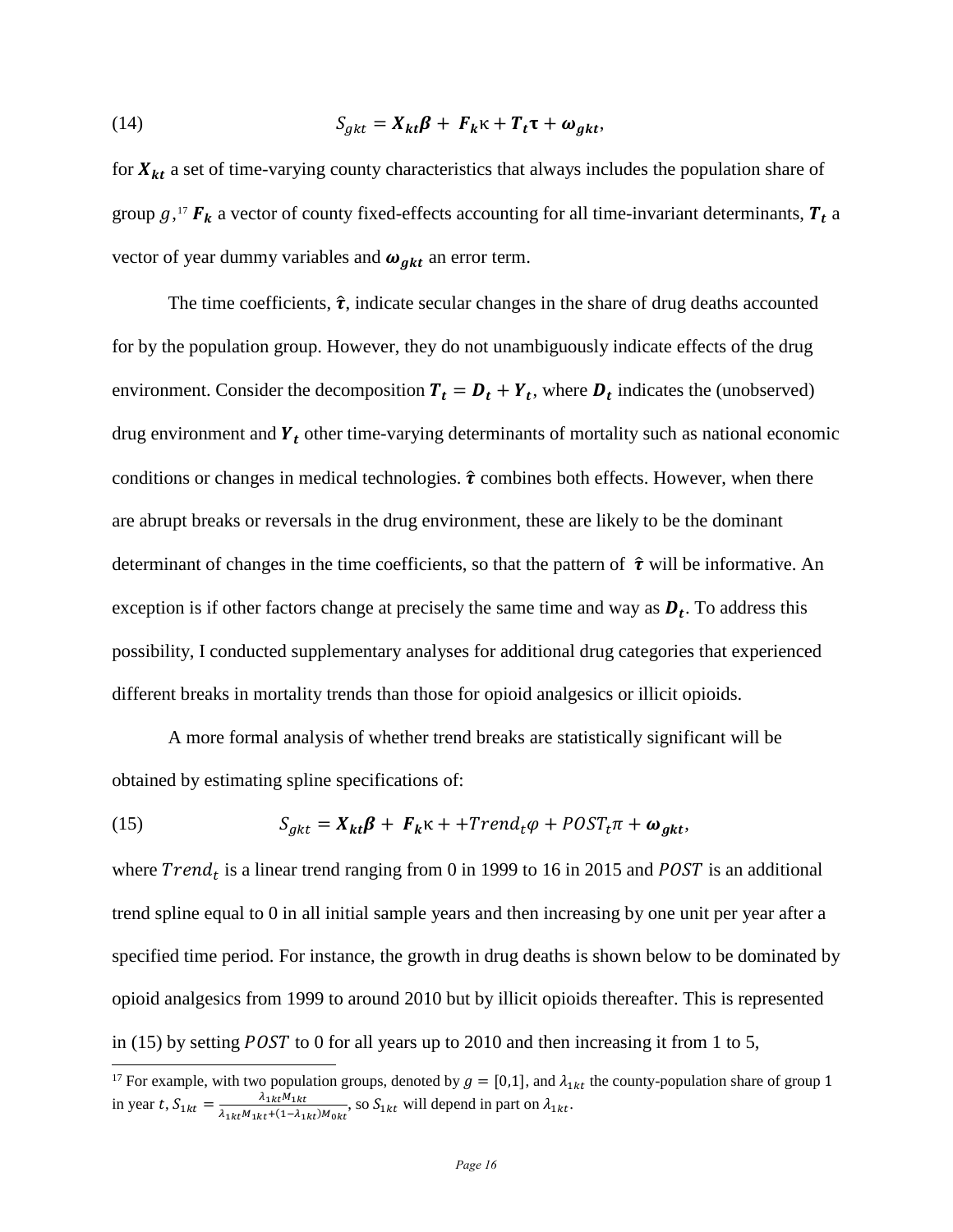respectively, in 2011 through 2015.  $\hat{\varphi}$  then shows the trend in the share of drug deaths accounted for by group g from 1999-2010, with  $\hat{\varphi} + \hat{\pi}$  indicating the corresponding trend from 2011-2015. The statistical significance of  $\hat{\pi}$  provides a direct test of the hypothesis that the group's mortality share changed starting around 2010.

I also directly examine how drug-specific mortality rates change over time for a treatment group (e.g. males) relative to a reference group (e.g. females). The basic regression model is:

(16) 
$$
M_{gkt} = \boldsymbol{F}_k \kappa + \boldsymbol{T}_t \boldsymbol{\tau} + (\boldsymbol{T}_t \times \boldsymbol{G}_g) \boldsymbol{\theta} + \zeta_{gkt},
$$

where  $G$  is a treatment group dummy variable equal to zero for a reference group and one for a treatment group, and with  $\zeta_{gkt}$  a regression disturbance. In (16), the sample includes observations for two (or more) population groups for each county and year, and controls are incorporated for county fixed-effects, general time effects and treatment group-time interactions. The coefficients of key interest,  $\hat{\theta}$ , show differences in the pattern of time effects for the treatment group relative to the reference group. Including time-varying county characteristics  $(X_{kt})$  will affect the estimated reference group time effects  $(\hat{\tau})$  but not the treatment group differentials  $(\hat{\theta})$  focused on here and so that they are optional in the model.

Corresponding trend-spline models take the form:

(17) 
$$
M_{gkt} = \boldsymbol{F}_{k} \boldsymbol{\kappa} + \boldsymbol{T}_{t} \boldsymbol{\tau} + \text{Trend}_{gt} \boldsymbol{\varphi} + \text{POST}_{gt} \boldsymbol{\pi} + \zeta_{gkt},
$$

where  $Trend_{at}$  is a treatment group linear time trend ranging from 0 in 1999 to 16 in 2015 for the "treatment" group and equal to  $0$  in all years for the reference group.  $POST$  is an additional treatment group-specific trend set to 0 initially and then incremented by one unit per year for treatment group after a specified time period.  $\hat{\tau}$  shows reference group time effects,  $\hat{\varphi}$  indicates the initial mortality rate trend differential for the treatment group relative to the reference group, and  $\hat{\varphi} + \hat{\pi}$  shows the corresponding differential in later periods. This model will be run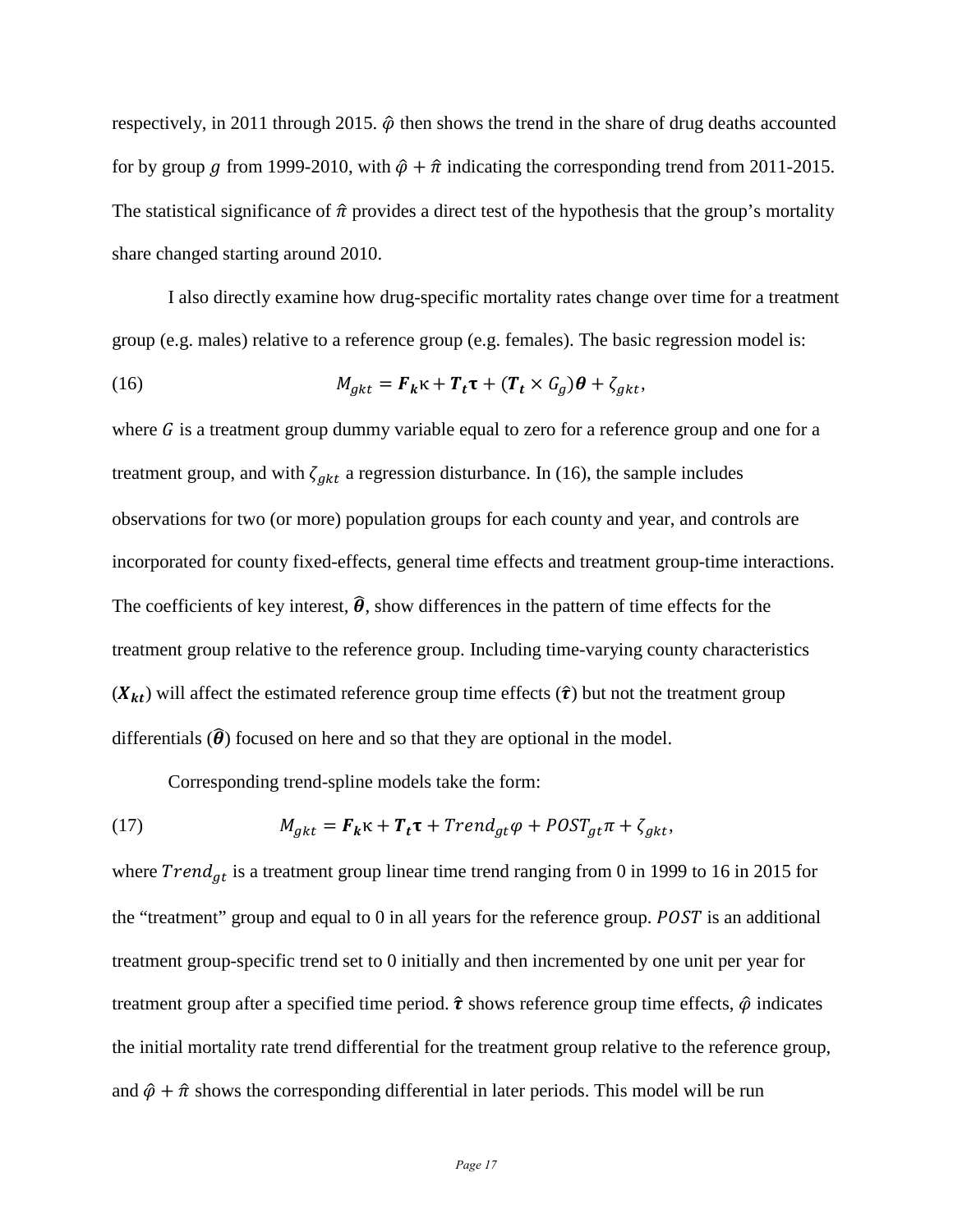separately for opioid analgesics and illicit opioids and, in supplementary estimates, for heroin, synthetic opioid, cocaine and methadone deaths, all of which have different timing of breaks or reversals in mortality trends.[18](#page-18-0)

All variables for this portion of the analysis are defined at the county-level and so robust standard errors are clustered by county (rather than commuter zone).

## 3. **Data and Variables**

#### *3.1 Dependent Variables*

 $\overline{a}$ 

The outcomes examined in the analysis of "deaths of despair" are mortality rates due to drug poisonings, nondrug suicides and alcoholic liver disease (DSA deaths), as well as overdose deaths involving prescription and illicit opioids. Primary data come from death certificates provided on the *Multiple Cause of Death (MCOD)* files (Centers for Disease Control and Prevention 2017). Each certificate contains a single underlying cause of death, up to 20 additional causes, and demographic data. Information is utilized on cause of death, using fourdigit *International Classification of Diseases, Tenth Revision* (ICD-10) codes, county of residence, age, race/ethnicity, gender, education, year, and weekday of death. Permission was also obtained to use restricted geographic information on county of residence. The Institutional Review Board for the Social and Behavioral Sciences at the University of Virginia reviewed this project and determined that it did not involve the use of human subjects.

The analysis covers the universe of DSA fatalities to US residents between 1999 and 2015 (foreign residents dying in the US were excluded). The study begins in 1999 because ICD-

<span id="page-18-0"></span><sup>&</sup>lt;sup>18</sup> Deaths for heroin and cocaine exhibit two trend breaks. For instance, heroin death rates were flat from 1999-2006, increased modestly from 2006-2010 and sharply from 2010-2015. In these cases, I also estimated models of:

 $M_{gkt} = X'_{kt} \alpha + F_k \kappa + T_t \tau + Trend_{gt} \varphi + POST_{gt} \pi + POST2_{gt} \sigma + \zeta_{gkt},$ where treatment vs. control group time trend differences were  $\hat{\varphi}$ ,  $\hat{\varphi} + \hat{\pi}$  and  $\hat{\varphi} + \hat{\pi} + \hat{\sigma}$  in the early, intermediate and later time periods.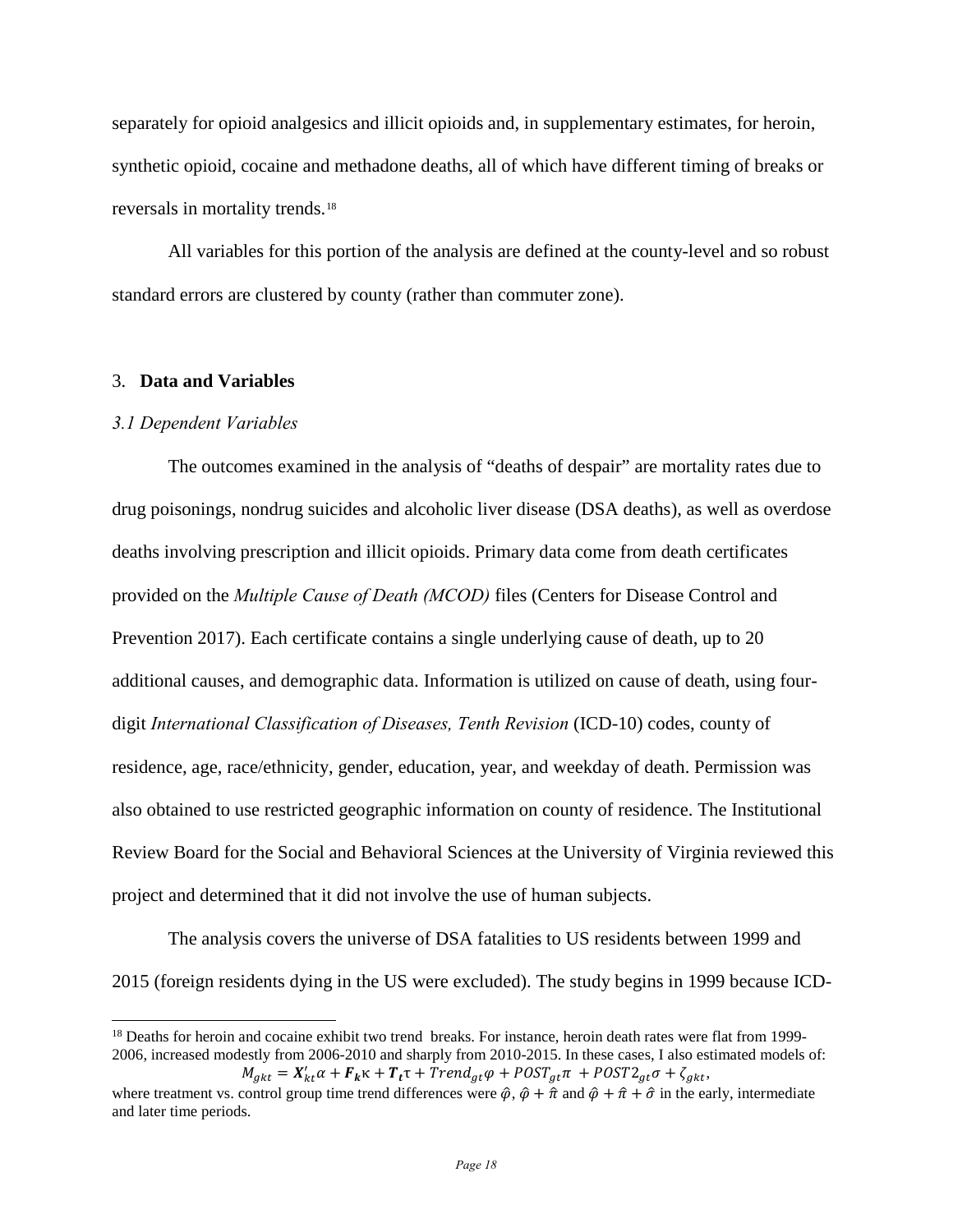9 codes, used earlier, are not fully comparable to ICD-10 categories (R. N. Anderson et al. 2001). Underlying cause of death (UCD) codes are used to classify the reason for death. Drug poisonings are defined as fatalities with ICD-10 codes: X40-X44, X60-X64, X85, Y10-Y14 or Y352. Nondrug suicides include ICD-10 codes X65-X84, Y87.0 and \*U03; alcohol deaths refer to ICD-10 code K70.

For fatal overdoses, the death certificate lists one or more drug categories involved as immediate or contributory causes of death. These were included separately in the *MCOD* files as ICD-10 "T-codes" and are referred to below as drug involvement. The drug categories examined in the main analysis are opioid analgesics and illicit opioids, which include both heroin and synthetic opioids, defined by ICD-10 T-codes 40.2, 40.1 and 40.4

[\(www.icd10data.com/ICD10CM/Codes/S00-T88\)](http://www.icd10data.com/ICD10CM/Codes/S00-T88). Synthetic opioids include several types of drugs, the most important being fentanyl. Fentanyl has legal uses but recent increases in deaths from this source are largely driven by non-prescription consumption (Rudd et al. 2016). Although around half of fatal overdoses involve the use of more than one drug category (Ruhm 2016, 2017a), the analysis below does not examine drug combinations.

Death counts are converted into county mortality rates per 100,000 using population data from the National Cancer Institute's *Surveillance Epidemiology and End Results (SEER)* program [\(https://seer.cancer.gov/popdata/\)](https://seer.cancer.gov/popdata/). The SEER data are designed to supply more accurate population estimates for intercensal years than standard census projections, and adjust for population shifts in 2005, resulting from Hurricanes Katrina and Rita.

In addition to total death rates, mortality rates are separately calculated for males and females, non-Hispanic whites (hereafter "whites") and nonwhites or Hispanics (hereafter "nonwhites"), education groups (high school graduate or less, some college but not graduated,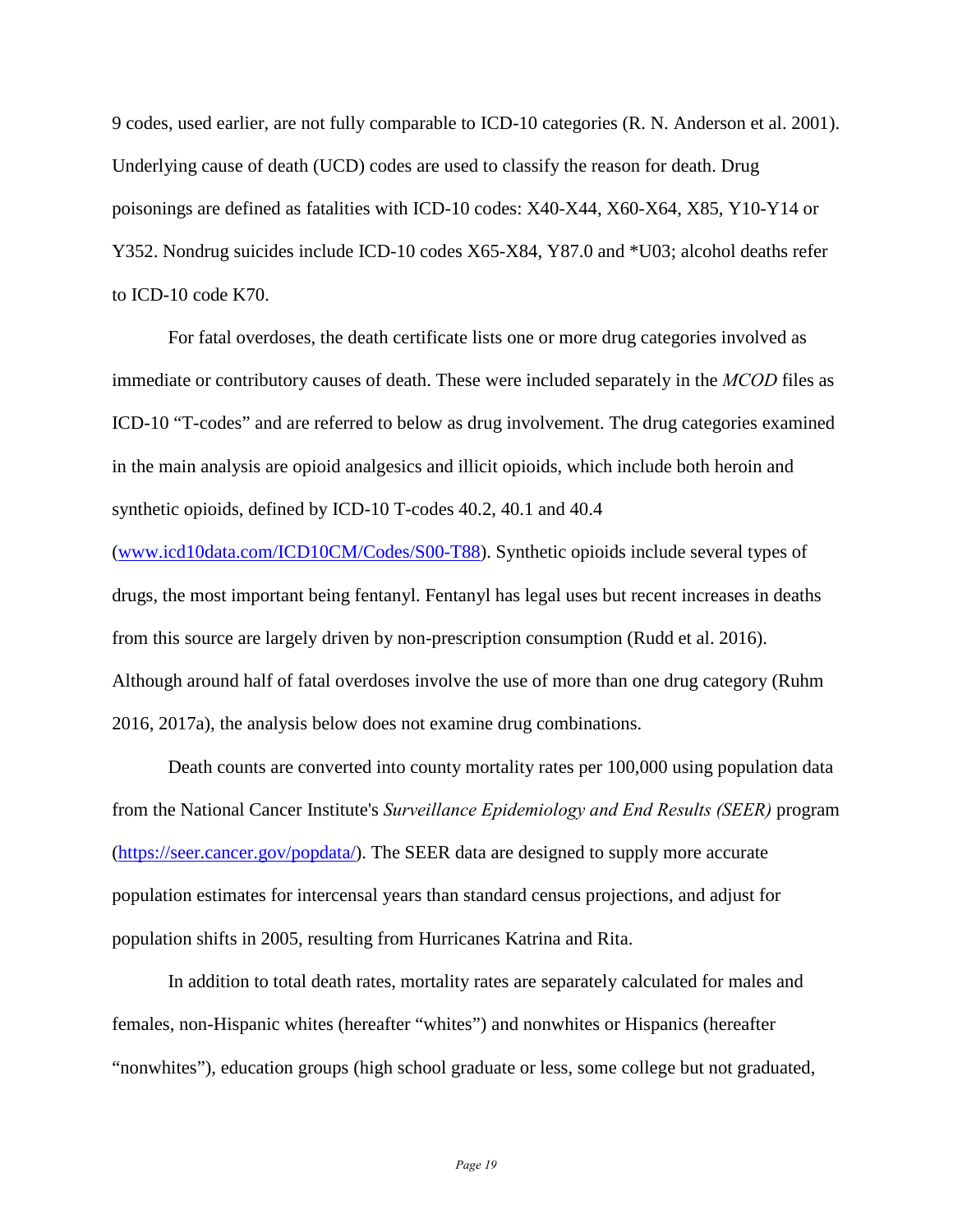college graduate or more among persons aged 25 and above), and for 20-59 year olds, as well as for other age groups in some analyses.[19](#page-20-0)

## *3.2 Economic Indicators*

Five county-level proxies for changes in economic conditions are included in the analysis of deaths of despair: unemployment and poverty rates, median household incomes and home prices, and exposure to imports. These are designed to capture multiple aspects of the economy across the domains of labor market conditions, income, wealth and international trade.

Data from the Bureau of Labor Statistics *Local Area Unemployment Statistics Database* [\(www.bls.gov/lau/\)](http://www.bls.gov/lau/) are used to calculate three-year averages of unemployment rates, ending in the year specified (e.g. 1997-1999 for the 1999 analysis year). Unemployment rates are averaged to smooth short-term fluctuations or measurement error, which will be particularly severe for smaller counties. Information on three-year averages in poverty rates and median household incomes (ending in the year specified) are obtained from the Bureau of the Census *Small Area Income and Poverty Estimates* [\(www.census.gov/did/www/saipe/\).](http://www.census.gov/did/www/saipe/)) Data on median home prices in 2000 are from the US Census; later data are 5-year averages from the American Community Survey (*ACS*) for the periods 2005-2009, 2007-2011 or 2011-2015. These data are obtained from various issues of the Area Resource File/Area Health Resource File (*ARF)*,

[http://www.arf.hrsa.gov,](http://www.arf.hrsa.gov/) and from *American FactFinder*

<span id="page-20-0"></span><sup>&</sup>lt;sup>19</sup> Several challenges are encountered when calculating education-specific mortality rates. First, education is sometimes reported in years rather than specific thresholds. In these cases, ≤12, 13–15 and ≥16 years are classified were high school graduate or less, some college and college graduate. Second, schooling status is missing on around 5 percent death certificates for overdoses (e.g. 7.2% in 1999 and 4.7% in 2015). Education-specific mortality rates are computed by assuming that the county-specific distribution of educational attainment is the same for the missing and non-missing cases. Third, since the *SEER* data does not provide education-specific population estimates, these are calculated by multiplying total or group-specific population by the county education group share, with the latter obtained from 2000 Census and a five-year averages from the 2011-2015 American Community Surveys, as provided in the USDA Economic Research Service (*ERS*) County Level Data Sets, [www.ers.usda.gov/data](http://www.ers.usda.gov/data-products/county-level-data-sets/county-level-data-sets-download-data/)[products/county-level-data-sets/county-level-data-sets-download-data/.](http://www.ers.usda.gov/data-products/county-level-data-sets/county-level-data-sets-download-data/)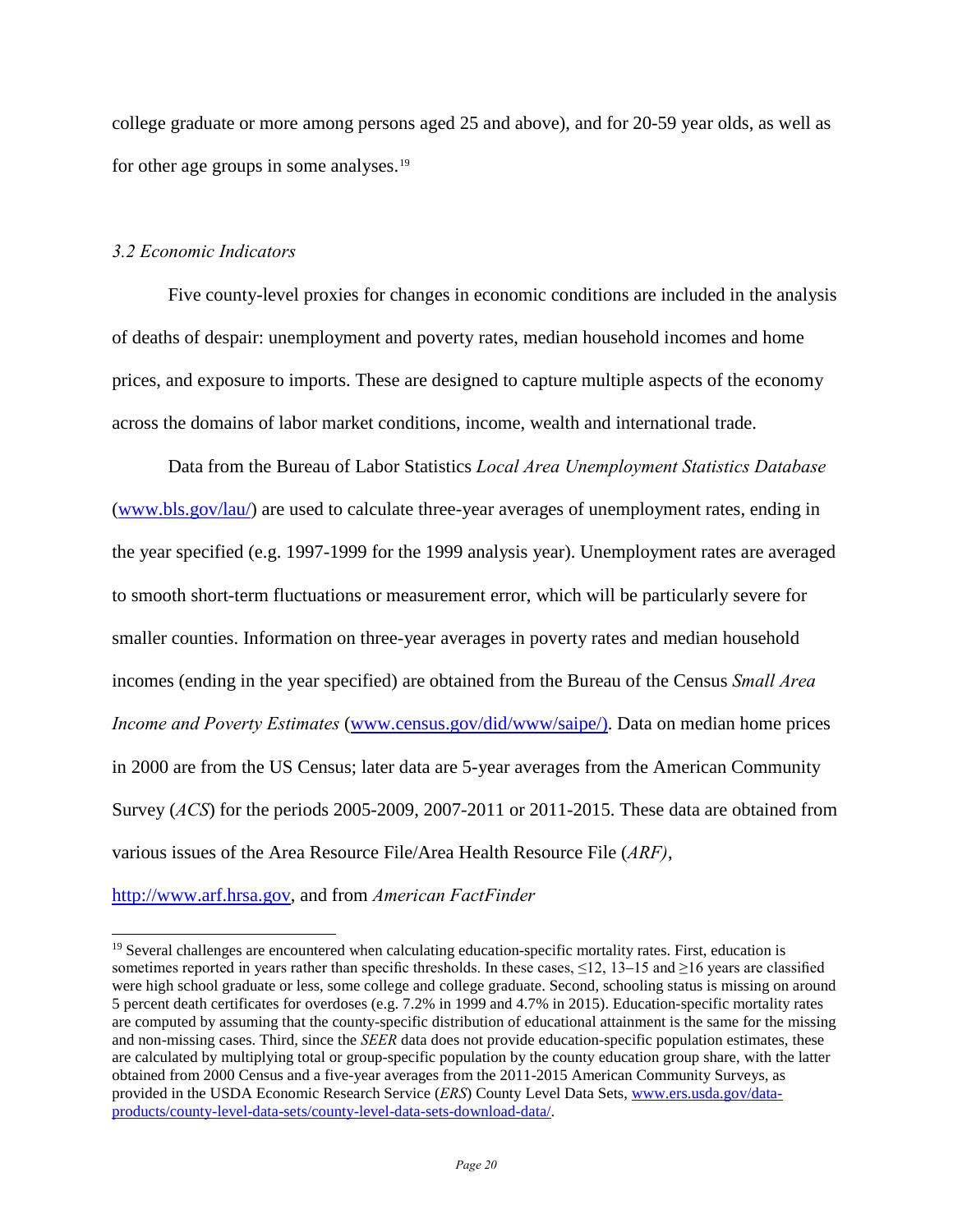[\(https://factfinder.census.gov/faces/nav/jsf/pages/index.xhtml\).](https://factfinder.census.gov/faces/nav/jsf/pages/index.xhtml)) Median household incomes and home prices are converted to \$2015 using the All-Items Consumer Price Index [\(www.bls.gov/cpi/\)](http://www.bls.gov/cpi/). The last economic proxy reflects changes in exposure to Chinese import competition between 1999 and 2011, using a measure constructed by Acemoglu, et al. (2015), that builds upon earlier work by Autor, et al.  $(2013)^{20}$  $(2013)^{20}$  $(2013)^{20}$ 

In some specifications, lagged rather than contemporaneous changes in economic conditions are controlled for, covering the period from approximately 1990-2000, rather than 1999-2015. These specifications differed slightly based on the available data. Specifically, for the starting (approximately 1990) period, unemployment rates are averaged for 1990-1992 and median incomes and poverty rates were averages of 1989 and 1993 values, and the instrumented import competition variable is from 1990-2000 using data from Autor, et al. (2013).

# *3.3 Additional Covariates*

 $\overline{a}$ 

Most models control for additional covariates designed to capture the potential effects of confounding variables. Unless otherwise noted, each of these were available for each year during the analysis period. The *SEER* data were used to calculate county population shares of: females, Hispanics, black non-Hispanics, other nonwhite non-Hispanics, seven age categories (15-24, 25- 34, 35-44, 45-54, 55-64, 65-74, ≥75 years old); county percentages of persons ≥25 years old with some college or who were college graduates was also included, using previously described

<span id="page-21-0"></span><sup>&</sup>lt;sup>20</sup> Differences in measured trade exposure occur because of variations in local industry employment structure in 1970. They use an instrumental variables procedure to account for the potential endogeneity of US trade exposure; the instruments are growth of Chinese imports to eight other developed countries. Their trade exposure measure is calculated at the commuter zone rather than the county level. For this analysis, all counties within a commuter zone are assumed to have the commuter zone level of import exposure, using a crosswalk of 1990 commuter zones to counties. The import exposure and crosswalk files were obtained from: [www.ddorn.net/data.htm.](http://www.ddorn.net/data.htm)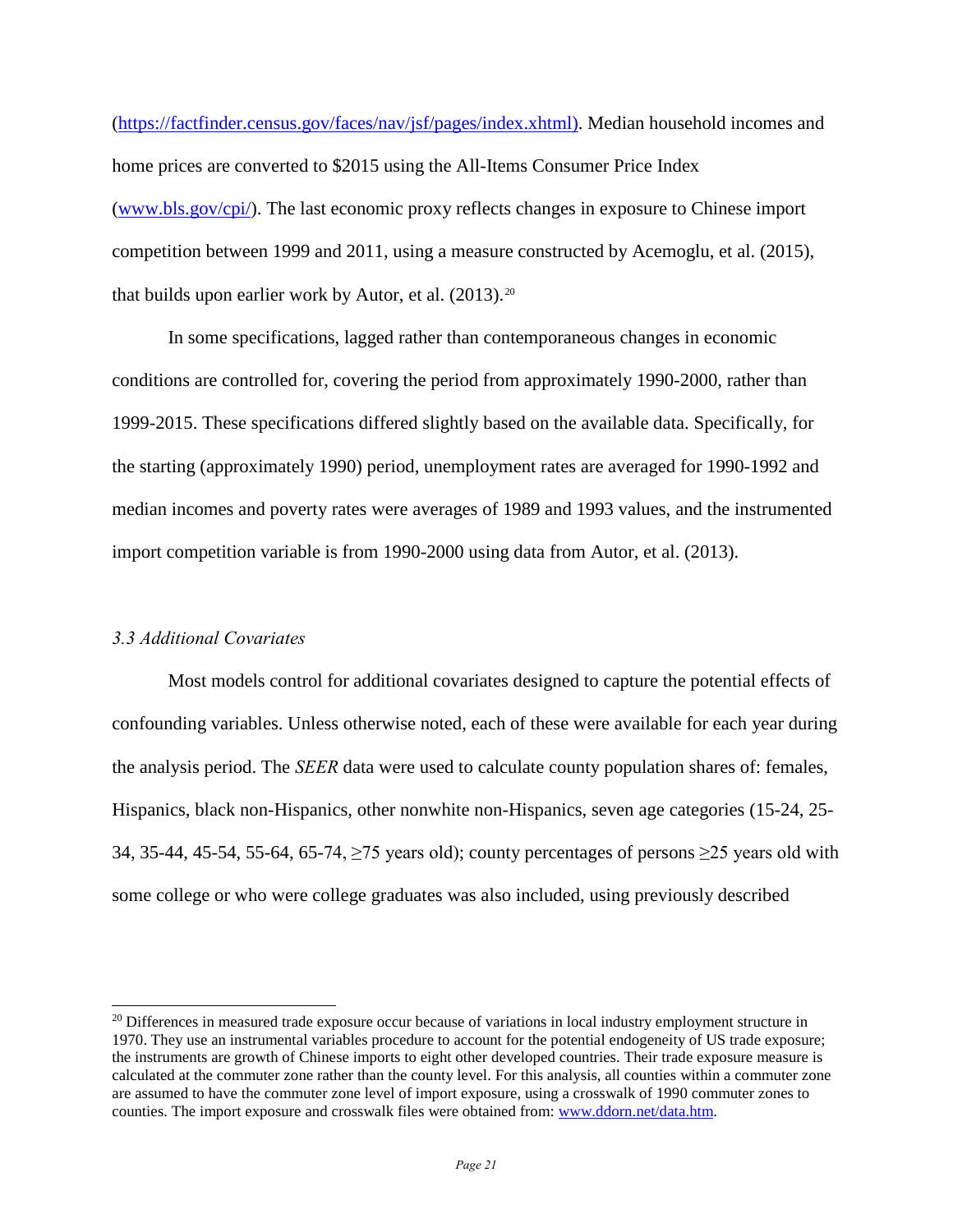information from the *ACS.*[21](#page-22-0) The percentage of household headed by females in 2000 and 2010, and of foreign-born persons in the county in 2000, 2006-2010 and 2011-2015 were obtained from the *ARF*. Information on the number of hospital beds and active non-federal physicians per 1,000 population were provided from the same source and included to proxy the county's health infrastructure.<sup>[22](#page-22-1)</sup>

The USDA ERS county level data sets, described above, also contain information on the 2013 "rural-urban" continuum code of the county, containing the following nine categories: metropolitan with population  $\geq 1,000,000,250,000$  - 999,999 and <250,000 (three classifications); urban area with population  $\geq 20,000$  and  $2,500 - 20,000$  and adjacent to or not adjacent to a metropolitan area (four classifications); rural area with population  $\langle 2,500 \rangle$  adjacent to or not adjacent to a metropolitan area (two classifications). In the regression models, dummy variables for eight of the classifications are included, with the largest metropolitan areas as the excluded reference group.

Finally, two measures of the state-level legal environment related to drug use are incorporated. The first indicates whether the state has a prescription drug monitoring program (*PDMP*) that requires reporting to it by drug dispensers. The second controls for whether the state has legalized marijuana use for medical or recreational purposes. Data for both variables come from the *Prescription Drug Abuse Policy System* [\(www.pdaps.org\).](http://www.pdaps.org)/) They are included because there is evidence that each may influence drug use and abuse (Bachhuber et al. 2014; A. C. Bradford and Bradford 2016; Buchmueller and Carey 2018).

<span id="page-22-0"></span><sup>&</sup>lt;sup>21</sup> Thus, in the regressions, the excluded (reference) categories are population shares of males, whites,  $\langle 15 \rangle$  year olds and the non-college educated.

<span id="page-22-1"></span> $^{22}$  The number of hospital beds was not available for 2011 and 2015. The former was calculated by averaging values for 2010 and 2012; the latter by using the 2014 number of beds.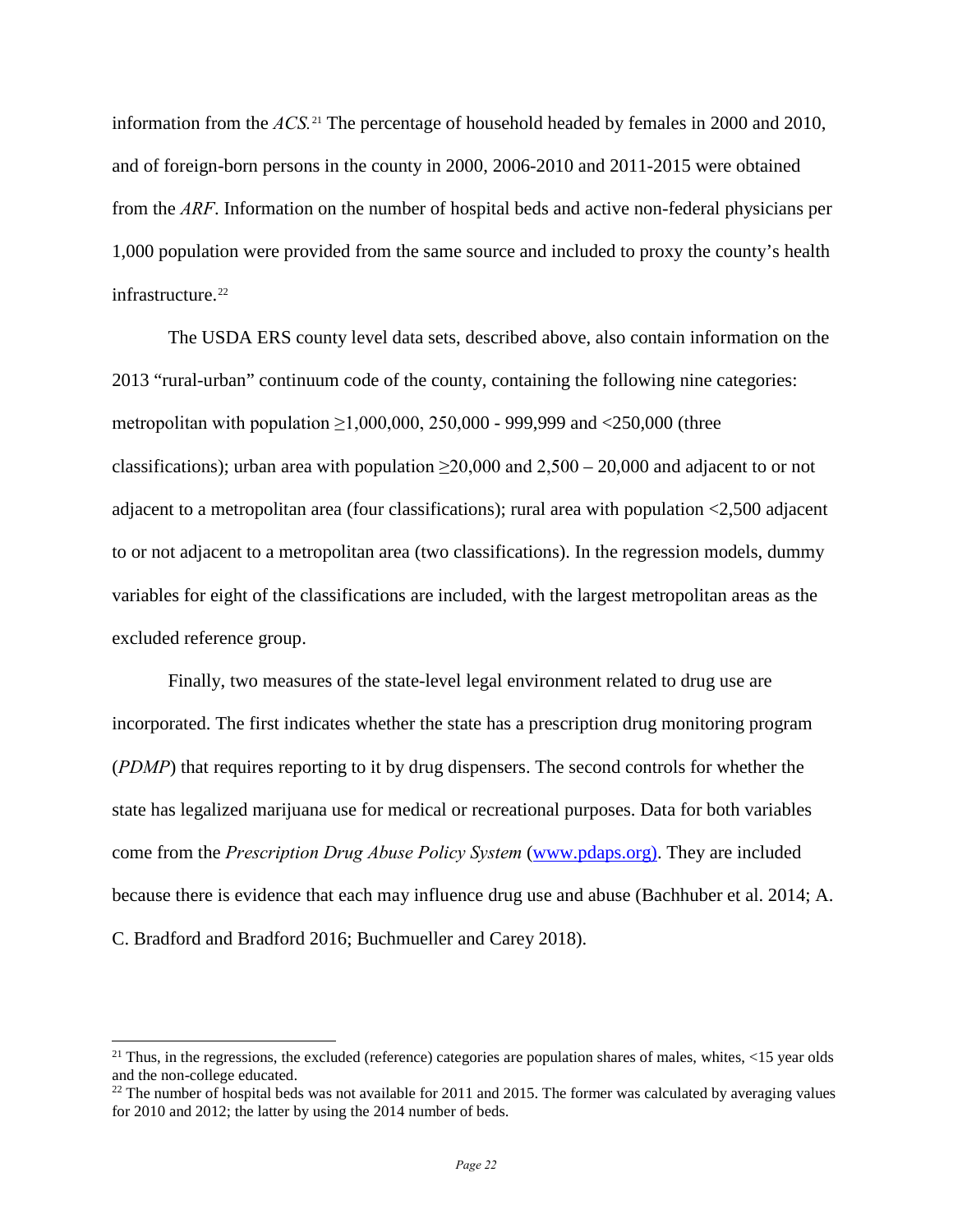Appendix Table A.1 provides summary statistics on the dependent variables, economic proxies, and additional covariates measured in (approximately) 1999 and 2015, with observations weighted by 2015 county populations. The analysis sample consists of 3,098 counties with boundaries that are consistent over the time period and with data available for all of the economic proxies. $2<sup>3</sup>$  The table shows actual values; however, as mentioned, the independent variables are standardized in the regressions. Also, while the table shows actual changes in median household incomes and home prices, these are reverse-coded (opposite signed) in the econometric models, so that positive coefficients always indicate that worsening economic conditions are associated with higher growth in mortality.

# *3.3 Analysis of Changes in the Drug Environment*

 $\overline{a}$ 

The variables included when examining changes in the drug environment differ somewhat from those for analyzing the role of economic conditions. In this case, instead of a having a single observation per county (showing mortality rate changes from 1999-2015), this portion of the investigation includes panel data with 17 observations (one each for 1999-2015) per county. This allows county fixed-effects to be included, controlling for all time-invariant county characteristics and reducing somewhat the need for supplementary covariates. Several variables included in the analysis of medium-term changes in economic conditions are also inappropriate to here because there is no time-variation in the data (e.g. import penetration shares) or since annual values would need to be extrapolated or interpolated from a small number of years (e.g. home price changes and share foreign-born or in female-headed households) introducing measurement error which is particularly problematic in fixed-effect models. The

<span id="page-23-0"></span> $^{23}$  Three counties were dropped because information on education shares was missing; 24 and 2, respectively, were excluded because of missing information on import exposure and home prices.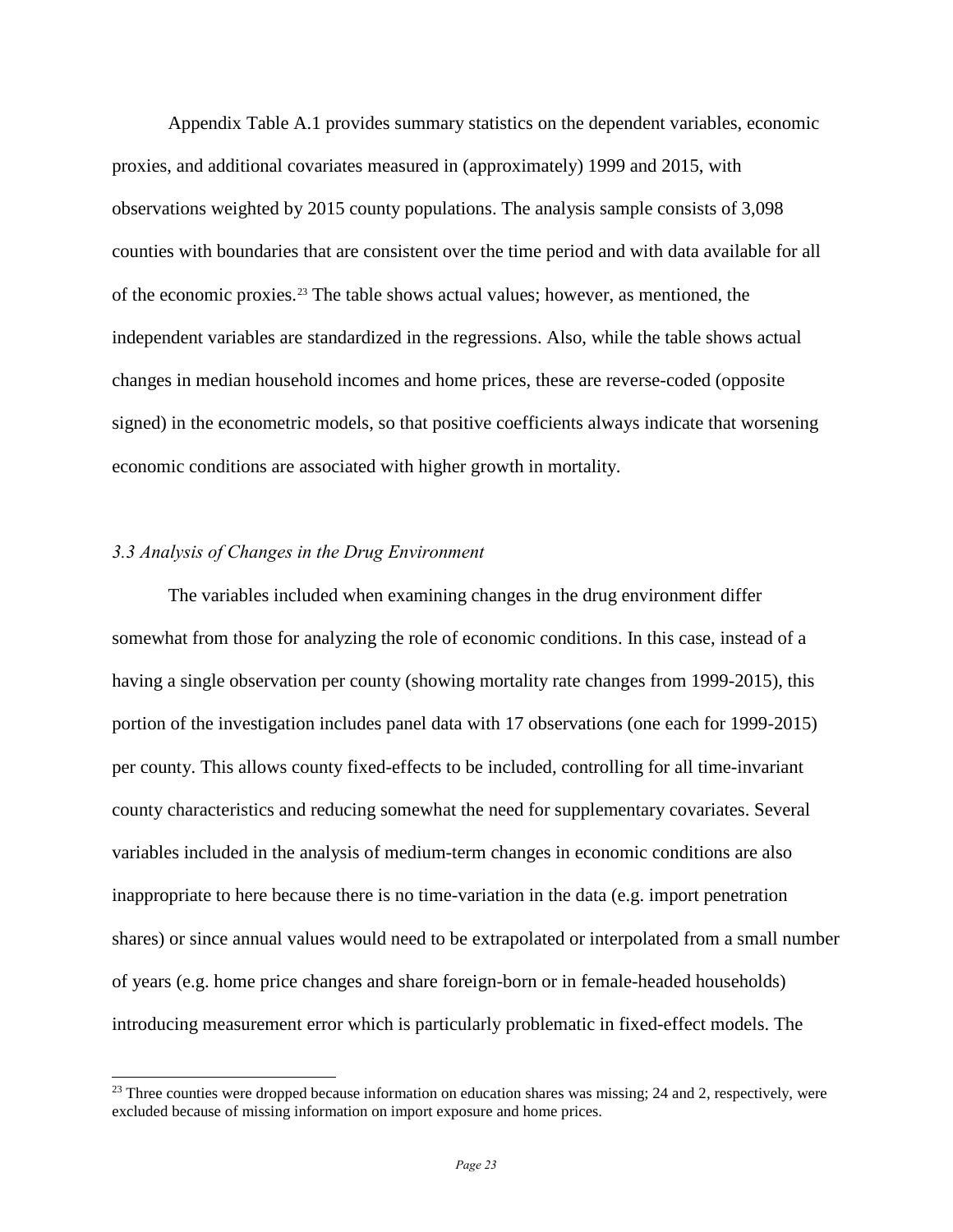results were generally not sensitive to the exact choice of the remaining covariates and the specific ones included in the primary models are described below. Separate estimates are frequently provided by sex and for 20-39 year olds ("younger" adults) compared to 40-59 year olds ("older" adults). The use of two age groupings is convenient for examining changes in agerelated patterns of drug mortality; these groups contain an equal number of years and constitute a large share of total drug mortality (e.g. 85% in 2015).

#### 4. **Descriptive Patterns**

Before turning to the econometric estimates, I provide descriptive information on patterns of drug mortality over the 1999-2015 period. Figure 1 illustrates the changes in total drug death rates, suicide and alcohol mortality, as well as opioid analgesic and illicit opioid involved drug mortality rates. The overall drug fatality rate rose steadily, from 6.0 to 16.3 per 100,000 from 1999 to 2015, a 170 percent increase. Nondrug suicide death rates started out considerably higher (9.3 per 100,000 in 1999) but rose more slowly, reaching 12.1 per 100,000 in 2015. Alcohol deaths also increased relatively gradually (from 4.3 to 6.5 per 100,000). Conversely, opioid analgesic and illicit opioid death rates grew extremely rapidly: from 1.3 and 1.2 per 100,000 in 1999 to 4.8 and 7.4 per 100,000 in 2015, but with quite different patterns. All of the rise in opioid analgesic mortality occurred from 1999-2011, whereas illicit opioid death rates initially rose modestly, reaching 2.1 per 100,000 in 2006, and then considerably more rapidly thereafter, particularly from 2010 to 2015, where the mortality rate exploded from 2.6 to 7.4 per 100,000.

Figures 2 and 3 show corresponding patterns of drug and nondrug DSA mortality for subgroups stratified by sex, race/ethnicity, age and education. In both cases, death rates were always higher for males than females and for those without a college degree than for the college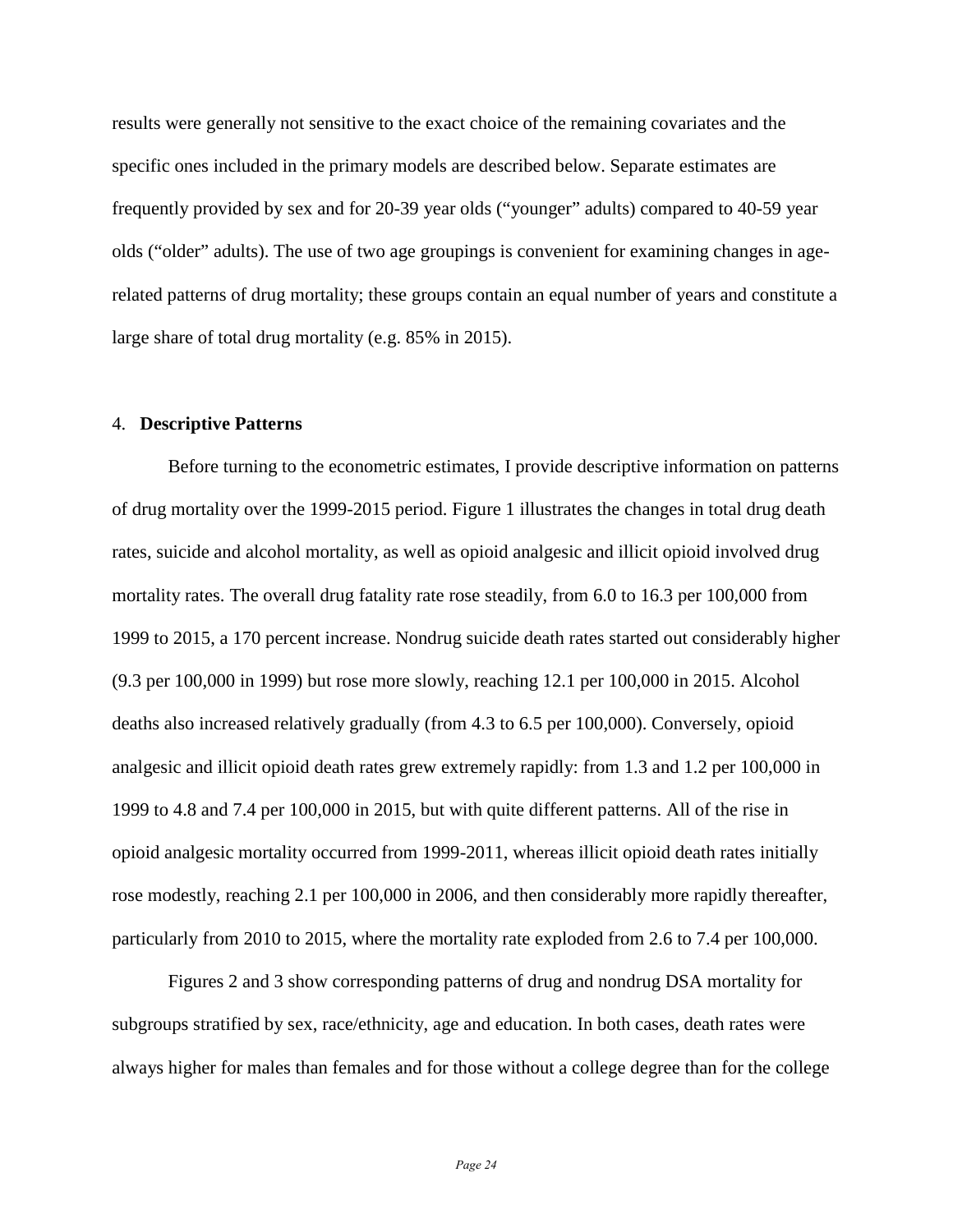educated. Whites had higher death rates and faster mortality growth from both sources towards the end of the sample period but drug mortality rates were similar for whites and blacks (but higher than for Hispanics or other nonwhites) in 1999, whereas nondrug DSA mortality rates were already higher for whites than nonwhites in that year. The age relationships were somewhat more complicated. Drug mortality rates rose at fairly similar rates for 20-39 and 40-59 year olds, and were somewhat higher for the latter group, which much smaller growth for >60 year olds. Conversely, alcohol/suicide deaths were much higher for 40-59 and >65 year olds than for younger persons in all years, with the sharpest trend increase for 40-59 year olds.

Figure 4 shows that illicit opioid death rates exploded for males after 2010, while growing much more slowly for females and that the particularly rapid rise in opioid analgesic (illicit opioid) death rates for whites, relative to nonwhites, occurred between 1999 and 2011 (after 2006). Increases in illicit opioid death rates were skewed towards relatively young adults (20-39 year olds), while those involving opioid analgesics fatalities particularly affected 40-59 year olds.

Appendix Figures A.1 through A.4 detail additional results for drug and nondrug DSA mortality for sex, race/ethnicity, age and education subsamples. In addition to the findings already described, they show larger sex differentials for nondrug than drug deaths and faster mortality rate growth for whites than nonwhites for all types of DSA deaths. As discussed, illicit opioid deaths skew younger than those due to opioid analgesics, particularly in the later years. Rates of nondrug suicides are fairly similar for age groups older than 20, although with the fastest growth over time for 40-59 year olds, while alcohol mortality is heavily concentrated among persons ≥40 and again among 40-59 year olds. These patterns raise initial doubts about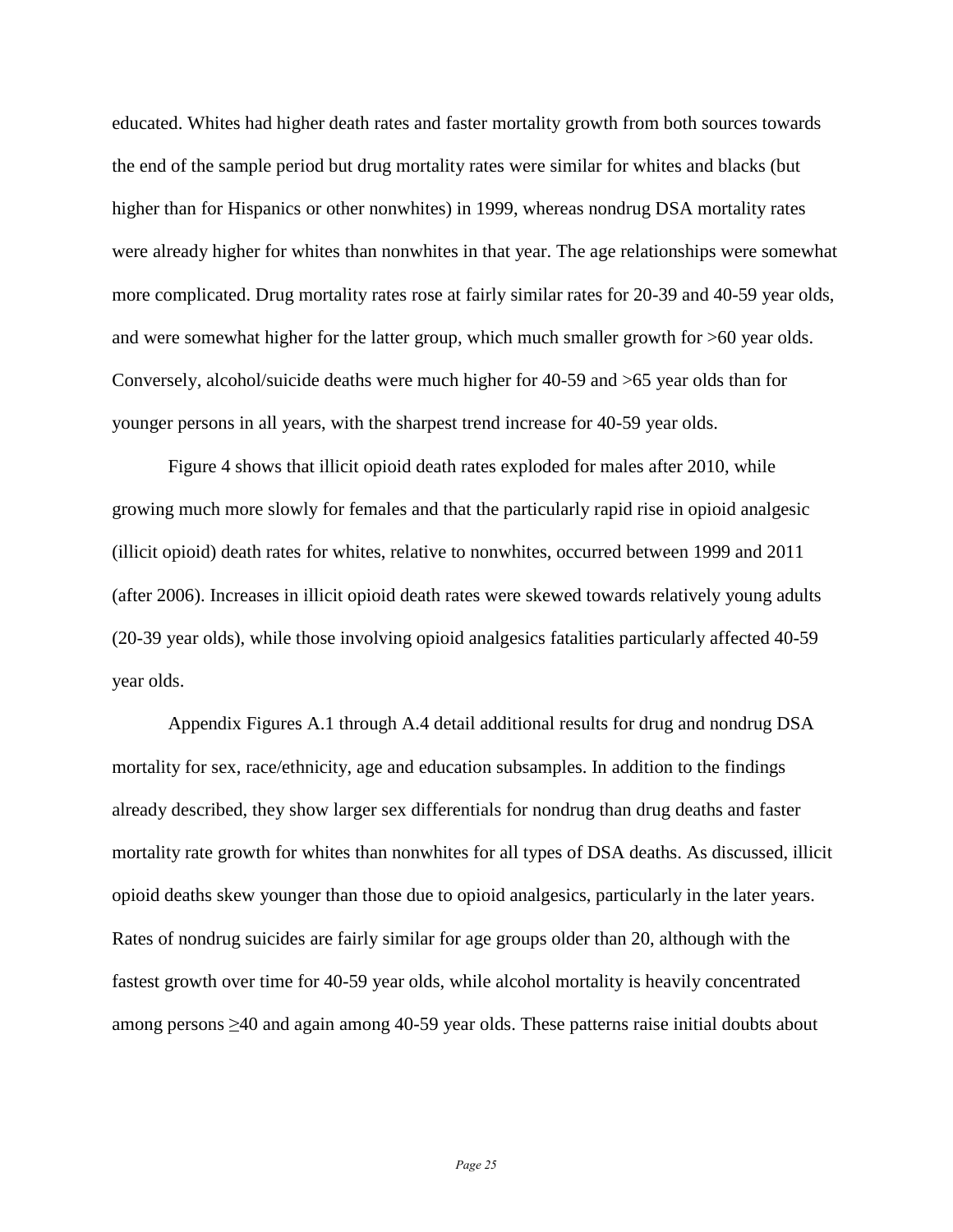the possibility that a single set of economic determinants can explain these differential patterns of mortality rate increase.

## **5. Changes in Economic Conditions: Econometric Results**

I next present econometric results examining the extent to which medium-run changes in county economic conditions predicted corresponding changes in DSA mortality rates. The first set of specifications shows models controlling for the proxies for economic conditions, but without supplementary covariates. Additional covariates, a series of robustness checks are conducted, estimates are provided for population subgroups and investigation is provided of the effects of remaining selection on unobservables.

#### *5.1 Models without Supplementary Covariates*

 $\overline{a}$ 

Table 1 shows regression coefficients for the economic proxies where the dependent variables are growth from 1999-2015 in mortality rates due to all drugs, opioid analgesic and illicit opioid involved deaths, all DSA and suicide/alcohol fatalities.<sup>[24](#page-26-0)</sup> These models do not include controls for potential confounding factors. As mentioned, changes in median household incomes and home prices were reverse-coded so that positive coefficients always imply that worse economic performance is associated with faster increases in mortality. Also, all regressors were standardized so that coefficients show estimated effects of a one-standard deviation change in the explanatory variable. The top panel table shows results where the economic measures have been included separately, with every cell representing the results of a different regression. In the second panel, the five economic proxies have been included simultaneously, and each column

<span id="page-26-0"></span> $^{24}$  Appendix Table B.1 summarizes separate estimates for nondrug suicide and alcohol deaths for many of the models discussed below. The estimated effects of economic conditions are small in all cases.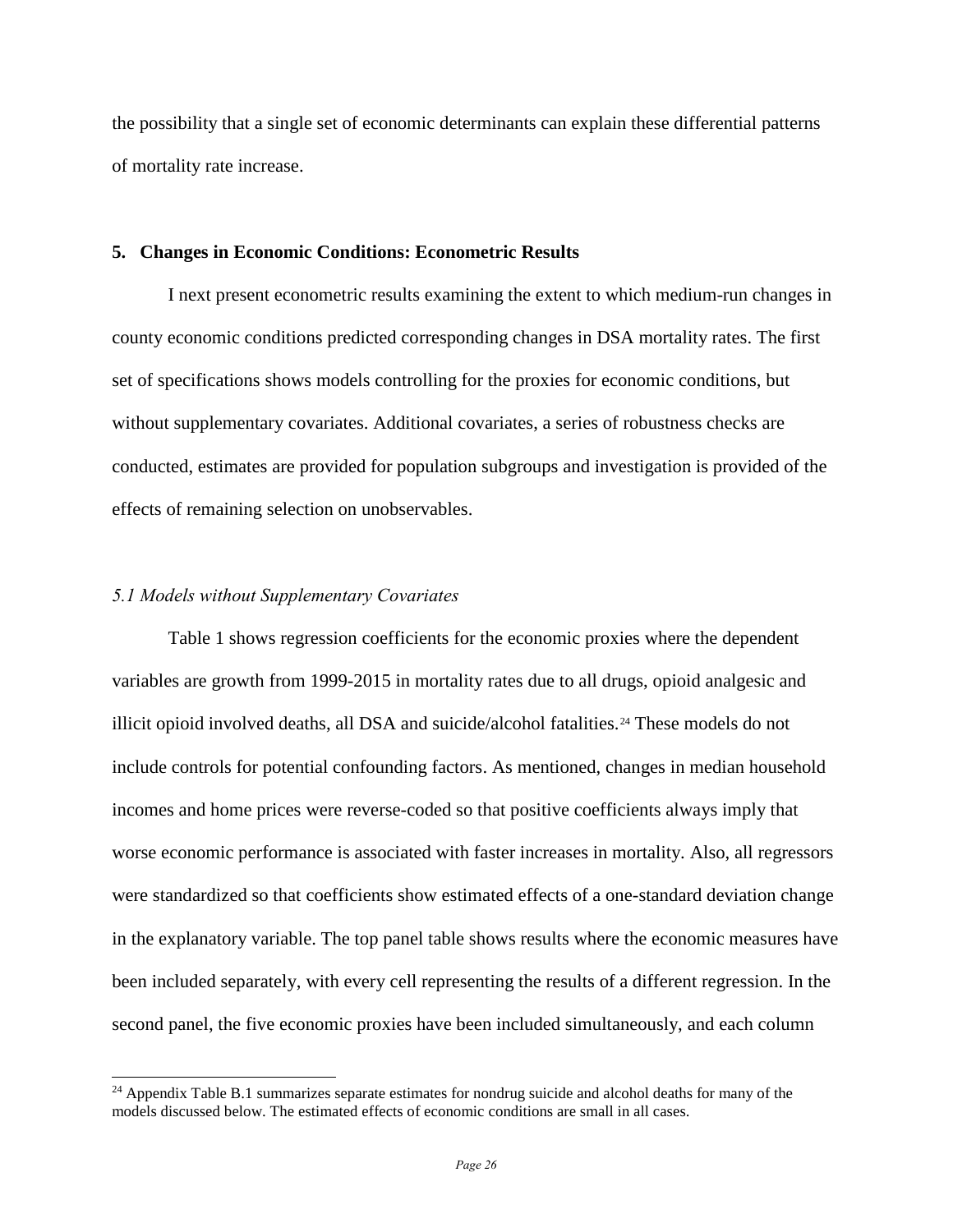presents/ findings from a single regression. The third panel shows the multiple proxy (MP) estimate from the model with the five economic proxies, as well as the percent of the total mortality change explained by economic conditions.

When controlled for separately, the economic proxy coefficients are positive for all types of drug mortality and, except for import exposure, highly significant (top panel). For example, a one-standard deviation decrease in county median household incomes (\$2,817 in 2015 dollars) is associated with a 2.07 per 100,000 faster growth in overdose mortality and a 0.68 per 100,000 increase in the opioid-analgesic-involved drug death rate. Since the standard deviations for these two outcomes are 10.37 and 3.58 per 100,000, these estimates suggest that a one standard deviation income reduction predicts around a 20 percent increase in mortality rates from these sources. The uniformly positive coefficients indicate that counties experiencing relative economic deterioration had higher than average growth rates of fatal overdoses. Conversely, the estimated effects are smaller and, except for median home prices, statistically insignificant for suicide/alcohol deaths, indicating that economic factors play little role. Also, for this reason, the coefficient estimates are smaller in relative terms for all DSA deaths than for drug mortality.

Including the five economic proxies simultaneously substantially attenuates the estimated effects of individual economic proxies in virtually all cases (see the middle panel of Table 1). For instance, the coefficient on median household income is reduced 90 percent for overall drug mortality and switches sign for illicit opioid deaths and opioid analgesic death rates. This is expected because the economic variables are reasonably highly correlated with each other, except for import exposure which is barely associated with the other four measures (see Appendix Table A.2). The R-squared is also uniformly low, ranging between 0.011 and 0.082, providing a further indication of the limited explanatory power of changes in economic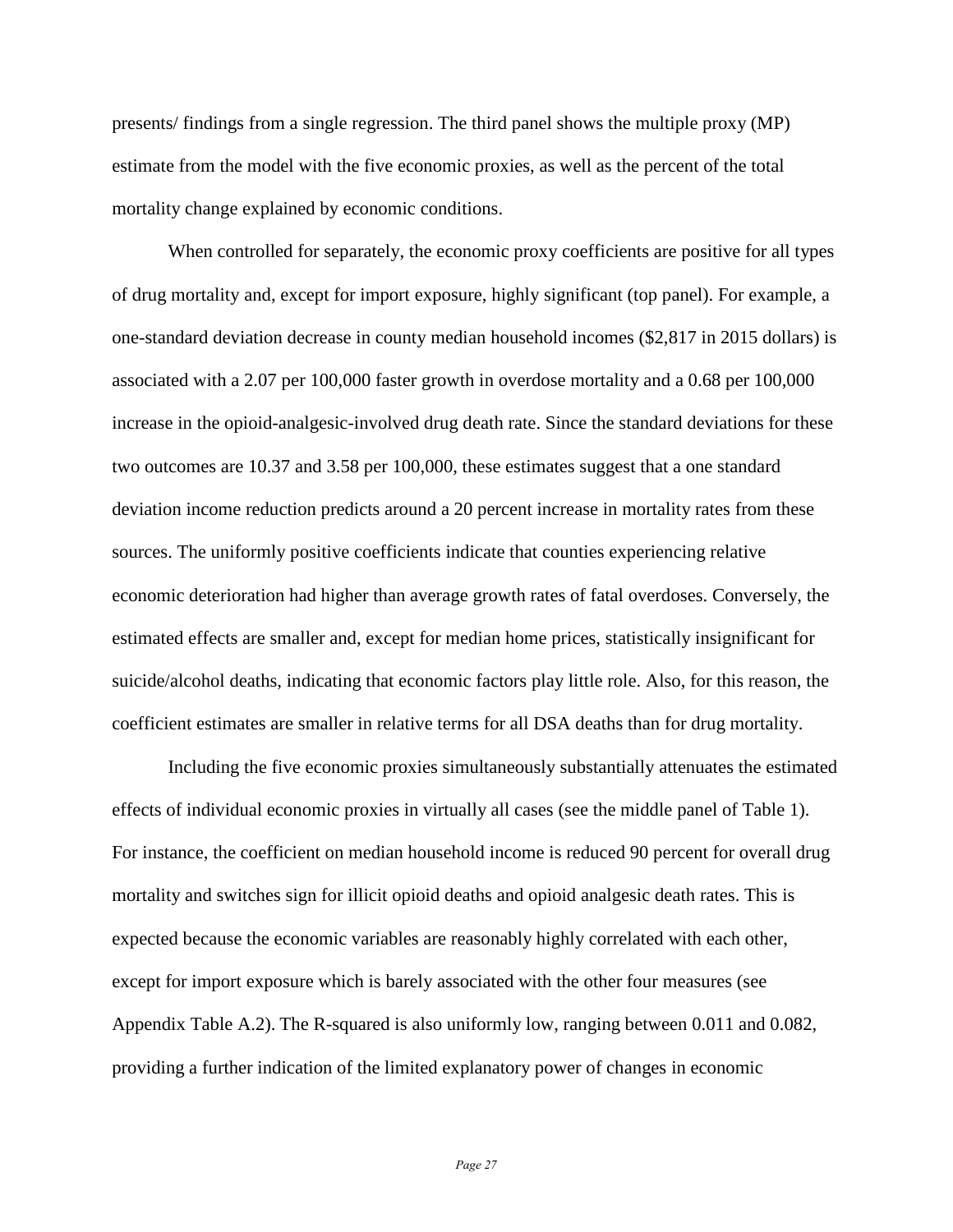conditions. With that said, the p-values from the test that the coefficients for the five economic proxies are jointly equal to zero always indicate that worsening economic conditions predict higher growth in mortality rates.<sup>[25](#page-28-0)</sup>

The third panel of Table 1 shows multiple proxy estimates, obtained using the Lubotsky/Wittenberg procedure, as well as the estimated percentage of the growth in mortality rates accounted for by the latent measure of economic conditions. The MP estimate exceeds the coefficients for any single economic measure (in either the top or middle panel of the table) by at least 15 percent – and generally much more – indicating the importance of correcting for attenuation bias. Dividing the MP estimate by the standard deviation of the dependent variable suggests that changes in economic conditions are associated with 33 percent of the rise in drug mortality rates, 26 percent of that for all DSA death rates and 26 to 28 percent of those involving opioid analgesics and illicit opioids, but just 15% of the change in suicide/alcohol fatality rates. However, these estimates are likely to be serious biased by omitted confounding factors, an issue addressed next.

## *5.2 Models With Additional Covariates*

 $\overline{a}$ 

The models just described control exclusively for one or more of the economic proxies and so do not account for potential correlations with county characteristics. Table 2 begins to remedy this by summarizing models where the dependent variable is the change in drug mortality rates from 1999-2015 and various sets of controls are included. Column (a) repeats the results from Table 1, with the five economic variables included simultaneously but nothing else.

<span id="page-28-0"></span><sup>&</sup>lt;sup>25</sup> I also estimated models that controlled for county level Gini coefficients in 2000 or changes from 2000-2010 as an additional proxy for economic conditions, to capture potential effects of economic inequality not accounted for by the combination of median incomes and poverty rates. Growth in inequality generally predicted *slower* growth in mortality rates, although often by statistically insignificant amounts. Gini coefficients in 2000 were also negatively related to mortality rate increases and the predicted effects were usually statistically significant.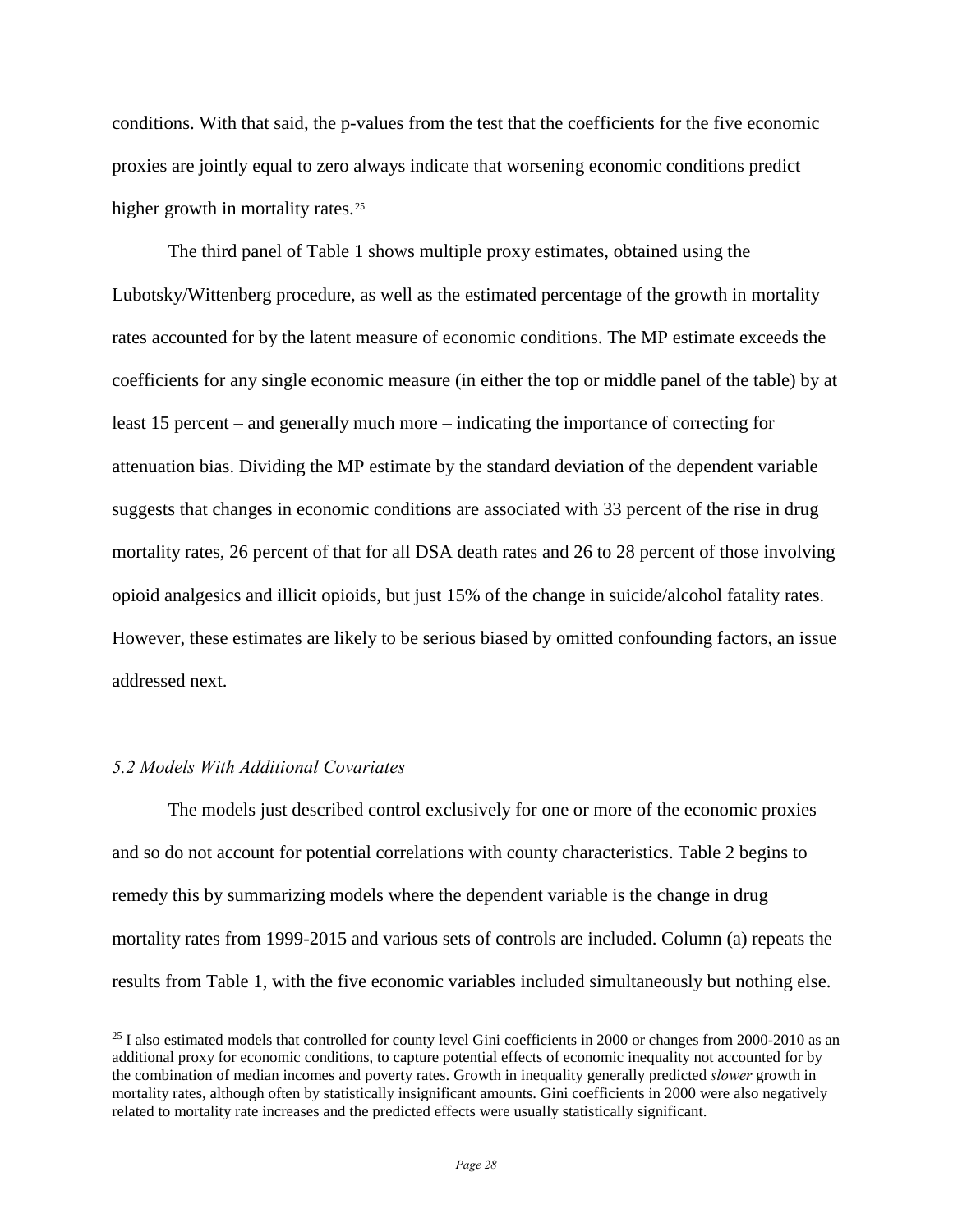Column (b) adds to this the set of 1999 county characteristics  $(X_{1999})$  and changes in these characteristics from 1999-2015  $(\Delta X)$ , while column (c) includes instrumented rather than actual changes in the supplementary covariates  $(\Delta X^I)$ .

Controlling for  $X_{1999}$  and  $\Delta X$  reduces the multiple proxy estimate by 85% (2.95 to 0.43), while instead using the instrumented changes, based on census division trends, attenuates it by 73% (to 0.79). The implies that most of the observed relationship between changes in mortality rates and economic conditions reflects confounding factors. In model (b), "deaths of despair" are estimated to explain 5 percent of the rise in drug mortality, and 9 percent in column (c), compared to 33 percent in specification (a). The MP estimates do remain statistically significant, suggesting that changes in economic factors may continue to play some role but explain less than 10% of the rise in drug death rates.[26](#page-29-0) The most important confounding county characteristics are sex and race/ethnicity differences, as well as the shares of female-headed households and foreign born persons. Together, these are sufficient to account for all of the attenuation in the MP estimate in the model controlling for  $X_{1999}$  and  $\Delta X$ , and 87% of that when including covariates for  $X_{1999}$  and  $\Delta X^I$  (see Appendix Table A.3 for details). The age structure of the county also plays some role but the remaining supplementary covariates, particularly urban-rural status, the medical infrastructure variables and the two drug policies are much less important.

The first panel of Table 3 repeats the MP estimate and percentage change in drug death rates accounted for by economic factors. The next four panels show corresponding estimates for opioid analgesic, illicit opioid, all DSA and nondrug DSA mortality rates. Comparing results for models (b) and (c) to (a) indicates that at least 73 percent of the original correlation between

<span id="page-29-0"></span><sup>&</sup>lt;sup>26</sup> I estimated drug mortality models with controls additional controls included for 1999 levels of the economic proxies. These findings, summarized in Table B.2, indicate slightly higher explanatory power of changes in economic conditions – 9% and 10% of the total mortality change in models with controls for  $\Delta X$  and  $\Delta X^{\text{I}}$  – that were offset by the 1999 levels being responsible for -3% and -9% of the change.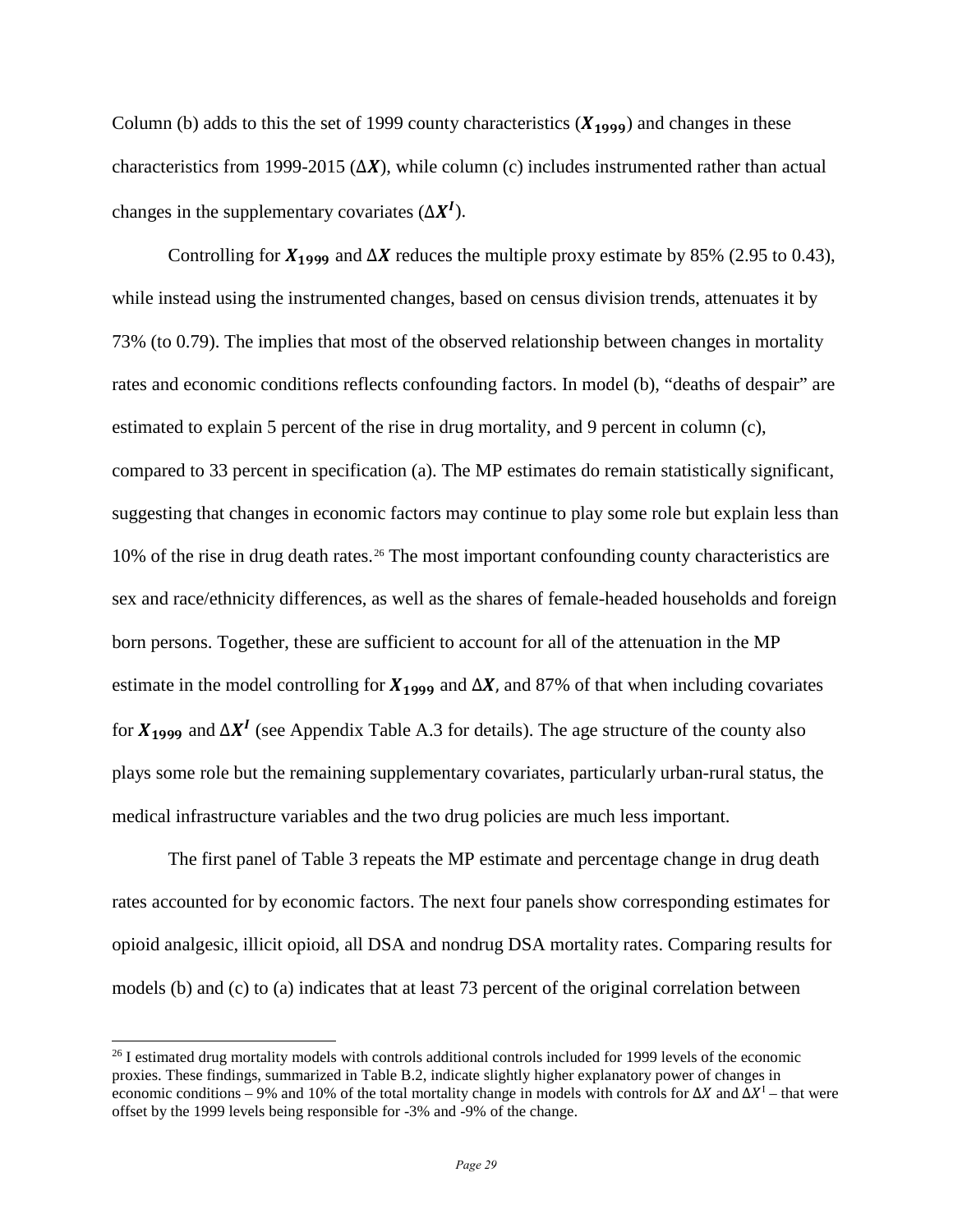economic conditions and various types of drug mortality growth is due to confounding factors, with more than 100 percent accounted for in some models, and even greater attenuation for the nondrug DSA deaths. The estimated change in mortality rates accounted for by worsening economic conditions ranges from 5 to 7 percent for opioid analgesics, -2 to 5 percent for illicit opioids, and with no effect or a negative impact for non-drug suicide/alcohol deaths. These findings indicate that "deaths of despair" never account for more than one-tenth of the rise in mortality and generally considerably less.

## *5.3 Robustness Checks*

 $\overline{a}$ 

I tested the robustness of the results to several changes in specifications, estimation methods and samples. Table 4 shows the results of models where observations are unweighted, (second panel), using reported rather than corrected opioid analgesic and illicit opioid death rates (third panel), and with changes in the economic proxies measured over an earlier period (approximately 1990-2000) rather than from 1999-2015 (fourth panel). Using unweighted data, the percentage of changes in mortality rates explained by economic conditions are occasionally higher than with weighting, but there is no clear pattern and they never account for more than one-tenth of the total change.<sup>[27](#page-30-0)</sup> The explanatory power of economic conditions is generally of similar magnitude when using reported rather than corrected opioid mortality rates, with considerable sensitivity to the choice of specification for illicit opioids. Finally, the percentage of mortality rate changes explained is always less when controlling for 1990-2000 rather than 1999-

<span id="page-30-0"></span> $27$  Standard deviations on the dependent variables are usually substantially larger in the unweighted data, but this does not appear to drive the results as the MP estimates also show no clear patterns of differences between the weighted and unweighted estimates. Unweighted dependent variable means are also generally larger than the weighted means, indicating higher mortality growth in smaller counties. However, the pattern is reversed for deaths involving illicit opioids.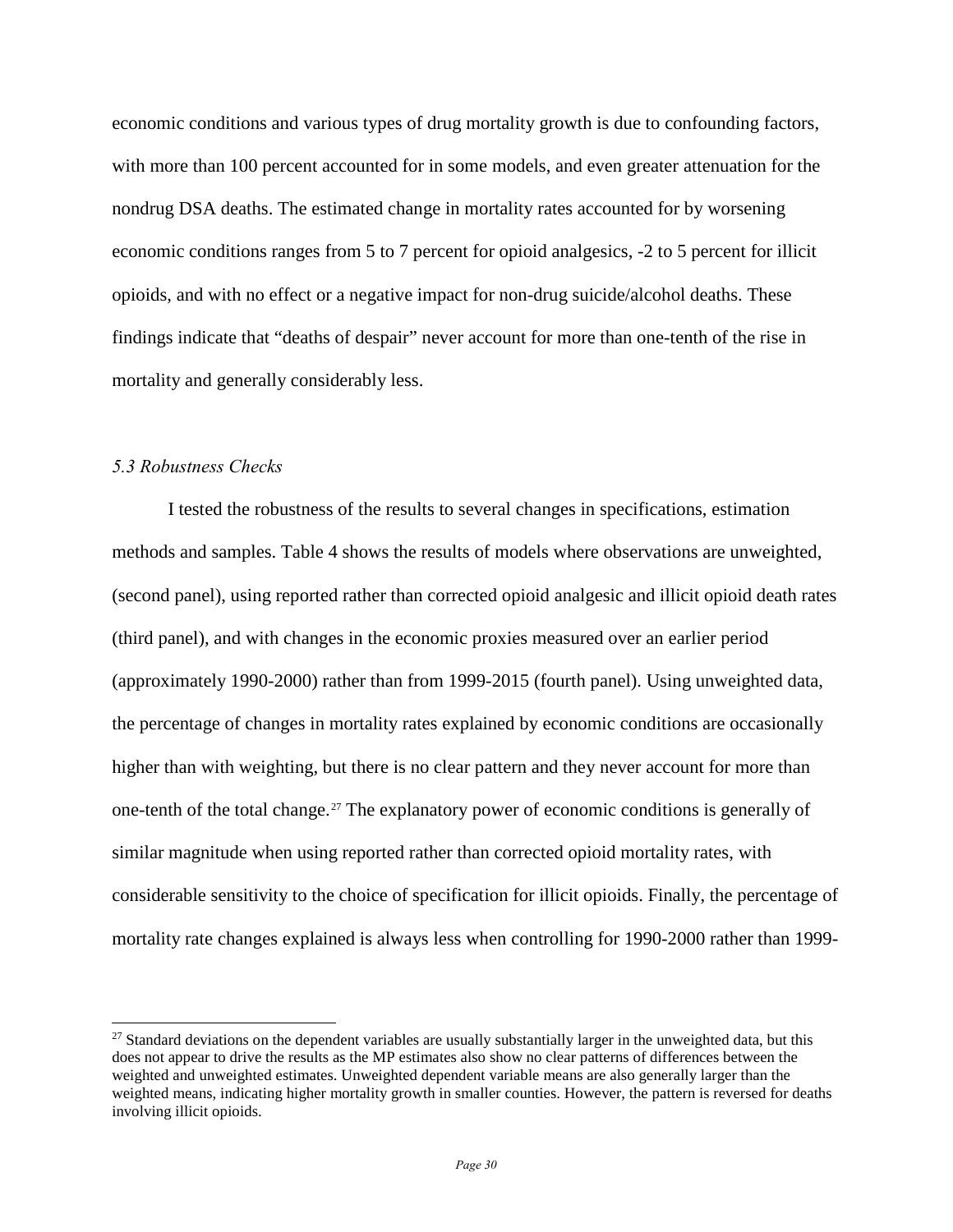2015 changes in economic conditions, and are often negative. Overall, these results confirm the overall conclusion that economic conditions explain little of the rise in mortality rates.

Next, I addressed examined the results from a series of instrumental variables (IV) models where each economic proxy was instrumented by the other four. As discussed, IV estimates can eliminate attenuation bias but require the strong assumption that error terms of the five proxies and the latent variable are uncorrelated. Results of these models, with  $X_{1999}$  and  $\Delta X$ included, are summarized in Table 5. Appendix Table A.4 shows results after controlling for  $\Delta X^I$ rather than  $\Delta X$ . Estimation is by generalized method of moments (GMM), to provide efficient estimates with heteroskedastic errors.

Generally, the IV and multiple proxy estimates (repeated on the bottom panel of the table) are of roughly similar magnitude, although the IV results are sometimes somewhat greater when instrumented rather than actual changes in the covariates are controlled for. For instance, for drug mortality, the IV estimates for the poverty, household income, home price and unemployment proxies in Table 5 range between zero and 0.85, implying that 0 to 9 percent of the change from 1999-2015 is explained, versus the MP estimate of 5 percent. The IV estimates for these four proxies imply that the increase in opioid analgesic and illicit opioid rates explained by economic conditions is similar to that obtained using the multiple proxy approach, with most of the predicted effects being statistically insignificant. The IV coefficients on these economic measures are negative for all DSA deaths, except for a small and statistically insignificant positive estimate for median household incomes. The estimates for growth in suicide/alcohol mortality growth are always negative.

The one exception is for import exposure, where the IV coefficients are often quite large (although not statistically significant in Table 5). However, as mentioned, this explanatory

*Page 31*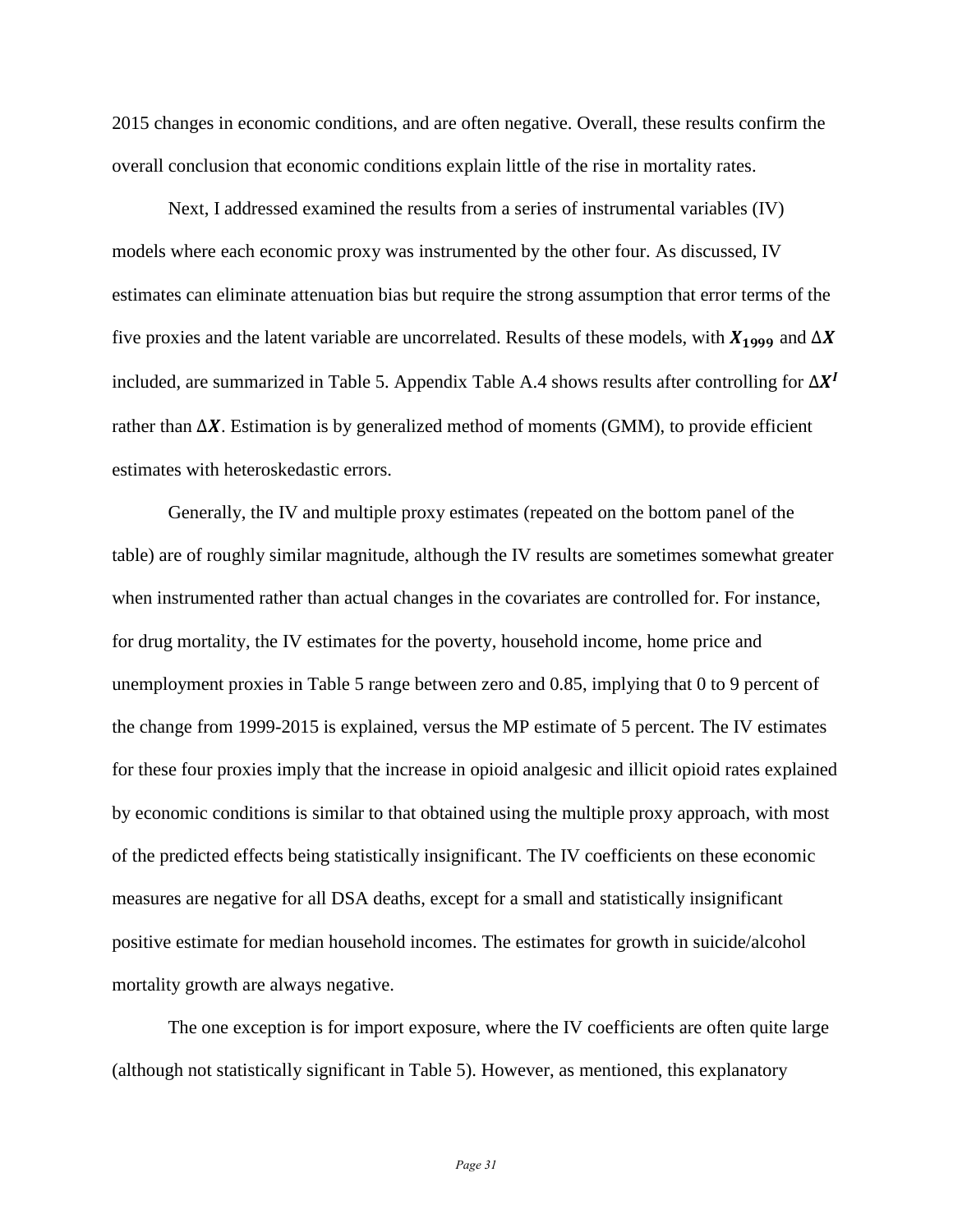variable is barely correlated with the other economic proxies (see Table A.2) and so is likely to suffer from a "weak instruments" problem (Bound, Jaeger, and Baker 1995; Staiger and Stock 1997).[28](#page-32-0) The bottom-line is that both the MP and IV estimates indicate that changing economic conditions explain only a small portion of county-differences in the growth of drug fatalities rates.

Appendix Table A.5 provides estimates for sub-periods where growth in the specified category of opioid mortality was highest: 1999-2011 for opioid analgesics and 2006-2015 for illicit opioids. This is done because of the possibility that including periods with little change in mortality rates may introduce noise into the estimates. However, doing so comes at considerable cost, both because the changes in economic conditions cover a shorter period and since data restrictions imply that the dates over which they are measured may not be ideal. For example, home price information in the *American Community Survey* is averaged over a five-year period (e.g. 2011-2015) to obtain sufficient sample sizes. When examining changes in opioid analgesic mortality from 1999-2011, median home prices averaged from 2007-2011 are compared to those in 2000. For illicit opioid fatality rates changes from 2006-2015, median home prices averaged from 2011-2015 are compared to averages from 2005-2009. These poorly captures the dates over which mortality growth is measured.<sup>[29](#page-32-1)</sup> Also, import exposure continues to be measured from 1999-2011 in all models. In any case, Table A.5 shows that economic conditions explain a similar portion (2 to 6 percent) of the increase in opioid analgesic fatality rates from 1999-2011 as from 1999-2015, with a modestly larger fraction (4 to 5 percent) of the growth in illicit opioid mortality rates explained for the shorter 2006-2015 period.

<span id="page-32-1"></span> $29$  The table note provides additional detail on differences in the variables included for sub-periods. Other home price series do not provide sufficient information of this analysis. For example, Zillow Research [\(https://www.zillow.com/research/\)](https://www.zillow.com/research/)) provides county-level home value data but only for some (generally larger) counties.

<span id="page-32-0"></span><sup>&</sup>lt;sup>28</sup> As evidence of this, the F-statistic on the first-stage instruments is 72.5, 129.0, 23.6  $\&$  33.0 for poverty, incomes, home prices & unemployment but just 5.4 for import exposure.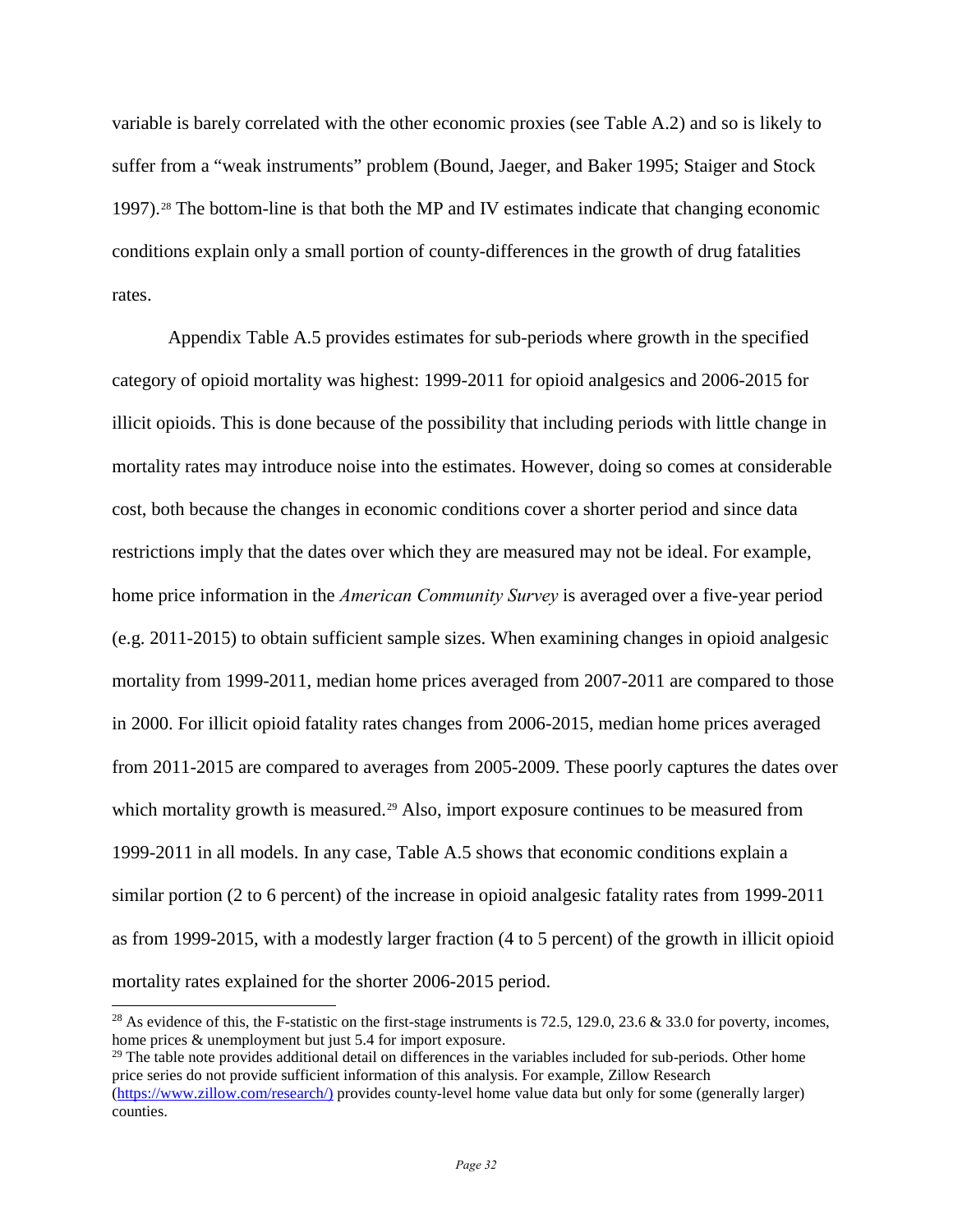## *5.4 Subsamples*

Table 6 shows the multiple proxy estimates, associated standard errors and percent of the change in mortality explained for population sub-groups stratified by sex, race/ethnicity and education, with additional results for 20-59 year olds and non-Hispanic whites aged 20-59 and 45-54. Growth in drug mortality rates, of all types examined, increased relatively more for whites, 20-59 year olds, whites aged 45-54 and 20-59 and those without a college education than for their counterparts (see Appendix Table A.6). Declining economic conditions were often (although not always) also associated with the largest *absolute* increases in fatality rates for these groups and explained a greater percentage share of the mortality rate change for some of them (e.g. whites) but not others (e.g. the non-college educated). For example, overall drug mortality rates grew by 13.9 per 100,000 for whites versus 4.8 per 100,000 for nonwhites from 1999-2015. The multiple proxy estimates differed by a similar proportion (0.8 to 1.8 per 100,000 for whites versus 0.2 to 0.8 per 100,000 for nonwhites) and economic conditions explained an even larger share of the change for whites (7 to 17 percent versus 2 to 6 percent). However, this was not always the case. For instance, drug mortality grew faster for men than women, and the absolute size of the economic effect is generally larger for them, but the share of the mortality growth explained is usually similar or smaller.

Table 7 provides results separately for counties in metropolitan statistical areas (MSAs), those that are urban but not in MSAs and rural counties. Although much attention has been paid to the plight of rural areas, the estimates provide no indication that the deaths of despair argument is more relevant to these locations. To the contrary, the explanatory power of changing economic conditions is almost highest for metropolitan counties although, even for these, it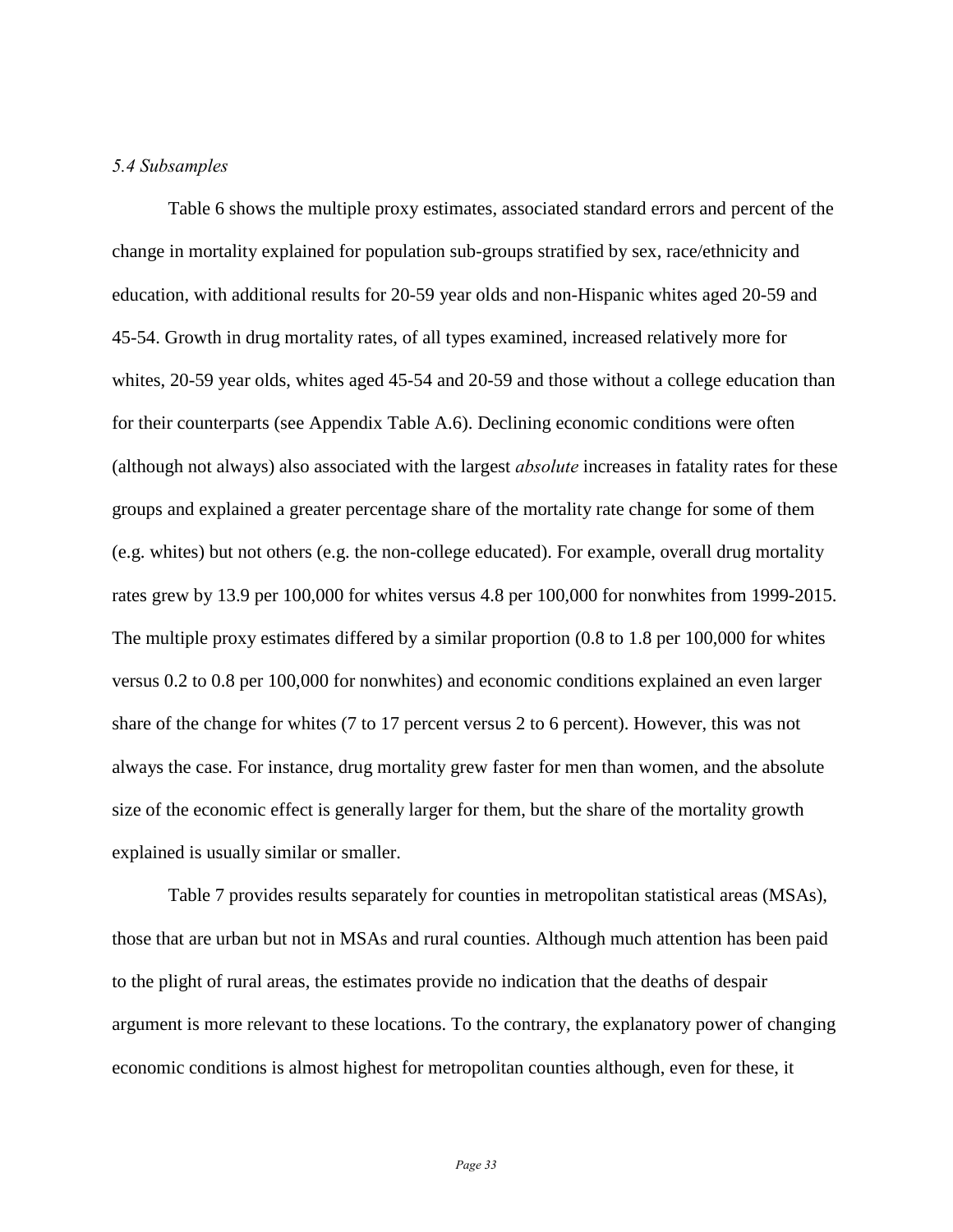never accounts for more than 15 percent of the change in mortality. For rural counties, the percent of the change in drug mortality rates explained ranges between 0 and 3 percent.

## *5.5 Selection on Unobservables*

The analysis to this point treats the vector of supplemental covariates ( $\boldsymbol{X}$  and  $\Delta \boldsymbol{X}$  or  $\Delta \boldsymbol{X}^{T}$ ) as being sufficiently comprehensive to account for all relevant omitted variables, such that  $cov(E_k, \varepsilon_k) = 0$ . This is a fairly strong assumption. The methods developed by Oster (2016) are next implemented to examine how the results change if there is remaining selection on unobservables. As discussed, the key parameters are  $\beta^o$ ,  $\tilde{\beta}$ ,  $R^o$  and  $\tilde{R}$ , the multiple proxy coefficients and R-squared from the "short" and "long" regression of equation (1), as well as  $\delta$ and  $R_{max}$ , for which values must be assumed. For many applications, Altonji et al., (2005) and Oster (2016) recommend setting  $\delta = 1$ , implying equal importance of selection on observables and unobservables. However, in this analysis it seems likely that the most important aspects of the selection process will have been accounted for. I therefore provide results assuming that  $\delta = 0.5$ , implying that selection on observables is twice as important as that on unobservables. Choosing a higher δ value would further reduce the magnitude of the estimated treatment effect. For the base model, I also set  $R_{max} = 0.75$ , which allows for considerable measurement error in the dependent variable. These values are somewhat arbitrary and so I also present estimates of  $\delta^*$ , the relative importance of unobservables versus observables, at which the estimated treatment effect would be zero (with  $R_{max} = 0.75$ ), as well as for  $R_{max}^*$  value that would give a zerotreatment effect (with  $\delta = 0.5$ ). The findings are summarized in Table 8. Column (a) shows the MP estimate without accounting for selection on unobservables. Columns (b) and (c) display the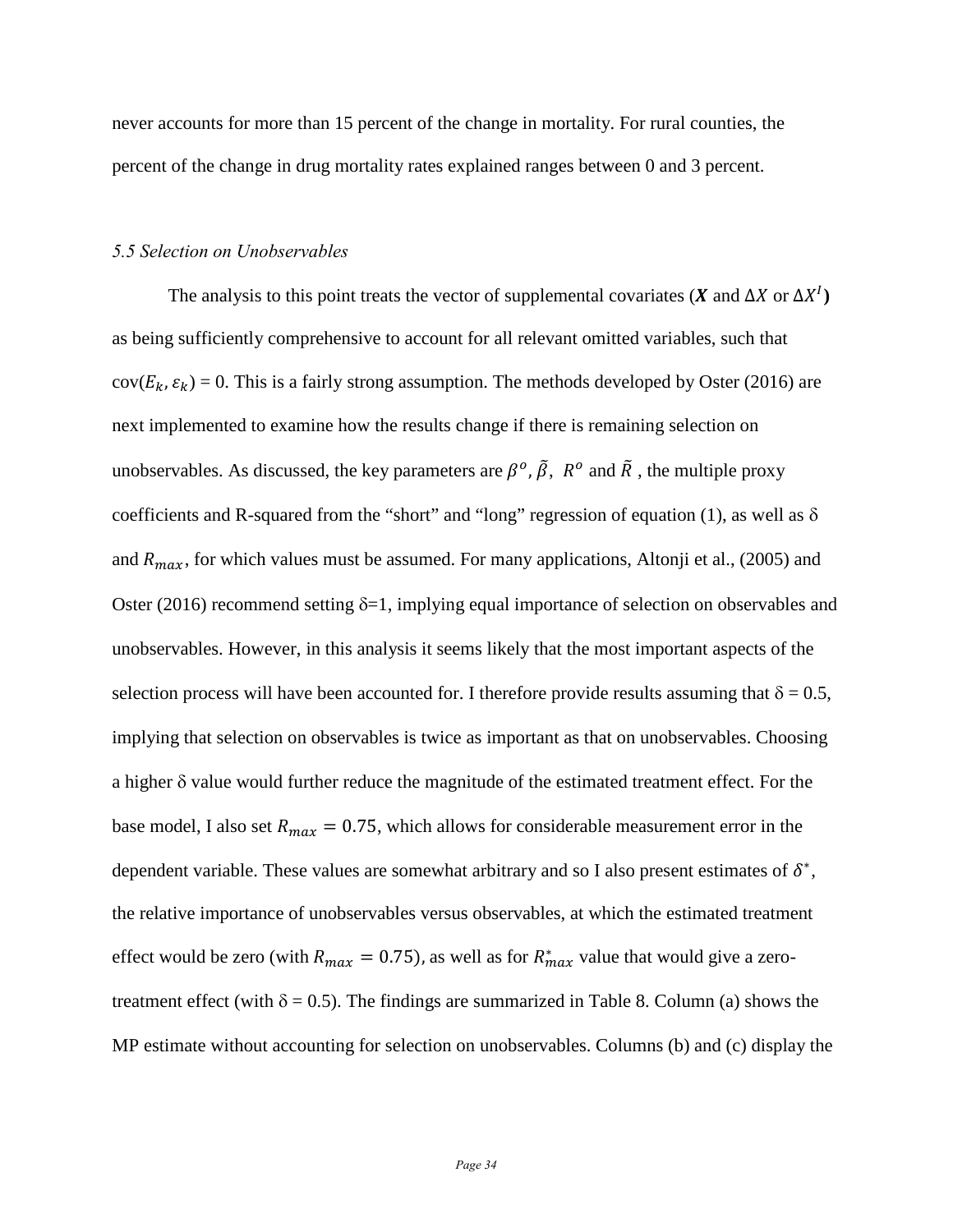section-corrected estimated effect and percentage of the total mortality rate change explained with  $\delta = 0.5$  and  $R_{max} = 0.75$ . The last two columns show  $\delta^*$  and  $R^*_{max}$ .

The striking result from Table 8 is that even small amounts of remaining selection on unobservables are sufficient to eliminate any estimated role for economic conditions as an explanation for rising mortality rates. For instance, with  $\delta = 0.5$  and  $R_{max} = 0.75$ ,  $\beta^*$  is less than zero in all 10 specifications and, in most cases,  $\delta > 0.3$  or an  $R_{max} > 0.5$  would be sufficient to eliminate the effect. Thus, it seems quite likely that medium-term changes in county-level economic conditions are completely unrelated to growth in drug or non-drug DSA mortality rates.

## 6. **Changes in the Drug Environment**

I next examine whether changes in the drug environment, rather than in economic conditions, are the cause of rising drug mortality rates. The identifying feature of this analysis is that the nature of the fatal drug epidemic changed sharply over time: being driven by opioid analgesics from the start of the analysis period through around 2010 and then with these flattening but replaced by explosive growth in fatalities involving illicit opioids. If economic (or social) factors are of primary importance, this change would not have affected *who* would die of fatal overdoses only *which drugs* would cause the fatalities. By contrast, if population subgroups are at differential risk, changes in the drug environment should alter the composition of drug mortality. Particularly important in this regard is that data from the 2016 National Survey on Drug Use and Health indicates that males and young adults are much more likely than their counterparts to use and abuse illicit drugs, with much smaller differences (sometimes in the reverse direction) for legal pain relievers or sedatives (Substance Abuse and Mental Health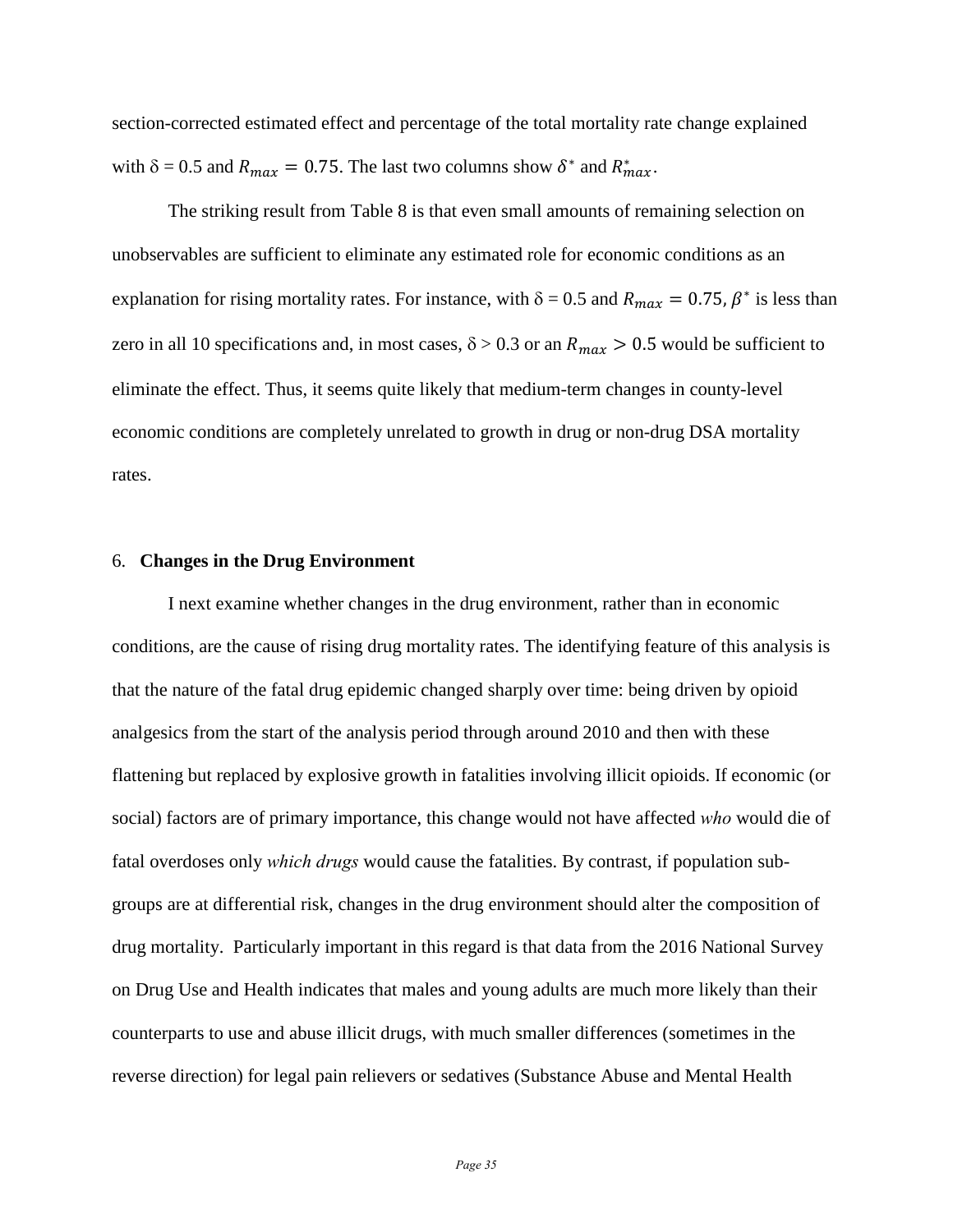Services Administration 2017). These patterns imply that while it is ambiguous which groups should have experienced the largest mortality rate growth in the initial stages of the fatal drug epidemic (which largely reflected increases in opioid analgesic mortality), the drug environment hypothesis provides a strong prediction that males and young adults should constitute a higher share of all drug deaths and experience particularly rapid growth in mortality rates in more recent years (as illicit opioids have become the dominant cause of rising drug fatalities).

## *6.1 Overall Overdose Death Rates as Proxies of the Drug Environment*

Differential trends in overall opioid analgesic and illicit opioid mortality rates (and other drugs in the supplementary analysis) are used to proxy changes in the drug environment. These are imperfect measures. Deaths depend on the quantity of drugs consumed and the fatality risk from a given use. The latter depends in part on drug purity (or lack thereof) and the availability of risk mitigating technologies (e.g. naloxone). The former reflects the interaction of supply and demand for the drugs. However, extremely large consumption increases over short periods of time will almost certainly primarily reflect supply-side factors, since it seems implausible the underlying components of demand (e.g. health problems causing pain) will exhibit sudden dramatic changes. Conversely, supply-side factors change dramatically and abruptly as technologies evolve, for instance, following the introduction of OxyContin in 1996.

A close relationship between opioid analgesic prescribing patterns and deaths at the national level has previously been demonstrated (Paulozzi LJ, Jones C, Mack K 2011). I used data from the Automation of Reports and Consolidated Orders System (ARCOS) to confirm that these patterns also hold at the county-level and after adjusting for incomplete reporting of drug involvement on death certificates. ARCOS provides information on flows of controlled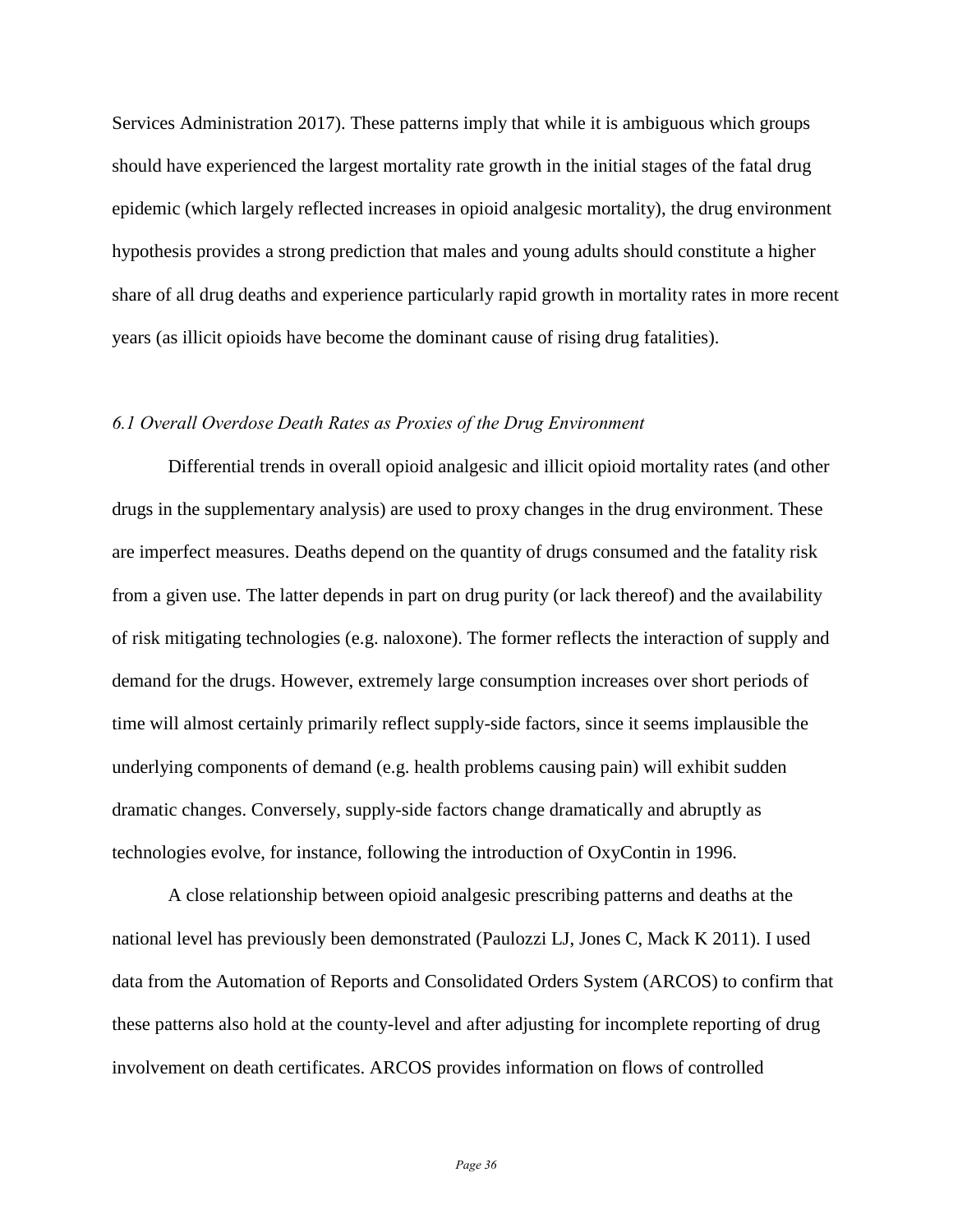substances from manufacturers to retail distributors. Quarterly data were obtained at the zip-code level from 2000-2015 and converted to annual total per capita grams of morphine milligram equivalents (MME) in the county for seven major opioids.[30](#page-37-0) County-level opioid analgesic death rates per 100,000 were then regressed on grams of MME per capita in models that also included county-fixed effects.[31](#page-37-1) The MME coefficient was .0055498 with a county-clustered robust standard error of .0002402. MME per capita rose from 134.7 in 2000 to 711.1 in 2011, and fell modestly thereafter. Based on these results, the increase in per capita MME predicted a 3.17 (95% confidence interval: 2.93-3.47) per 100,000 rise in prescription opioid death rates from 2000-2011, compared to an actual increase of 3.70 per 100,000. This suggests that higher opioid analgesic prescriptions could explain around 85% of the rise in associated deaths.

Similar consumption data are unavailable for illicit opioids but there is again good reason to believe that overdose deaths provide a reasonable estimate of environmental factors related to these drugs. For example, past year use of heroin among persons  $\geq$ 12 exhibited no trend from 2002-2007, rose modestly from 2007-2010 and more rapidly thereafter (Substance Abuse and Mental Health Services Administration 2017), mimicking almost exactly the pattern of fatal heroin overdoses (see Appendix Table C.1). Fentanyl reports to the National Forensic Laboratory Information System increased modestly from 2001 through 2012 but rapidly beginning in 2013 (Drug Enforcment Administration 2017), again mirroring the pattern of deaths.

# *6.2 Distribution of Drug Deaths*

<span id="page-37-1"></span><span id="page-37-0"></span> $\overline{a}$ <sup>30</sup> The ARCOS data are less complete prior to 2000 so the analysis starts in that year rather than in 1999. See [www.deadiversion.usdoj.gov/arcos/index.html](http://www.deadiversion.usdoj.gov/arcos/index.html) for further information on the ARCOS data. The seven opioids are: Oxycodone, Meperidine (Pethidine), Hydromorphone, Hydrocodone, Morphine, Fentanyl and Methadone. They were converted to MMEs using conversion factors obtained from: https://www.cms.gov/Medicare/Prescription-<br>Drug-Coverage/PrescriptionDrugCovContra/Downloads/Opioid-Morphine-EQ-Conversion-Factors-Aug-2017.pdf.  $\frac{31}{21}$  The regressions contain 50,105 observations from 3,140 counties. Observations were weighted by 2015 county populations.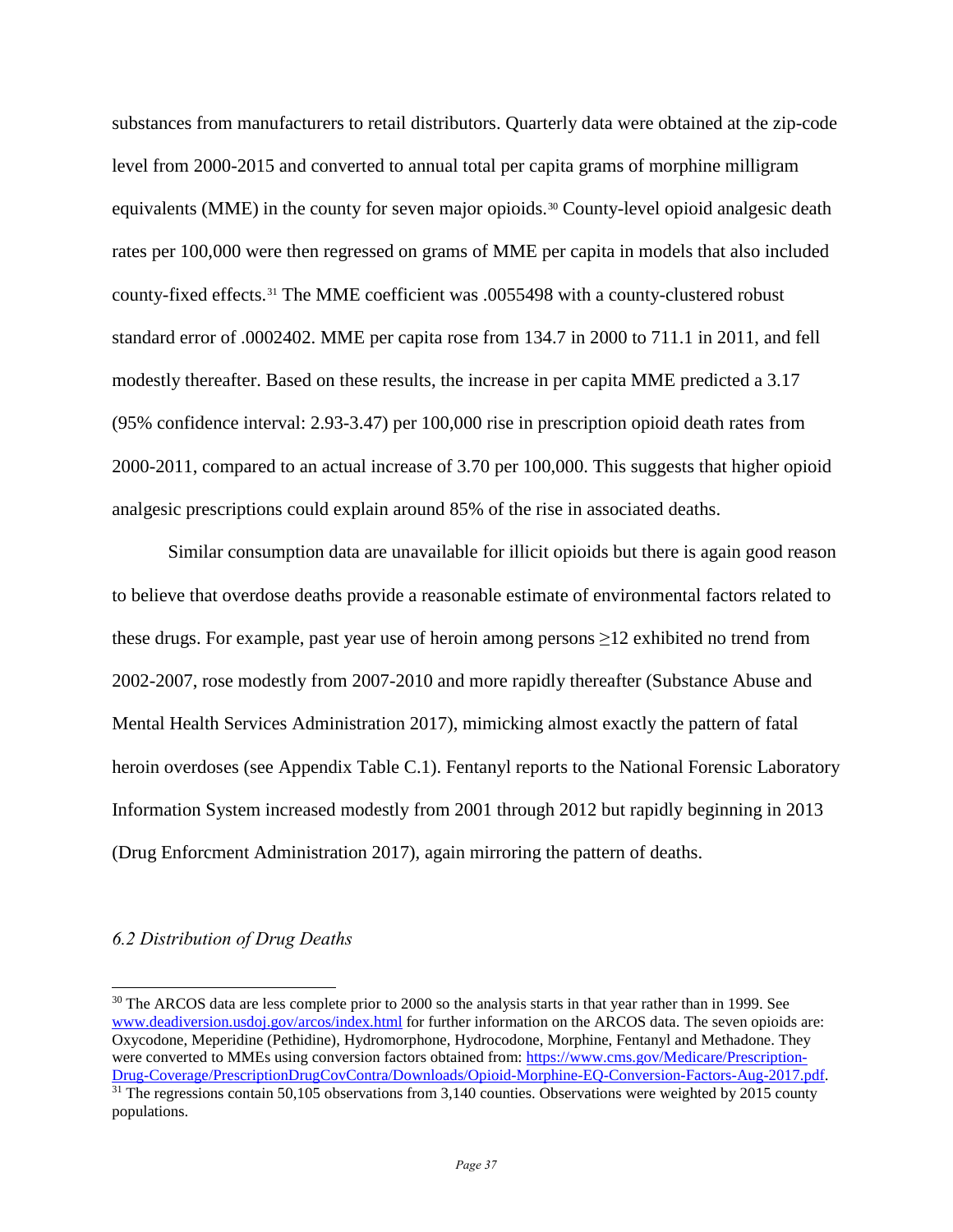Opioid analgesic death rates rose rapidly from 1999-2010 and remained relatively stable thereafter, whereas illicit opioid mortality rates changed little from 1999-2005, then began to rise modestly before exploding after 2010 (see Figure 1). Fatality rates involving other drugs also changed over the period but not enough to affect the dominance of these trends. This is illustrated in Figure 5, which displays shares of total drug deaths involving opioid analgesics and illicit opioids, and differences between the two. The fraction of opioid analgesic overdose fatalities increased from 21% to 39% from 1999-2010 and then declined to 30% in 2015. Conversely, the share involving illicit opioids fell from 20% to 16% from 1999-2005, returned to slightly above its 1999 level in 2010 and then rose dramatically to 45% in 2015.

Since younger adults and men are relatively heavy users of illicit drugs, the drug environment hypothesis suggests that their share of overall overdose deaths should also rise after 2010. The predictions are less clear for the 1999-2010 period, although fairly rapid growth in opioid analgesic deaths for persons in their 40s and 50s, documented in Figure 4, suggests that their share of drug fatalities may be rising during this time-span.

Figure 6 confirms these patterns. It shows estimated year coefficients from regressions of equation (14), of the group's share of county-level drug deaths on vectors of year and county dummy variables, population share and the three measures of county economic conditions for which annual data are available (unemployment rates, poverty percentages and median household incomes).<sup>[32](#page-38-0)</sup> The male share of drug deaths declined around 5 percentage points from 1999-2010 and then recovered by approximately 3 percentage points between 2010 and 2015. Since sex-specific shares sum to one, the pattern is exactly reversed for females. This is not the case for 20-39 and 40-59 year olds since some overdose deaths involve younger or older persons.

<span id="page-38-0"></span> $32$  After including county fixed-effects, the estimates were not sensitive to the inclusion of other supplementary regressors with available annual data.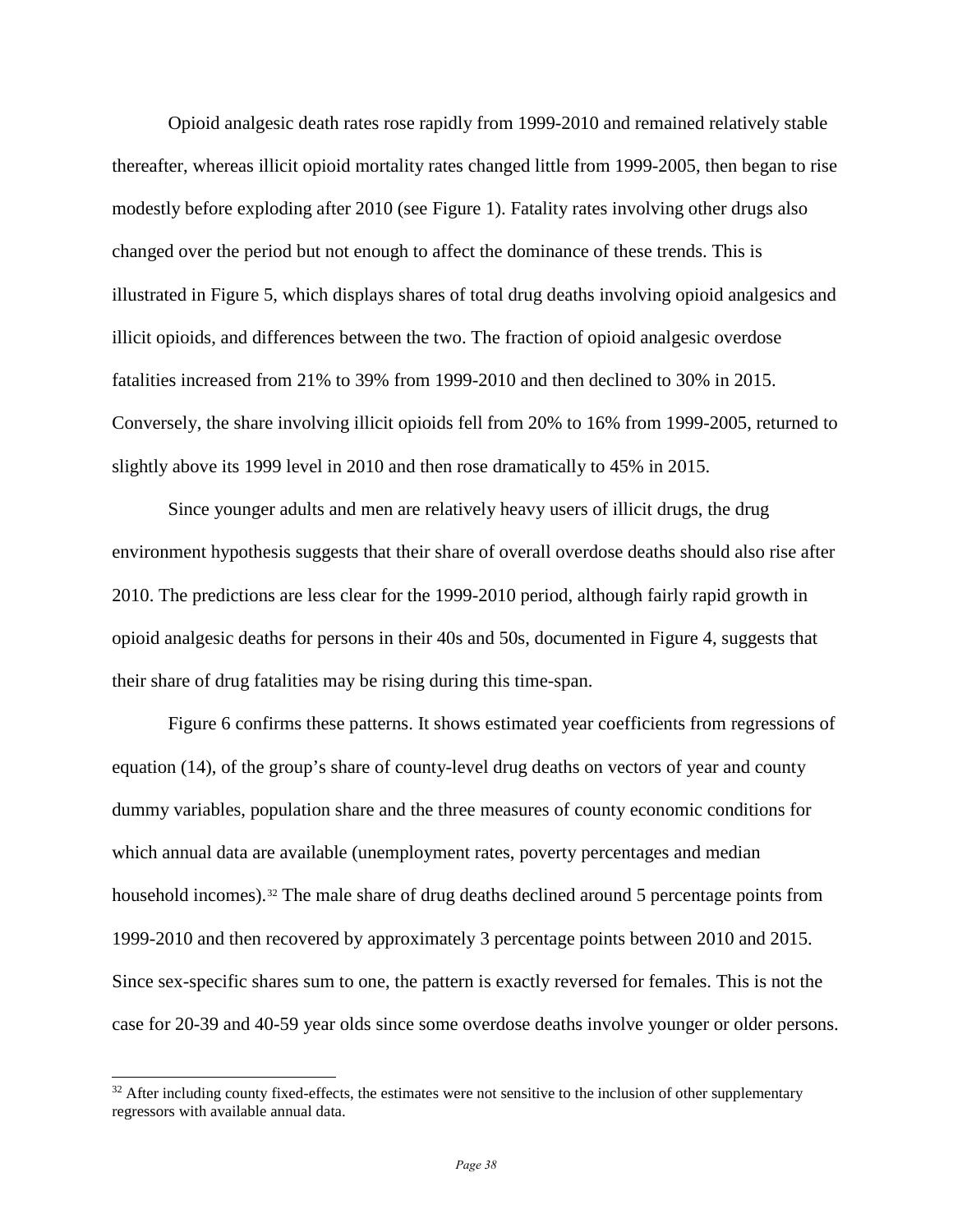Nevertheless, as anticipated, the share of fatal overdoses involving 20-39 year olds (especially males) declined rapidly from 1999 to 2009 or 2010, and then increased substantially thereafter while the pattern was reversed for 40-59 year olds overall and 40-59 year old women.<sup>[33](#page-39-0)</sup>

Table 9 provides more formal tests of breaks in trend by showing the results of equation  $(15)$  estimated where TREND indicates the initial annual change in group shares of the specified type of drug deaths,  $POST$  introduces a spline into the trend with a knot at 2010, and the intercept shows the average group share of drug deaths in 1999. The table shows that there is a break in the initial trend for all groups, except 40-59 year old males after 2010.

The age-related difference is particularly dramatic. For example, 20-39 year olds accounted for 41% of drug deaths in 1999. This share fell an estimated 0.49 percentage points per year through 2010 (when opioid analgesics were the driver of the fatal drug epidemic) and then rose by 0.86 (1.35 - 0.49) points annually thereafter (when illicit opioids came to dominate the growth in overdose fatalities). The predicted proportion of deaths involving 40-59 year olds increased by 0.34 percentage points per year initially and then declined by 1.25 points per annum after 2010. The male share of drug deaths declined by an estimated 0.34 percentage points per year through 2010 and increased by 0.15 points annually thereafter. (Coefficients for females are the opposite of those for males and so are not shown on the table.) Younger (20-39 year old) females show similar but weaker patterns to those for younger males, suggesting stronger age that gender effects on the composition of drug use. The share of drug deaths accounted for 40-59 year old males declines throughout the analysis period, although faster towards the end of it.

## *6.3 Sex- and Age-Differentials in Drug-Specific Mortality Rates*

<span id="page-39-0"></span><sup>&</sup>lt;sup>33</sup> No clear pattern of trends was predicted or found for 20-39 year old females or 40-59 year old males, given the potentially offsetting effects of age and sex on legal versus illicit drug use (see Appendix Figure B.1).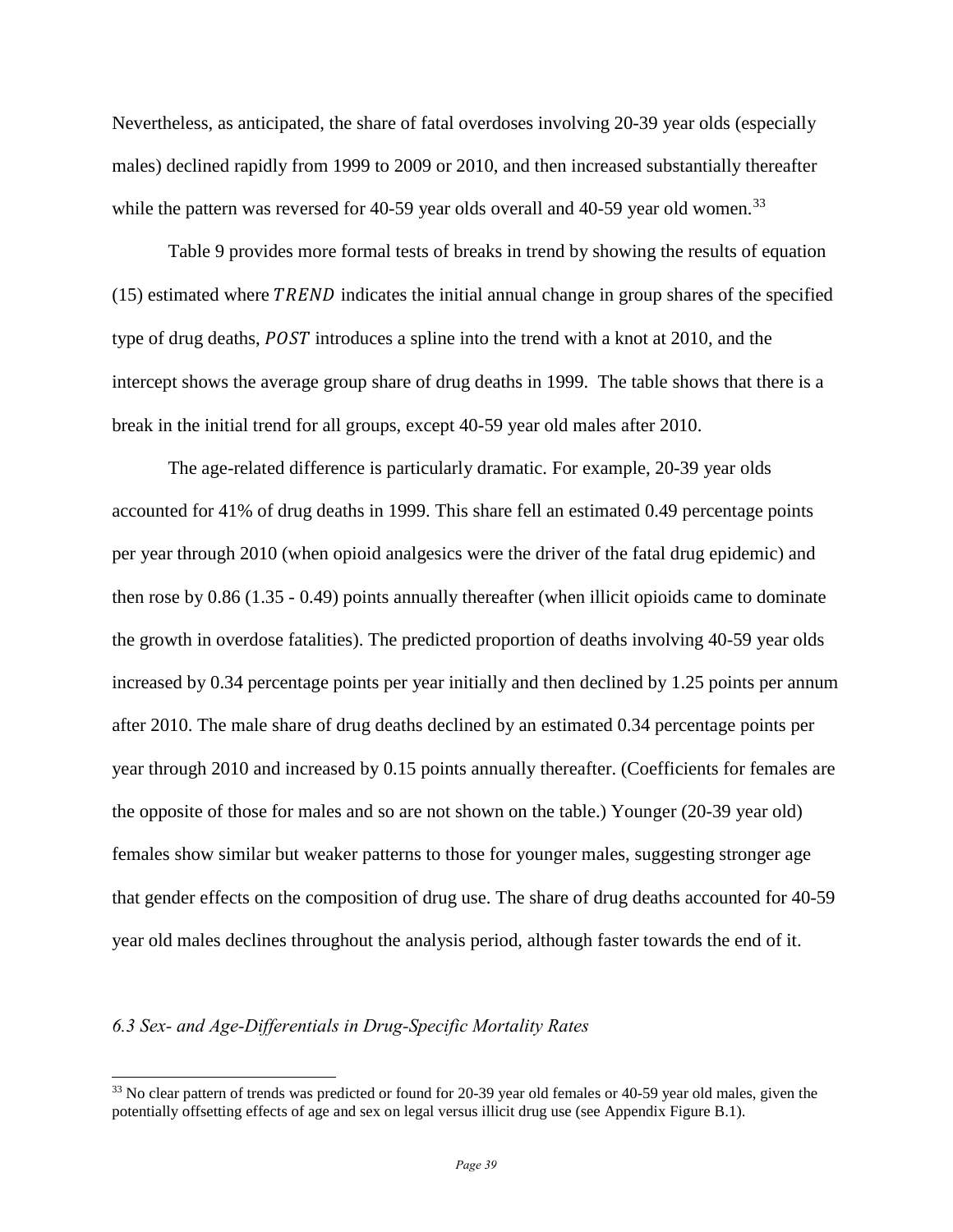Finally, I directly examined whether sex- and age-specific opioid analgesic and illicit opioid mortality rates (and those due to other narcotics in the supplementary analysis) varied over time in ways consistent with changes in the drug environment. To reiterate, the strongest prediction is that illicit opioid mortality rates of males and younger adults will rise rapidly late in the sample period, since these groups are the heaviest users of these drugs, which dominated growth in the fatal overdose epidemic after 2010.

Figure 7 shows the regression-adjusted differences in the mortality rate changes for males, relative to females. Figure 8 supplies corresponding information for 20-39 year olds relative to 40-59 year olds. These are obtained from estimates of equation (16). Solid lines show the treatment group differential year effects and dotted lines indicate 95 percent confidence intervals. Vertical lines show years with breaks or reversals in mortality trends (2011 for opioid analgesic mortality rates and 2005 and 2010 for illicit opioids). Of interest is whether the treatment (versus reference) group differentials change substantially around these years.

 The patterns in figures 7 and 8 align closely with predictions of the drug environment hypothesis. Most importantly, illicit opioid deaths involving males and 20-39 year olds, compared to their counterparts, begin to rise rapidly around 2010 or 2011, which coincides with the timing of the explosive growth in overall fatality rates from this source. There is also some indication of modest increases after 2005, particularly for males, consistent with the initial (much slower) growth in illicit opioid deaths. Male opioid analgesic death rates rise relative to those for females early in the analysis period but decline in relative terms after 2010. This suggests that there was some substitution by males out of opioid analgesics and into illicit opioids, but this is dwarfed by the total rise in male illicit opioid death rates. There was no evidence of a trend break in relative rates of opioid analgesic fatality rates for 20-39 year olds relative to those aged 40-59.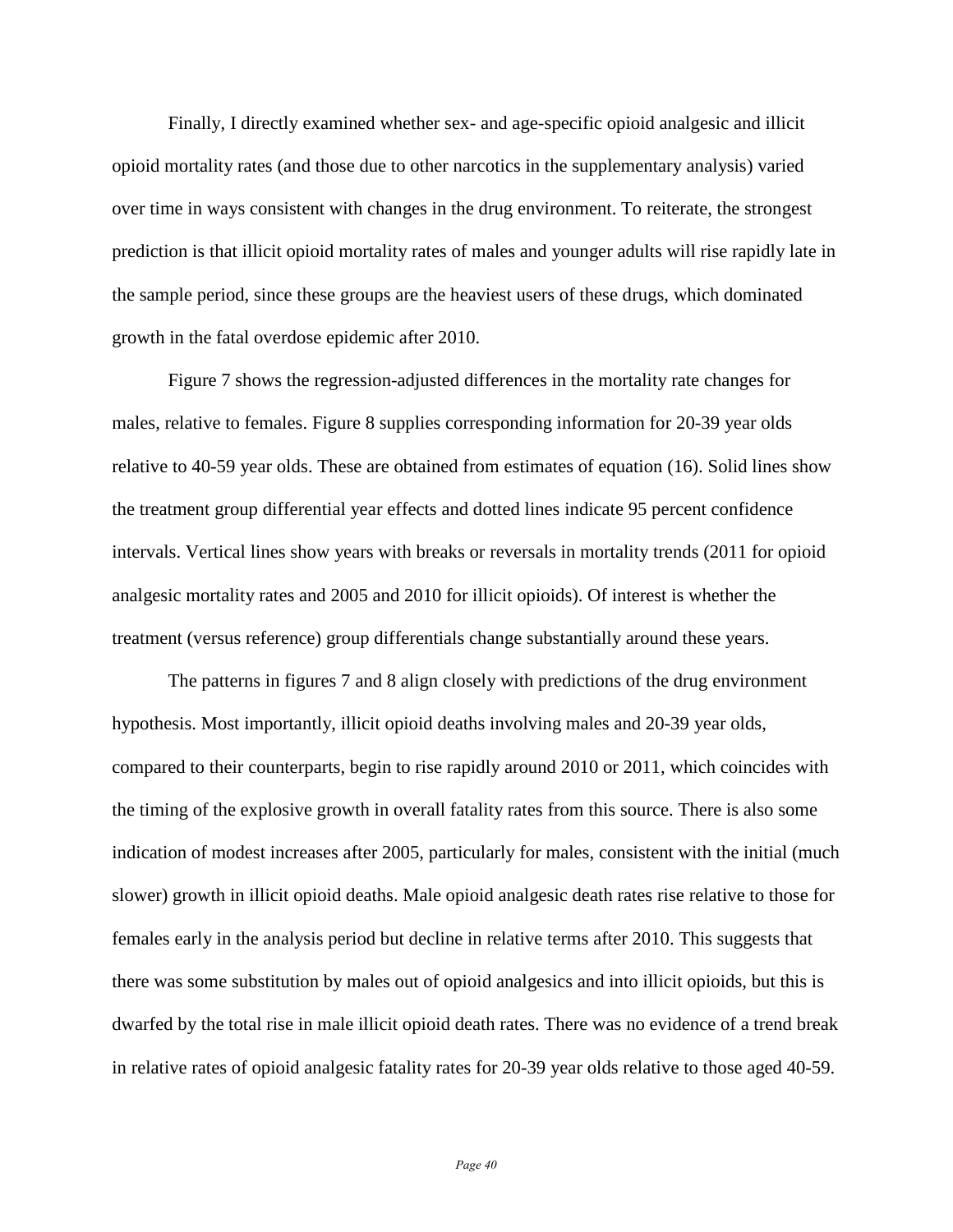These statistical significance of these patterns was confirmed from estimates of equation (17), where treatment versus reference group trend spline models were estimated knots in 2011 for opioid analgesics and 2010 for illicit opioids. Illicit opioid death rates initially grew marginally faster for males and young adults year olds than for their counterparts – by 0.03 per 100,000 annually in both cases. However, towards the end of the sample period, the treatment group relative mortality rates rose dramatically faster – by 0.91 per 100,000 yearly for males and 0.87 per 100,000 for 20-39 year olds. The differences were less dramatic for opioid analgesic deaths, with some relative trend reductions for the males and young adults late in the analysis period. However, these were much smaller than the increases for illicit opioid deaths providing further evidence that the composition of overdose deaths changed.

 Appendix C details the results of supplementary investigation of additional drug types: illicit opioid death rates were decomposed into heroin and synthetic opioid (primarily fentanyl) rates and with additional analysis of cocaine and methadone involved drug deaths. Each of these categories exhibited different trends. Heroin death rates changed little from 1999-2006, rose modestly from 2006-2010 and quickly from 2010-2015. Synthetic opioid mortality increased slowly from 1999-2013 and then grew by more than 250% from 2013-2015. Cocaine deaths rates rose substantially from 1999-2006, declined to 1999 levels by 2009 and increased again after 2012. Methadone fatality increased rose dramatically from 1999-2007 and then declined.

 Results of the supplementary analysis provide further evidence that the composition of overdose deaths followed changes in the drug environment. Male heroin death rate differentials (relative to females) were virtually constant from 1999-2006, began to increase in 2007 and with accelerated growth after 2010. There was essentially no sex difference in synthetic opioid death rates through 2013 but with much more rapid male growth starting in 2014. Cocaine and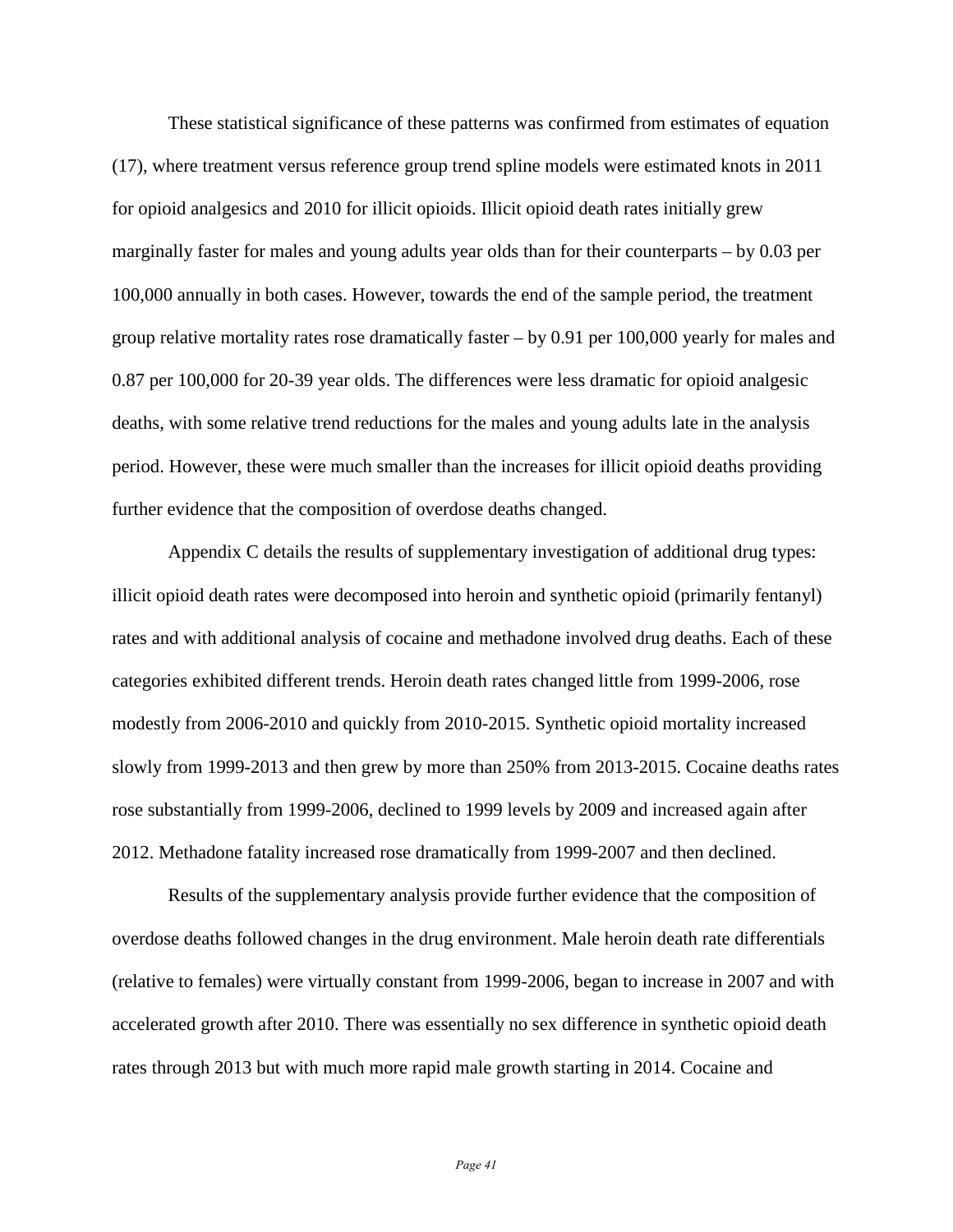Methadone differentials rose for men from 1999 through 2006 or 2007 and then fell, with a subsequent increase for male cocaine deaths starting in 2013. There were no age-related differences in heroin-involved mortality rates from 1999-2006, but rates for 20-39 year olds, relative to 40-59 year olds, increased slowly from 2007-2010 and more quickly thereafter. Age differentials in synthetic opioid death rates were constant prior to 2013, but with dramatic growth for young adults thereafter. Cocaine deaths became increasingly concentrated among 40-59 year olds from 1999-2006 and were mostly flat subsequently. Age differentials in methadone fatality rates were nosier but generally trending upwards prior to 2007 and then falling.

## 7. **Discussion**

Counties experiencing economic decline from 1999-2015 had experienced larger increases in drug, suicide or alcohol mortality than those with more robust economic growth. However, the relationship was fairly weak and mostly due to county characteristics spuriously correlated with changes in economic conditions. After controlling for these confounding factors, less than one-tenth of the increase in drug mortality rates was explained by changes in economic factors and none of those due to nondrug suicides or alcoholic liver disease. Moreover, even modest amounts of selection on unobservables would be sufficient to completely eliminate any remaining association.

These results suggest that the "deaths of despair" framing, while provocative, probably do not explain the main sources of the fatal drug epidemic and imply that efforts to improve economic conditions in distressed locations, while desirable for other reasons, are unlikely to yield significant reductions in drug mortality. Such results probably should not be surprising since drug fatalities increased substantially – including a rapid acceleration of illicit opioid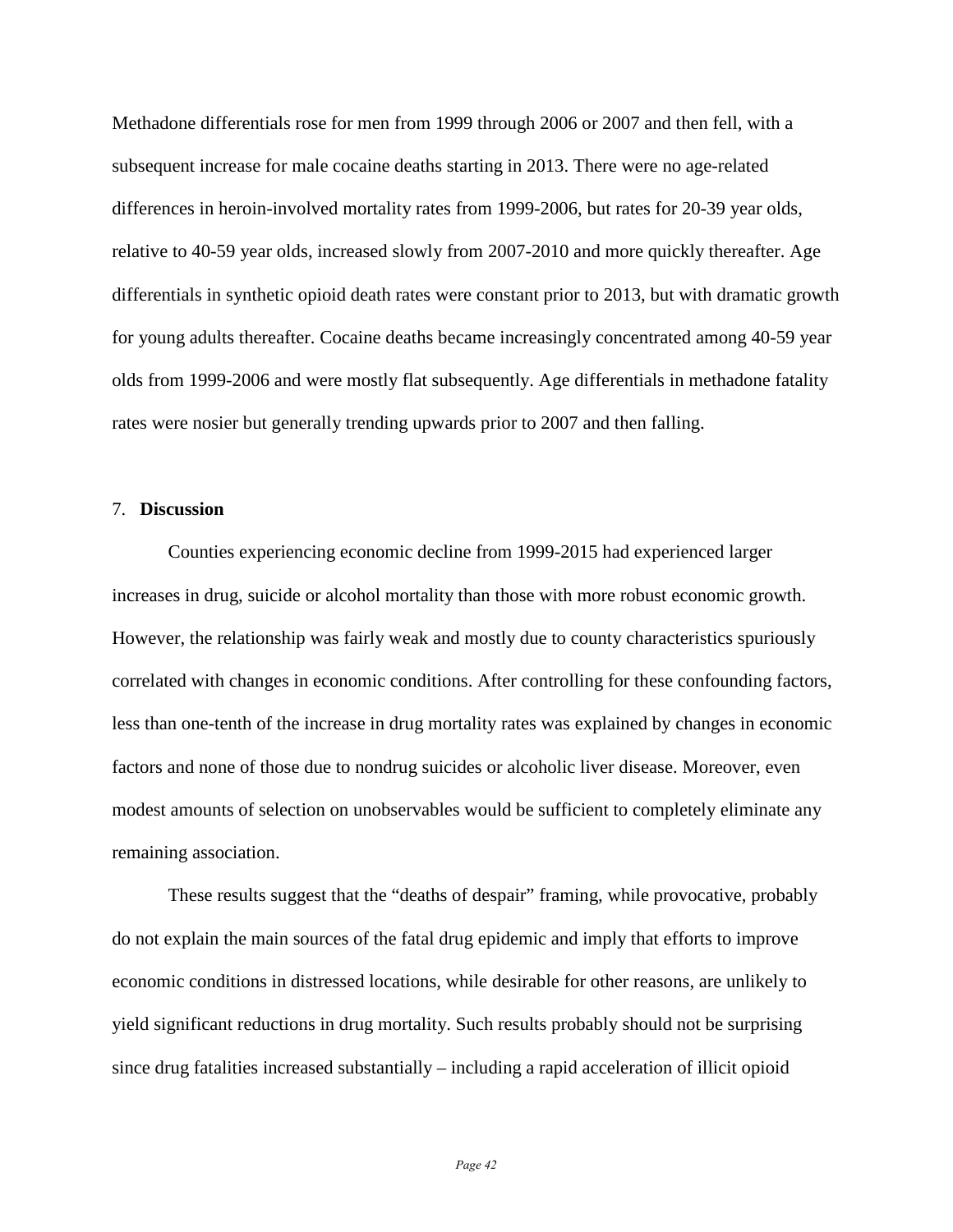deaths – after the end of the Great Recession (i.e. subsequent to 2009), when economic performance considerably improved.

Conversely, the data provide more support for the hypothesis that changes in the drug environment have played a key role. During the first decade of the  $21<sup>st</sup>$  century, rising drug mortality was largely driven by increases in opioid analgesic mortality, but with more recent growth has largely being due to deaths involving heroin and fentanyl. This shift was accompanied by a change in the composition of deaths, particularly during the period of rapid growth in illicit opioid mortality, which has been concentrated among males and younger adults. These findings are consistent with the idea that population subgroups face differential risks that depend on specific aspects of the public health environment related to drugs.

Efforts to address the fatal drug epidemic will therefore probably have the largest impact if focused on such environmental factors, including primary prevention and treatment of drug problems once they emerge. To date, considerable progress has been made in addressing the harms from opioid analgesics. These efforts include: establishment of drug monitoring programs; restrictions on pain clinics and online pharmacies; development of abuse-deterrent drug formulations; promulgation of opioid prescription guidelines; and proposals for mandatory provider education (Alexander, Frattaroli, and Gielen 2015; Meinhofer 2015; Jones, Lurie, et al. 2016; Meara et al. 2016; Dowell, Haegerich, and Chou 2016; FDA 2016; Madras 2017).

Expanded treatment options should almost certainly play a larger role given the effectiveness of medication-based approaches utilizing methadone, buprenorphine and naltrexone (Schwartz et al. 2013; Woody et al. 2014; Mattick et al. 2008). Among the small proportion of addicts currently receive treatment, medication-based approaches are limited and often at insufficient dosages (Substance Abuse and Mental Health Services 2011; Volkow et al.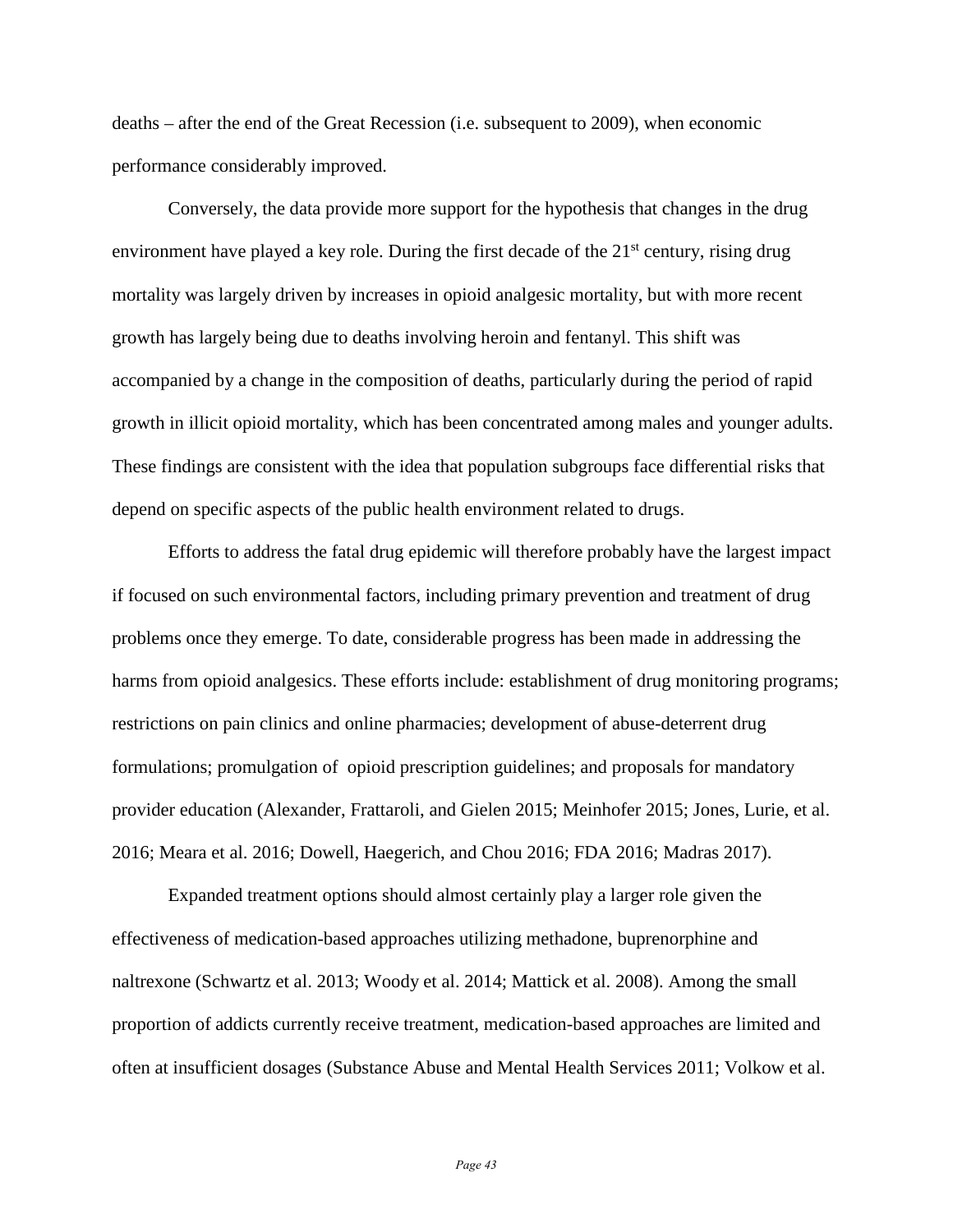2014; D'Aunno et al. 2014). Naloxone administration saves lives and efforts are underway to raise its availability to first-responders and caregivers (Compton and Throckmorton 2013; Coffin and Sullivan 2013; Jones, Lurie, and Compton 2016; Rees et al. 2017), although the benefits may be offset by increased drug consumption due to a reduction in risk per episode (Doleac and Mukherjee 2017). Primary prevention of risky drug use is critical but we know less about how to achieve this. Ongoing physician education efforts are important, particularly in light of recent evidence that graduates of highly ranked medical schools or in specialties receiving specific training prescribe fewer opioids than their counterparts (Schnell and Currie 2017). Communitybased prevention strategies have shown promising results (Hawkins et al. 2008; Albert et al. 2011) and efforts to staunch the supply of illicit fentanyl and its analogs are certainly important. However, there are questions whether an "all-of-the-above" approach, such as the proposed by the President's Commission on Combating Drug Addiction and the Opioid Crisis (2017), is best or whether it would be more efficacious to prioritize a smaller set of key initiatives.

#### **References**

- Acemoglu, Daron, David Autor, David Dorn, Gordon H Hanson, and Brendan Price. 2015. "Import Competition and the Great US Employment Sag of the 2000s." *Journal of Labor Economics* 34 (S1): S141–98. doi:10.1086/682384.
- Albert, S, II Brason, W Fred, and CK Sanford. 2011. "Project Lazarus: Community‐based Overdose Prevention in Rural North Carolina." *Pain*. http://onlinelibrary.wiley.com/doi/10.1111/j.1526-4637.2011.01128.x/full.
- Alexander, G Caleb, Sharon Frattaroli, and Andrea C (eds) Gielen. 2015. "The Prescription Opioid Epidemic: An Evidence-Based Approach." Baltimore.
- Alpert, Abby, David Powell, and Rosalie Liccardo Pacula. 2017. "Supply-Side Drug Policy in the Presence of Substitutes: Evidence from the Introduction of Abuse-Deterrent Opioids." *NBER Working Paper 23031*. doi:10.3386/w23031.
- Altonji, Joseph G., Todd E. Elder, and Christopher R. Taber. 2005. "Selection on Observed and Unobserved Variables: Assessing the Effectiveness of Catholic Schools." *Journal of Political Economy* 113 (1): 151–84. doi:10.1086/426036.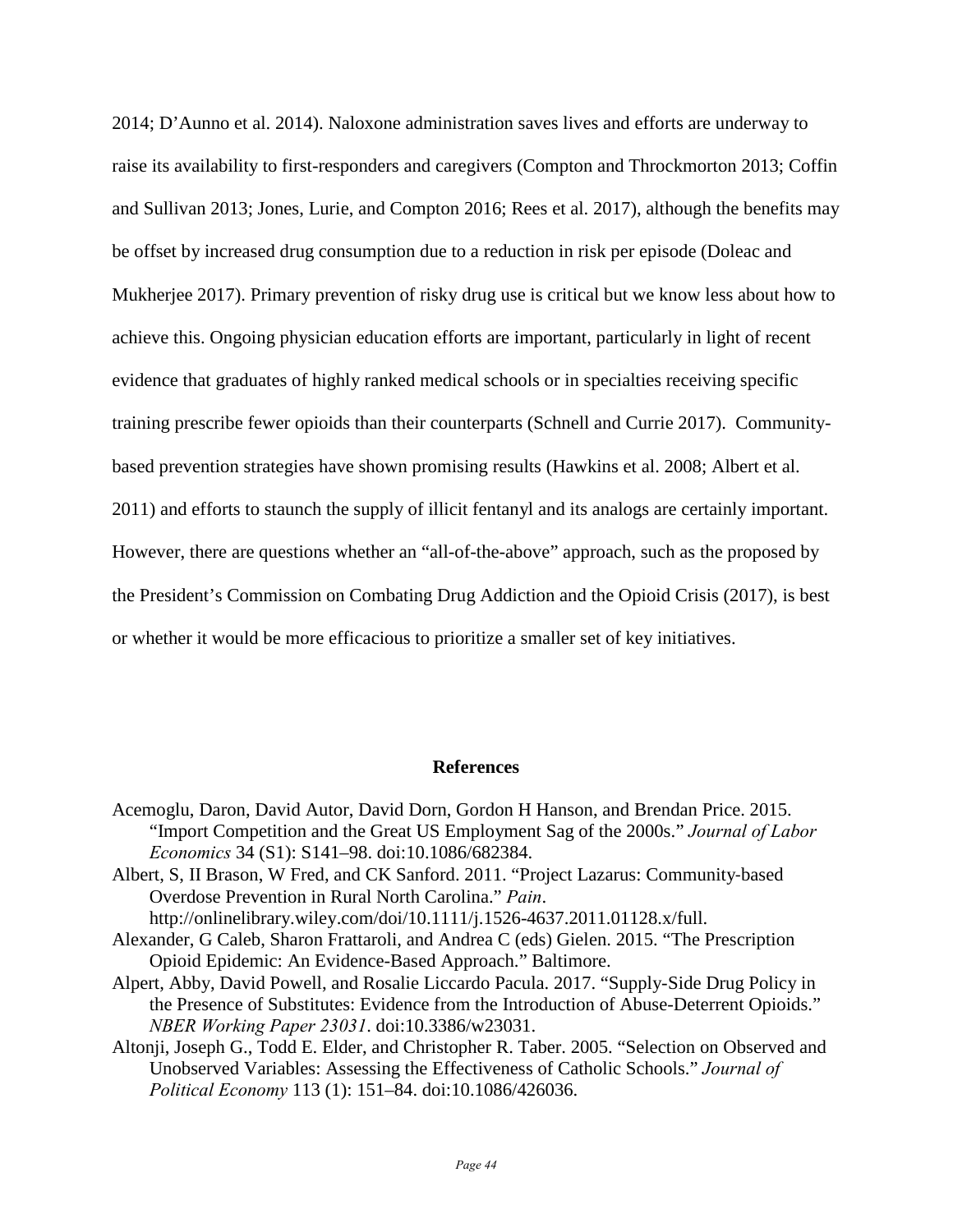- Anderson, D. Mark. 2010. "Does Information Matter? The Effect of the Meth Project on Meth Use among Youths." *Journal of Health Economics* 29 (5): 732–42. doi:10.1016/j.jhealeco.2010.06.005.
- Anderson, Karen O., Carmen R. Green, and Richard Payne. 2009. "Racial and Ethnic Disparities in Pain: Causes and Consequences of Unequal Care." *Journal of Pain* 10 (12): 1187–1204. doi:10.1016/j.jpain.2009.10.002.
- Anderson, Robert N, Arialdi M Minlino, Donna L Hoyert, and Harry M Rosenberg. 2001. "Comparability of Cause of Death Between ICD-9 and ICD-10: Preliminary Estimates." *National Vital Statistics Reports*. http://www.cdc.gov/nchs/data/nvsr/nvsr49/nvsr49\_02.pdf.
- Arkes, Jeremy. 2007. "Does the Economy Affect Teenage Substance Use?" *Health Economics* 16 (1): 19–36. doi:10.1002/hec.1132.
- Autor, David, David Dorn, and Gordon Hanson. 2017. "When Work Disappears: Manufacturing Decline and the Falling Marriage-Market Value of Men."
- Autor, David H., David Dorn, and Gordon H. Hanson. 2013. "The China Syndrome: Local Labor Market Effects of Import Competition in the United States." *American Economic Review* 103 (6): 2121–68. doi:10.1257/aer.103.6.2121.
- Bachhuber, Marcus A., Brendan Saloner, Chinazo O. Cunningham, and Colleen L. Barry. 2014. "Medical Cannabis Laws and Opioid Analgesic Overdose Mortality in the United States, 1999-2010." *JAMA Internal Medicine* 174 (10): 1668. doi:10.1001/jamainternmed.2014.4005.
- Becker, Gary S., and Kevin M. Murphy. 1988. "A Theory of Rational Addiction." *Journal of Political Economy* 96 (4): 675–700. doi:10.1086/261558.
- Bound, John, David A. Jaeger, and Regina M. Baker. 1995. "Problems with Instrumental Variables Estimation When the Correlation between the Instruments and the Endogenous Explanatory Variable Is Weak." *Journal of the American Statistical Association* 90 (430): 443–50. doi:10.1080/01621459.1995.10476536.
- Bradford, Ashley C., and W. David Bradford. 2016. "Medical Marijuana Laws Reduce Prescription Medication Use in Medicare Part D." *Health Affairs* 35 (7): 1230–36. doi:10.1377/hlthaff.2015.1661.
- Bradford, W. David. 2017. "The Relationship Between Licit Opioid Prescribing in Medicare Part D and Opioid Related Death in the U.S., 2010-2015."
- Buchmueller, Thomas C, and Colleen Carey. 2018. "The Effect of Prescription Drug Monitoring Programs on Opioid Utilization in Medicare." *American Economic Journal: Economic Policy*. doi:10.3386/w23148.
- Burgess, Diana J, David B Nelson, Amy a Gravely, Matthew J Bair, Robert D Kerns, Diana M Higgins, Michelle van Ryn, Melissa Farmer, and Melissa R Partin. 2014. "Racial Differences in Prescription of Opioid Analgesics for Chronic Noncancer Pain in a National Sample of Veterans." *The Journal of Pain : Official Journal of the American Pain Society* 15 (4): 447–55. doi:10.1016/j.jpain.2013.12.010.
- Carpenter, Christopher S, Chandler B McClellan, and Daniel I Rees. 2017. "Economic Conditions, Illicit Drug Use, and Substance Use Disorders in the United States." *Journal of Health Economics* 52: 63–73.

http://www.sciencedirect.com/science/article/pii/S0167629616305732.

Case, Anne, and Angus Deaton. 2015. "Rising Morbidity and Mortality in Midlife among White Non-Hispanic Americans in the 21st Century." *Proceedings of the National Academy of Sciences* 112 (49): 201518393. doi:10.1073/pnas.1518393112.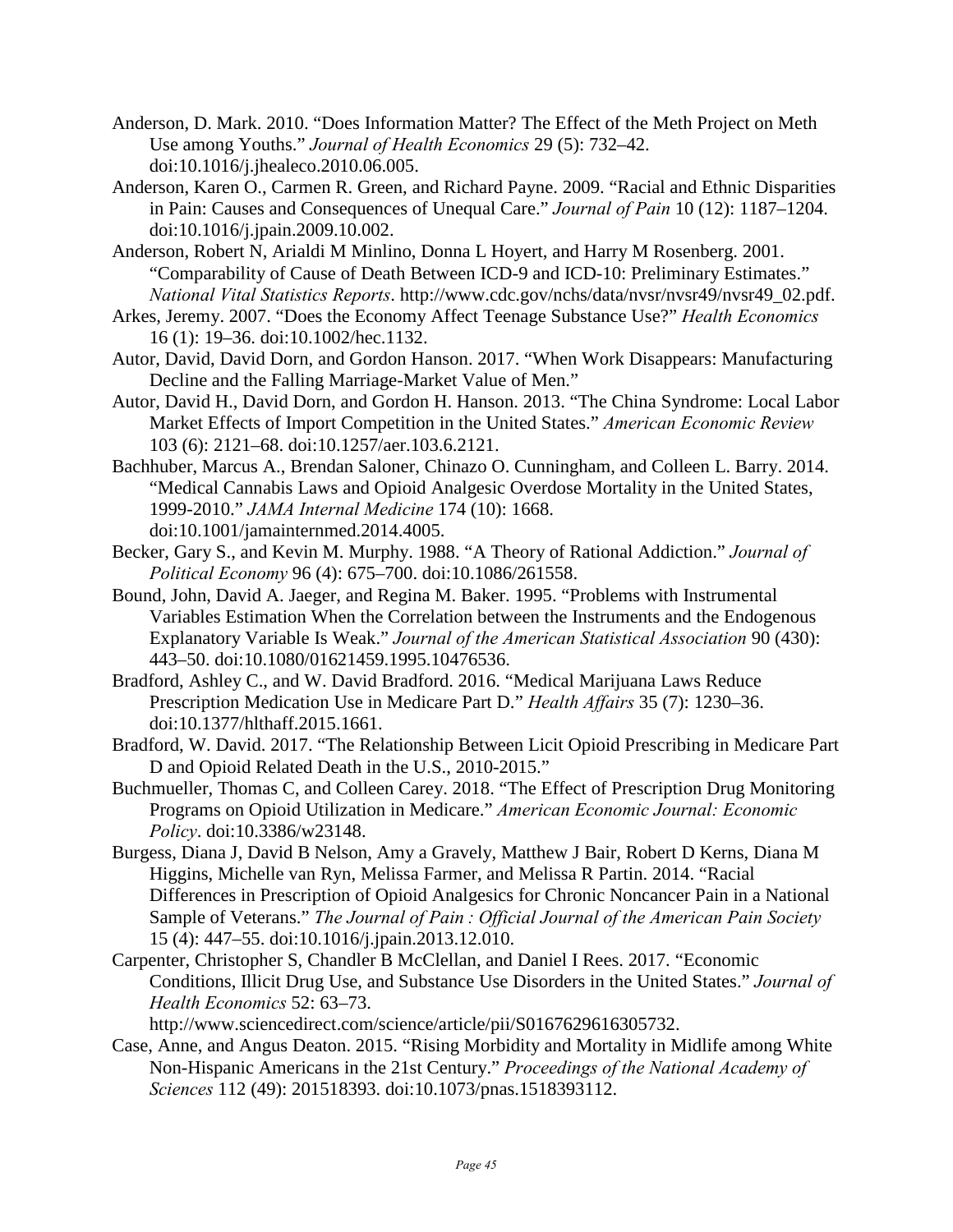———. 2017. "Mortality and Morbidity in the 21st Century." *Brookings Papers on Economic Activity*.

- Centers for Disease Control and Prevention. 2017. "Multiple Cause of Death Data on CDC WONDER." Accessed January 9. https://wonder.cdc.gov/mcd.html.
- Chu, Yu-Wei Luke. 2015. "Do Medical Marijuana Laws Increase Hard-Drug Use?" *Journal of Law and Economics* 58 (2): 481–517. doi:10.1086/684043.
- Coffin, Phillip O., and Sean D. Sullivan. 2013. "Cost-Effectiveness of Distributing Naloxone to Heroin Users for Lay Overdose Reversal." *Annals of Internal Medicine* 158 (1): 1–9. doi:10.1016/j.jemermed.2013.03.002.
- Commission, Presidents. 2017. "The President's Commission on Combating Drug Addiction and the Opioid Crisis."

https://www.whitehouse.gov/sites/whitehouse.gov/files/images/Final\_Report\_Draft\_11-1- 2017.pdf.

- Compton, W., and D. Throckmorton. 2013. "Expanded Access to Opioid Overdose Intervention: Research, Practice, and Policy Needs." *Ann Intern Med* 158 (1): 65–66. doi:10.7326/0003- 4819-158-1-201301010-00013.
- Cutler, David M., and Adriana Lleras-Muney. 2010. "Understanding Differences in Health Behaviors by Education." *Journal of Health Economics* 29 (1): 1–28. doi:10.1016/j.jhealeco.2009.10.003.
- D'Aunno, Thomas, Harold A. Pollack, Jemima A. Frimpong, and David Wuchiett. 2014. "Evidence-Based Treatment for Opioid Disorders: A 23-Year National Study of Methadone Dose Levels." *Journal of Substance Abuse Treatment* 47 (4): 245–50. doi:10.1016/j.jsat.2014.06.001.
- Dave, Dhaval M, Anca M Grecu, and Henry Saffer. 2017. "Mandatory Access Prescription Drug Monitoring Programs and Prescription Drug Abuse." *NBER Working Paper Series*.
- Deaton, Angus. 2017. "Economic Aspects of the Opioid Crisis: Testimony before the Joint Economic Committee of the United States Congress."
- Doleac, Jennifer L, and Anita Mukherjee. 2017. "The Moral Hazard of Lifesaving Innovations: Naloxone Access, Opioid Abuse, and Crime."
- Dowell, Deborah, Elizabeth Arias, Kenneth Kochanek, Robert Anderson, Gery P Guy, Jan L Losby, and Grant Baldwin. 2017. "Contribution of Opioid-Involved Poisoning to the Change in Life Expectancy in the United States, 2000-2015." *Jama* 318 (11): 1065–67. doi:doi:10.1001/jama.2017.9308.
- Dowell, Deborah, Tamara M. Haegerich, and Roger Chou. 2016. "CDC Guideline for Prescribing Opioids for Chronic Pain — United States, 2016." *Jama* 315 (15): 1624–45. doi:10.1001/jama.2016.1464.
- Dowell, Deborah, Kun Zhang, Rita K. Noonan, and Jason M. Hockenberry. 2016. "Mandatory Provider Review and Pain Clinic Laws Reduce the Amounts of Opioids Prescribed and Overdose Death Rates." *Health Affairs* 35 (10): 1876–83. doi:10.1377/hlthaff.2016.0448.
- Drug Enforcment Administration, U.S. Department of Justice. 2017. "NFLIS Brief: Fentanyl, 2001–2015."
- Evans, William N, Ethan Lieber, and Patrick Power. 2017. "How the Reformulation of OxyContin Ignited the Heroin Epidemic." Notre Dame Department of Economics Working Papers.
- FDA. 2016. "Extended-Release and Long-Acting (ER/LA) Opioid Analgesics Risk Evaluation and Mitigation Strategy (REMS)."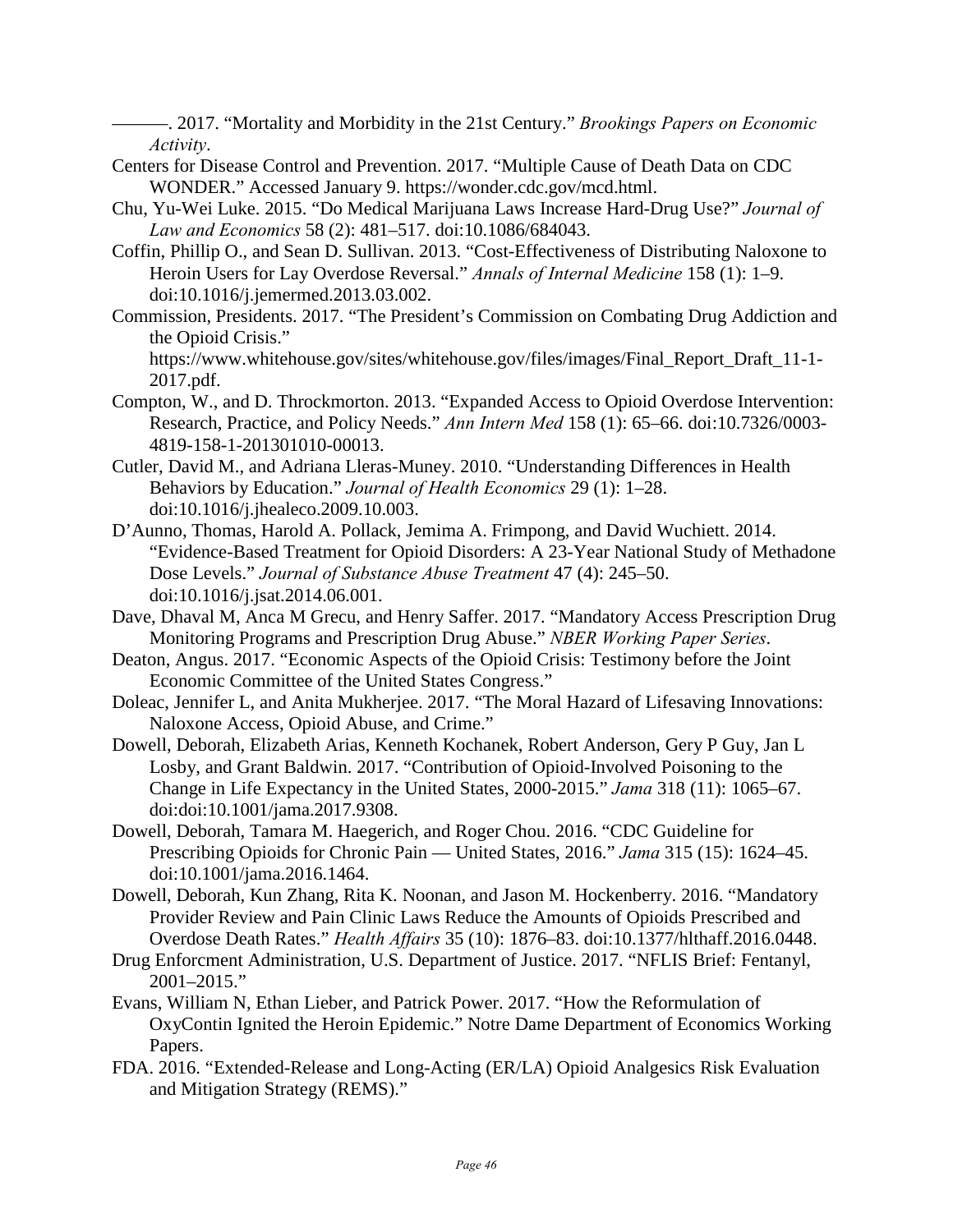https://www.fda.gov/downloads/AdvisoryCommittees/CommitteesMeetingMaterials/Drugs/ AnestheticAndAnalgesicDrugProductsAdvisoryCommittee/UCM497290.pdf.

- Greenwood, Michael J. 1997. "Internal Migration in Developed Countries." In *Handbook of Population and Family Economics*, 1:647–720. doi:10.1016/S1574-003X(97)80004-9 U6 http://www.sciencedirect.com/science/article/pii/S1574003X97800049 M4 - Citavi.
- Hawkins, J. David, Eric C. Brown, Sabrina Oesterle, Michael W. Arthur, Robert D. Abbott, and Richard F. Catalano. 2008. "Early Effects of Communities That Care on Targeted Risks and Initiation of Delinquent Behavior and Substance Use." *Journal of Adolescent Health* 43 (1): 15–22. doi:10.1016/j.jadohealth.2008.01.022.
- Hedegaard, Holly, Margaret Warner, and Arialdi M Miniño. 2017. "Drug Overdose Deaths in the United States, 1999-2016." *NCHS Data Brief*, no. 294.
- Hollingsworth, Alex, Christopher J. Ruhm, and Kosali Simon. 2017. "Macroeconomic Conditions and Opioid Abuse." *Journal of Health Economics* 56: 222–33. doi:10.1016/j.jhealeco.2017.07.009.
- Jones, Christopher M., Grant T. Baldwin, Teresa Manocchio, Jessica O. White, and Karin A. Mack. 2016. "Trends in Methadone Distribution for Pain Treatment, Methadone Diversion, and Overdose Deaths — United States, 2002–2014." *MMWR. Morbidity and Mortality Weekly Report* 65 (26): 667–71. doi:10.15585/mmwr.mm6526a2.
- Jones, Christopher M., Peter G. Lurie, and Wilson M. Compton. 2016. "Increase in Naloxone Prescriptions Dispensed in US Retail Pharmacies since 2013." *American Journal of Public Health* 106 (4): 689–90. doi:10.2105/AJPH.2016.303062.
- Jones, Christopher M., Peter G. Lurie, Douglas C. Throckmorton, Rosenblum A, Freeman PR, and Johnson H. 2016. "Effect of US Drug Enforcement Administration's Rescheduling of Hydrocodone Combination Analgesic Products on Opioid Analgesic Prescribing." *JAMA Internal Medicine* 176 (3): 399. doi:10.1001/jamainternmed.2015.7799.
- Jones, Christopher M, Karin A Mack, and Leonard J Paulozzi. 2013. "Pharmaceutical Overdose Deaths, United States, 2010." *JAMA* 309 (7): 657–59. doi:10.1001/jama.2013.272.
- Kilmer, Beau, and Greg Midgette. 2017. "Mixed Messages: Is Cocaine Consumption in the U.S. Going up or Down?" *Brookings Institution*.
- Kochanek, Kenneth D, Elizabeth Arias, and Brigham A Bastian. 2016. "The Effect of Changes in Selected Age-Specific Causes of Death on Non-Hispanic White Life Expectancy between 2000 and 2014." *NCHS Data Brief* ePub (250): 1–8. http://dx.doi.org/.
- Kolata, Gina, and Sarah Cohen. 2016. "Drug Overdoses Propel Rise in Mortality Rates of Young Whites." *New York Times*, January 16. https://www.nytimes.com/2016/01/17/science/drugoverdoses-propel-rise-in-mortality-rates-of-young-whites.html.
- Krueger, Alan. 2017. "Where Have All the Workers Gone? An Inquiry into the Decline of the U.S. Labor Force Participation Rate." *Brookings Papers on Economic Activity*.
- Lubotsky, Darren, and Martin Wittenberg. 2006. "Interpretation of Regressions with Multiple Proxies." *Review of Economics and Statistics* 88 (3): 549–62. doi:10.1162/rest.88.3.549.
- Madras, Bertha K. 2017. "The Surge of Opioid Use, Addiction, and Overdoses." *JAMA Psychiatry*, March. doi:10.1001/jamapsychiatry.2017.0163.
- Manchikanti, Laxmaiah, Bert Fellows, Hary Ailinani, and Vidyasagar Pampati. 2010. "Therapeutic Use, Abuse, and Nonmedical Use of Opioids: A Ten-Year Perspective." *Pain Physician* 13 (5): 401–35.
- Martin Bassols, Nicolau, and Judit Vall Castelló. 2016. "Effects of the Great Recession on Drugs Consumption in Spain." *Economics and Human Biology* 22: 103–16.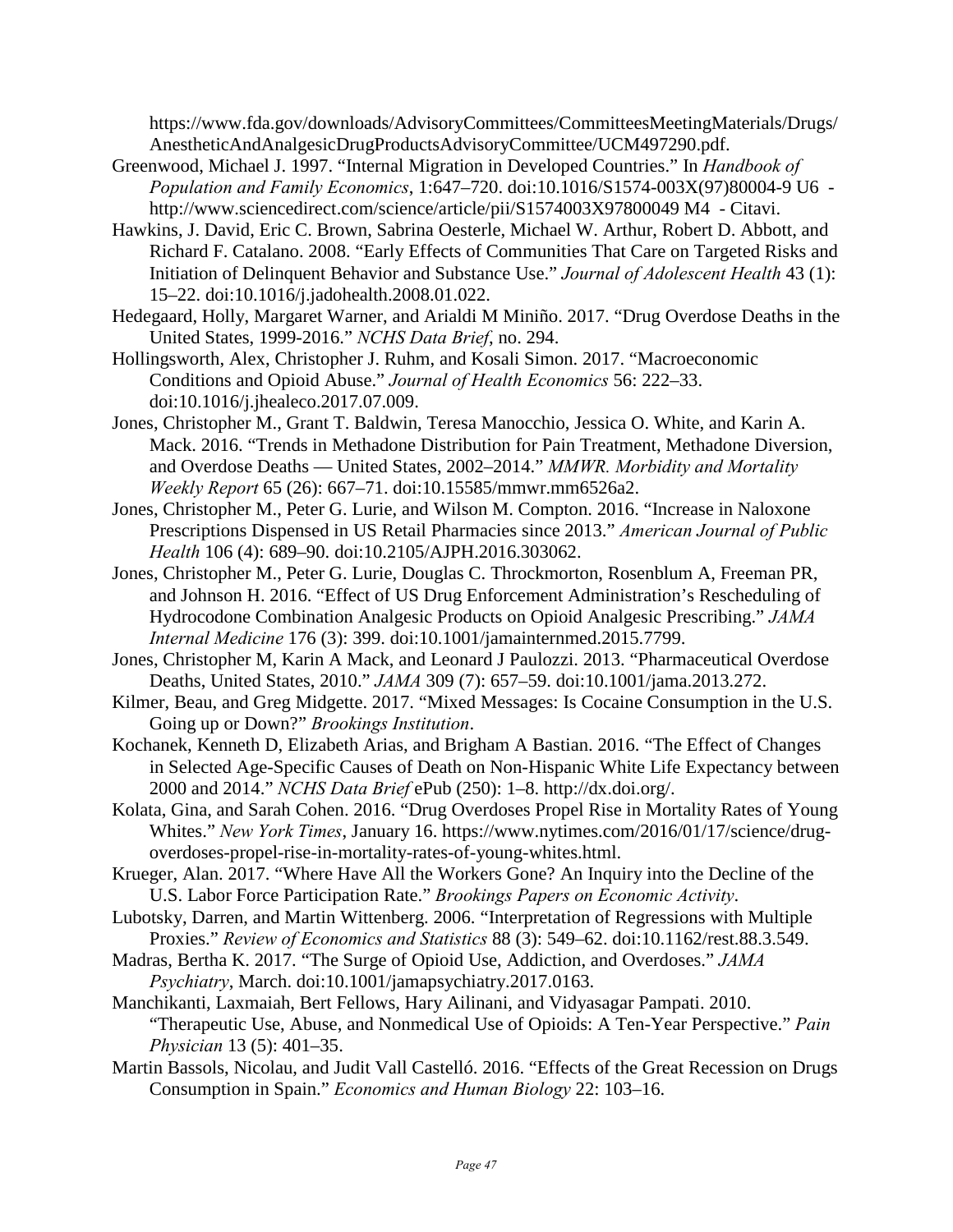doi:10.1016/j.ehb.2016.03.005.

- Mattick, Richard P., J. Kimber, C. Breen, and M. Davoli. 2008. "Buprenorphine Maintenance versus Placebo or Methadone Maintenance for Opioid Dependence." *Cochrane Database of Systematic Reviews*. doi:10.1002/14651858.CD002207.pub3.
- Meara, Ellen, Jill R. Horwitz, Wilson Powell, Lynn McClelland, Weiping Zhou, A. James O'Malley, and Nancy E. Morden. 2016. "State Legal Restrictions and Prescription-Opioid Use among Disabled Adults." *New England Journal of Medicine*, NEJMsa1514387. doi:10.1056/NEJMsa1514387.
- Meara, Ellen, and Jonathan Skinner. 2015. "Losing Ground at Midlife in America." *Proceedings of the National Academy of Sciences* 112 (49): 15006–7. doi:10.1073/pnas.1519763112.
- Meinhofer, Angelica. 2015. "The War on Drugs: Estimating the Effect of Prescription Drug Supply-Side Interventions." Brown University , Department of Economics Working Papers. ———. 2016. "The War on Drugs: Estimating the Effect of Prescription Drug Supply-Side Interventions." *SSRN Working Paper 2716974*.
- Oster, Emily. 2016. "Unobservable Selection and Coefficient Stability: Theory and Evidence." *Journal of Business & Economic Statistics*, September. Taylor & Francis, 1–18. doi:10.1080/07350015.2016.1227711.
- Ozluk, Pelin. 2017. "The Effects of Medical Marijuana Laws on Utilization of Prescribed Opioids and Other Prescription Drugs."
- Paulozzi, Leonard J. 2012. "Prescription Drug Overdoses: A Review." *Journal of Safety Research*. doi:10.1016/j.jsr.2012.08.009.
- Paulozzi, Leonard J., Karin A. Mack, and Jason M. Hockenberry. 2014. "Variation among States in Prescribing of Opioid Pain Relievers and Benzodiazepines - United States, 2012." *Journal of Safety Research* 51: 125–29. doi:10.1016/j.jsr.2014.09.001.
- Paulozzi LJ, Jones C, Mack K, Rudd R. 2011. "Vital Signs: Overdoses of Prescription Opioid Pain Relievers---United States, 1999--2008." *MMWR. Morbidity and Mortality Weekly Report* 60 (43): 1487–92. doi:mm6043a4 [pii].
- Pierce, Justin R., and Peter K. Schott. 2016. "Trade Liberalization and Mortality: Evidence from U.S. Counties." *NBER Working Paper Series*. National Bureau of Economic Research Working Paper 22849. doi:10.5860/CHOICE.41Sup-0414.
- Powell, David, Rosalie Liccardo Pacula, and Mireille Jacobson. 2015. "Do Medical Marijuana Laws Reduce Addictions and Deaths Related to Pain Killers?" *NBER Working Paper No. 21345*.
- Powell, David, Rosalie Liccardo Pacula, and Erin Taylor. 2015. "How Increasing Medical Access to Opioids Contributes to the Opioid Epidemic: Evidence from Medicare Part D." *National Bureau of Economic Research Working Paper 21072*. doi:10.2139/ssrn.2851163.
- Rees, Daniel I., Joseph J Sabia, Laura M Argys, Joshua Latshaw, and Dhaval Dave. 2017. "With a Little Help from My Friends: The Effects of Naloxone Access and Good Samaritan Laws on Opioid-Related Deaths." *NBER Working Paper 23171*.
- Rudd, Rose A, Noah Aleshire, Jon E Zibbell, and R Matthew Gladden. 2016. "Increases in Drug and Opioid Overdose Deaths — United States , 2000 – 2014." *MMWR Morb Mortal Wkly Rep* 64 (50–51): 1378–82. doi:10.15585/mmwr.mm6450a3.
- Ruhm, Christopher J. 2016. "Drug Poisoning Deaths in the United States, 1999-2012: A Statistical Adjustment Analysis." *Population Health Metrics* 14: 2. doi:10.1186/s12963- 016-0071-7.
- Ruhm, Christopher J. 2015. "Recessions, Healthy No More?" *Journal of Health Economics* 42: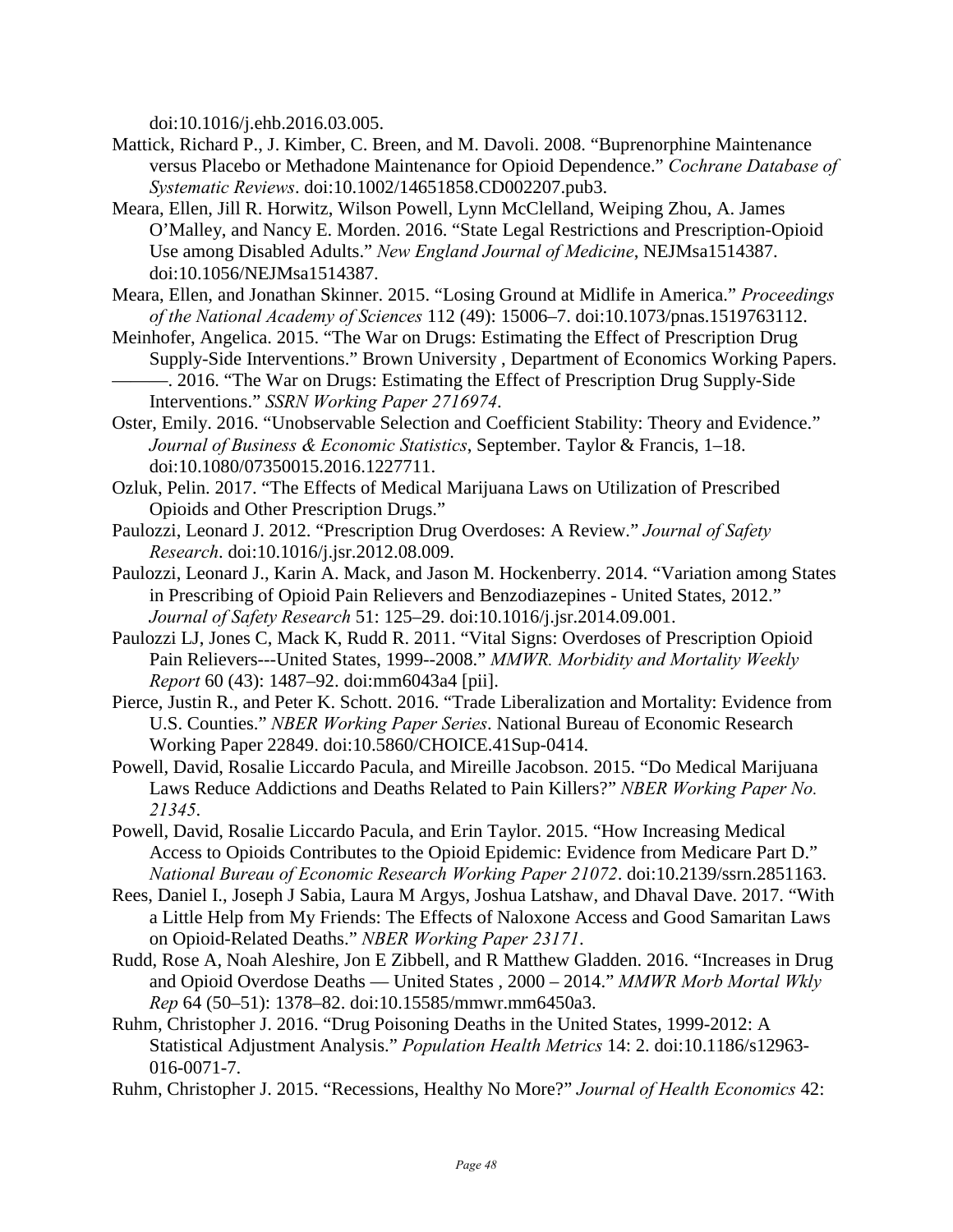17–28. doi:10.1016/j.jhealeco.2015.03.004.

———. 2017a. "Drug Involvement in Fatal Overdoses." *SSM - Population Health* 3 (December 2016). Elsevier: 219–26. doi:10.1016/j.ssmph.2017.01.009.

- ———. 2017b. "Geographic Variation in Opioid and Heroin Involved Drug Poisoning Mortality Rates." *American Journal of Preventive Medicine*, August. Elsevier. doi:10.1016/J.AMEPRE.2017.06.009.
- Schnell, Molly, and Janet Currie. 2017. "Addressing the Opioid Epidemic: Is There a Role for Physician Education?" *NBER Working Paper 23645*, no. August.
- Schwartz, Robert P., Jan Gryczynski, Kevin E. O'Grady, Joshua M. Sharfstein, Gregory Warren, Yngvild Olsen, Shannon G. Mitchell, and Jerome H. Jaffe. 2013. "Opioid Agonist Treatments and Heroin Overdose Deaths in Baltimore, Maryland, 1995-2009." *American Journal of Public Health* 103 (5): 917–22. doi:10.2105/AJPH.2012.301049.
- Singhal, Astha, Yu Yu Tien, and Renee Y. Hsia. 2016. "Racial-Ethnic Disparities in Opioid Prescriptions at Emergency Department Visits for Conditions Commonly Associated with Prescription Drug Abuse." *PLoS ONE* 11 (8). doi:10.1371/journal.pone.0159224.
- Solon, Gary, Steven J. Haider, and Jeffrey M. Wooldridge. 2015. "What Are We Weighting For?" *Journal of Human Resources* 50 (2): 301–16. doi:10.3368/jhr.50.2.301.
- Squires, David, and David Blumenthal. 2016. "Mortality Trends among Working-Age Whites: The Untold Story (Issue Brief)." New York. http://www.commonwealthfund.org/publications/issue-briefs/2016/jan/mortality-trendsamong-middle-aged-whites.
- Staiger, Douglas, and James Stock. 1997. "Instrumental Variables Regression with Weak Instruments." *Econometrica* 65 (3): 557–86. doi:http://www.jstor.org/stable/2171753.
- StataCorp. 2017. "Stata Statistical Software: Release 15." *2017*. doi:10.2307/2234838.
- Stiglitz, Joseph E. 2015. "When Inequality Kills." *Project Syndicate*, December 7.
- https://www.project-syndicate.org/commentary/lower-life-expectancy-white-americans-byjoseph-e--stiglitz-2015-12?barrier=accessreg.
- Substance Abuse and Mental Health Services. 2011. "Results from the 2010 National Survey on Drug Use and Health: Summary of National Findings (NSDUH Series H-41 No. (SMA) 11- 4658)." *Substance Abuse and Mental Health Services Administration.*
- Substance Abuse and Mental Health Services Administration. 2017. "Results from the 2016 National Survey on Drug Use and Health: Detailed Tables." Rockville, MD. https://www.samhsa.gov/data/sites/default/files/NSDUH-DetTabs-2016/NSDUH-DetTabs-2016.pdf.
- Swensen, Isaac D. 2015. "Substance-Abuse Treatment and Mortality." *Journal of Public Economics* 122: 13–30. doi:10.1016/j.jpubeco.2014.12.008.
- Volkow, Nora, Thomas Frieden, Pamela Hyde, and Stephen Cha. 2014. "Medication-Assisted Therapies-- Tackling the Opioid-Overdose Epidemic." *New England Journal of Medicine* 370 (22): 2061–63. doi:10.1056/NEJMp1404181.
- Woody, G, D Bruce, P T Korthuis, S Chhatre, M Hillhouse, P Jacobs, J Sorensen, A J Saxon, D Metzger, and W Ling. 2014. "HIV Risk Reduction With Buprenorphine-Naloxone or Methadone: Findings From A Randomized Trial." *J Acquir Immune Defic Syndr*. doi:10.1097/qai.0000000000000165.
- Wooldridge, Jeffrey M. 1999. "Asymptotic Properties of Weighted M-Estimators for Variable Probability Samples." *Econometrica* 67 (6): 1385–1406. doi:10.1111/1468-0262.00083.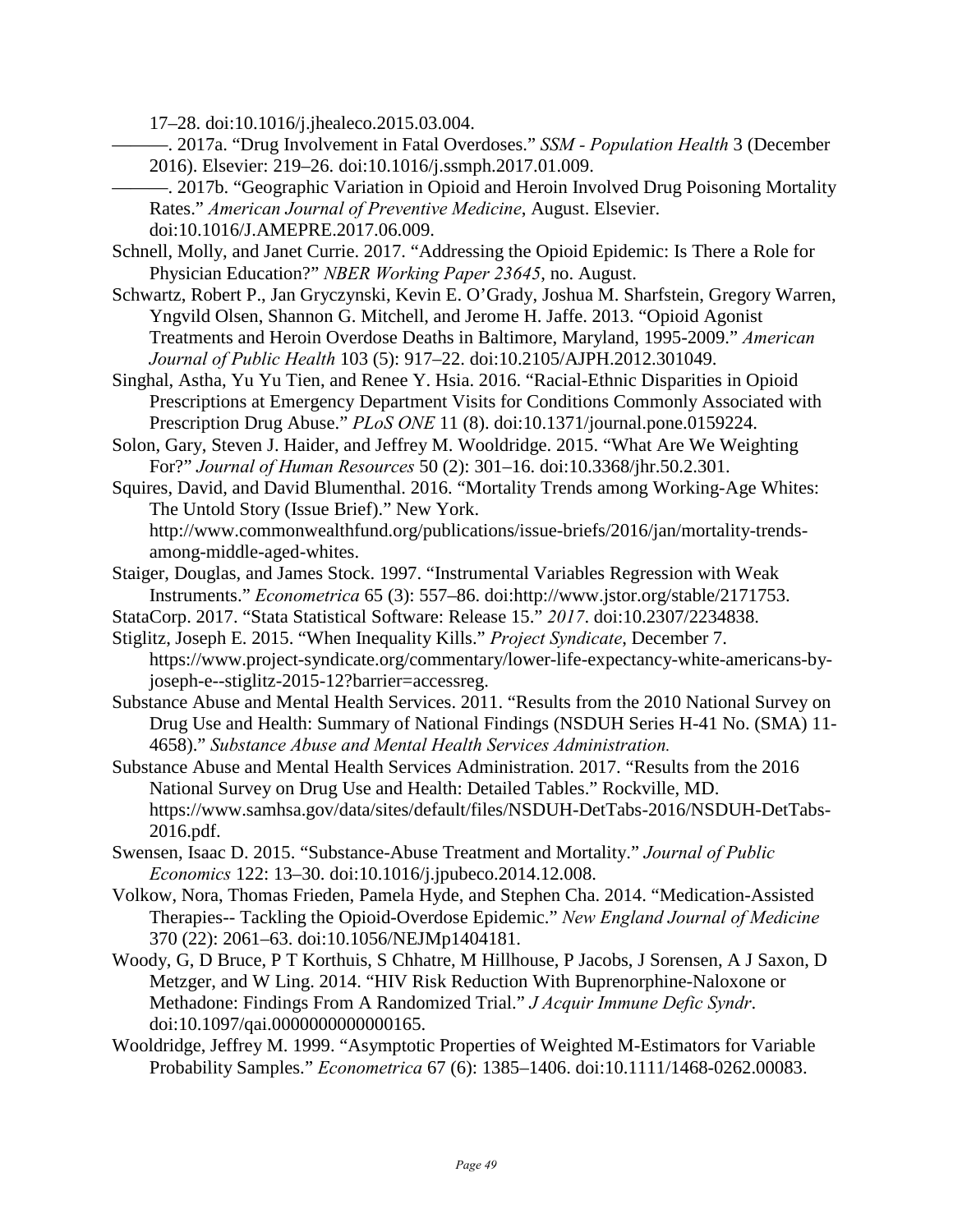| <b>Economic Proxy</b>          | All Drugs                           | Opioid<br>Analgesics | <b>Illicit Opioids</b> | <b>DSA</b> | Suicide/Alcohol |  |  |  |  |  |
|--------------------------------|-------------------------------------|----------------------|------------------------|------------|-----------------|--|--|--|--|--|
|                                | <b>Measures Included Separately</b> |                      |                        |            |                 |  |  |  |  |  |
| $\Delta$ in Poverty Rate       | 2.205***                            | $0.798***$           | $1.334***$             | 2.320***   | 0.115           |  |  |  |  |  |
|                                | (0.560)                             | (0.242)              | (0.446)                | (0.752)    | (0.306)         |  |  |  |  |  |
| ∆ in Median Household          | 2.068***                            | $0.679***$           | $1.136**$              | 2.515***   | 0.447           |  |  |  |  |  |
| Income                         | (0.546)                             | (0.254)              | (0.496)                | (0.773)    | (0.351)         |  |  |  |  |  |
| $\Delta$ in Median Home Price  | 2.289***                            | $0.908**$            | $1.158*$               | 2.840***   | $0.551**$       |  |  |  |  |  |
|                                | (0.649)                             | (0.354)              | (0.627)                | (0.680)    | (0.255)         |  |  |  |  |  |
| ∆ in Unemployment Rate         | $1.370***$                          | $0.295**$            | $1.069***$             | 1.144      | $-0.226$        |  |  |  |  |  |
|                                | (0.464)                             | (0.131)              | (0.253)                | (0.765)    | (0.356)         |  |  |  |  |  |
| $\Delta$ in Import Exposure    | 0.572                               | $0.398**$            | 0.168                  | 0.570      | $-0.002$        |  |  |  |  |  |
|                                | (0.414)                             | (0.182)              | (0.328)                | (0.511)    | (0.196)         |  |  |  |  |  |
| Measures Included Together     |                                     |                      |                        |            |                 |  |  |  |  |  |
| $\Delta$ in Poverty Rate       | $1.102**$                           | $0.519**$            | $0.782*$               | 0.793      | $-0.309$        |  |  |  |  |  |
|                                | (0.515)                             | (0.259)              | (0.403)                | (0.599)    | (0.228)         |  |  |  |  |  |
| ∆ in Median Household          | 0.206                               | $-0.097$             | $-0.043$               | 0.751      | 0.545           |  |  |  |  |  |
| Income                         | (0.671)                             | (0.329)              | (0.543)                | (0.951)    | (0.386)         |  |  |  |  |  |
| $\Delta$ in Median Home Price  | $1.465*$                            | $0.710*$             | 0.626                  | 1.959**    | $0.494*$        |  |  |  |  |  |
|                                | (0.805)                             | (0.409)              | (0.668)                | (0.883)    | (0.255)         |  |  |  |  |  |
| ∆ in Unemployment Rate         | 0.307                               | $-0.143$             | 0.536                  | $-0.146$   | $-0.453$        |  |  |  |  |  |
|                                | (0.452)                             | (0.213)              | (0.365)                | (0.669)    | (0.301)         |  |  |  |  |  |
| $\Delta$ in Import Exposure    | 0.212                               | 0.269                | $-0.065$               | 0.214      | 0.002           |  |  |  |  |  |
|                                | (0.392)                             | (0.177)              | (0.343)                | (0.470)    | (0.183)         |  |  |  |  |  |
| $R^2$                          | 0.082                               | 0.059                | 0.051                  | 0.060      | 0.011           |  |  |  |  |  |
| P-Value                        | < 0.001                             | < 0.001              | < 0.001                | < 0.001    | 0.019           |  |  |  |  |  |
| <b>Multiple Proxy Estimate</b> | 2.949***                            | $1.164***$           | $1.710***$             | 3.256***   | $1.057***$      |  |  |  |  |  |
|                                | (0.641)                             | (0.349)              | (0.552)                | (0.747)    | (0.297)         |  |  |  |  |  |
| % of Total ∆ Explained         | 32.5%                               | 27.6%                | 25.6%                  | 26.3%      | 14.4%           |  |  |  |  |  |
| Dep. Var. Mean [SD]            | 10.37                               | 3.58                 | 6.27                   | 15.39      | 5.02            |  |  |  |  |  |
|                                | [9.06]                              | [4.22]               | [6.67]                 | [12.38]    | [7.35]          |  |  |  |  |  |

| Table 1: Estimated Effect of Economic Conditions on Changes in Various Death Rates, 1999-2015 |  |  |
|-----------------------------------------------------------------------------------------------|--|--|
|-----------------------------------------------------------------------------------------------|--|--|

Note: In the top panel, each cell shows results of a different regression where the dependent variable is the specified drug death rate per 100,000 and only a single measure of economic conditions is included in the model (n=3,098). In the second panel, all five measures of economic conditions are controlled for simultaneously. Changes in median household incomes and home prices are "reverse coded" (i.e. the signs are switched from positive to negative and vice versa) so that, for all measures, positive coefficients indicate that worsening economic conditions are correlated with higher mortality rates. Observations are weighted by 2015 county populations. Regressors are standardized to have a mean of zero and a standard deviation of one, so that coefficient shows "effect sizes" of a one standard deviation change in the independent variable. Change in unemployment and poverty rates refer to three-year averages of annual rates for the periods ending in 2015 versus 1999. Changes in median household incomes (\$2015)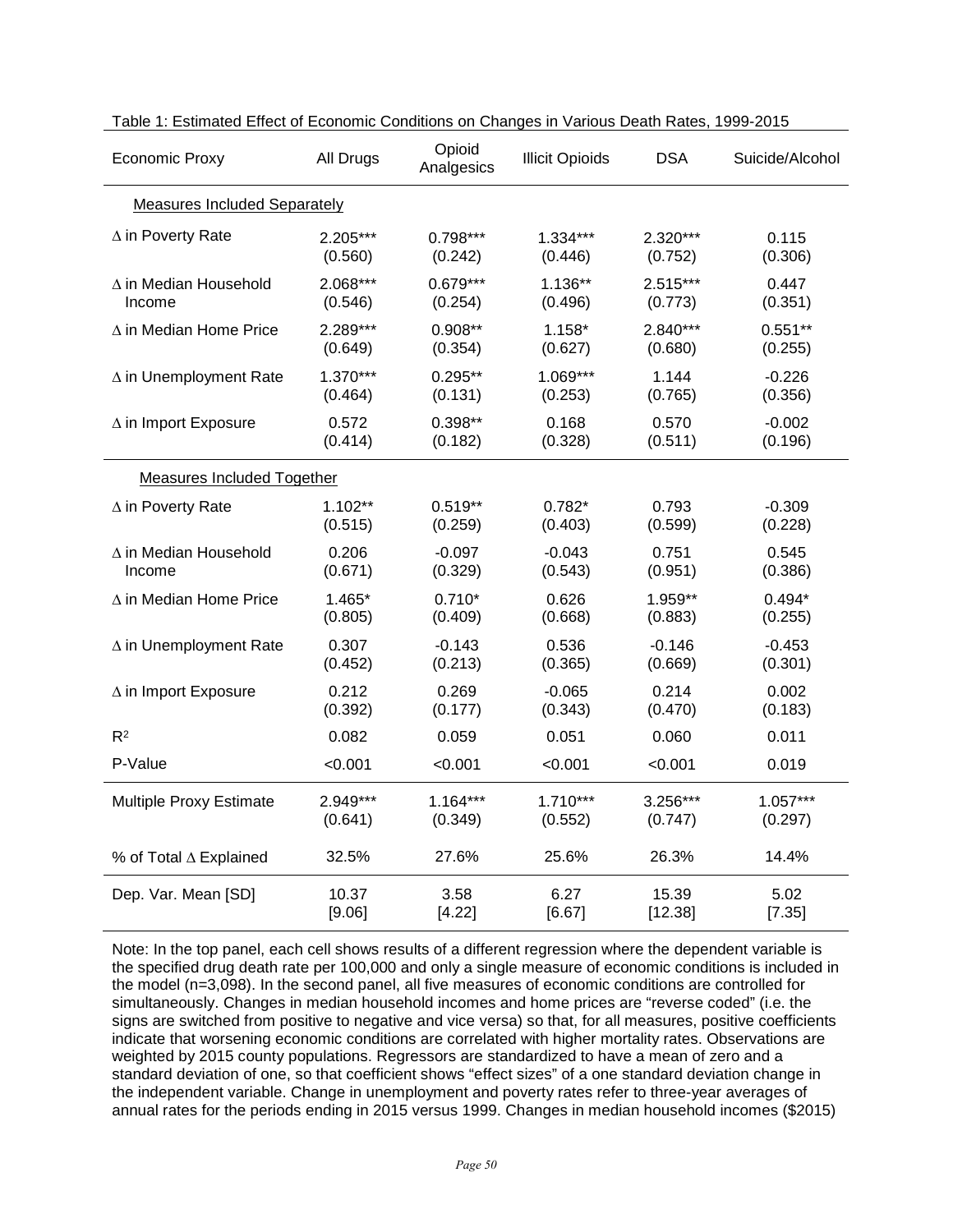are from 1999 to 2015. Changes in import exposure are from 1999 to 2011. Drug poisoning deaths refer to cases where the ICD underlying cause of death code is X40-X44, X60-X64, X85, Y10-Y14 or Y352. Opioid Analgesic and illicit opioids refer to deaths involving ICD-10 codes T40.2 and T40.1 or T40.4 respectively. DSA indicates deaths from drug poisoning, nondrug suicides or alcoholic liver disease (alcohol) and nondrug to deaths from nondrug suicides or alcoholic liver disease. Nondrug suicides refer to ICD-10 codes X65-X84, Y87.0 and \*U03, and alcohol to ICD-10 code K70. Deaths involving opioid analgesics or illicit opioids are adjusted for non-reporting of the drugs involved in overdose deaths using the methods described in the text. Multiple proxy estimates refer to the model with all economic proxies simultaneously included and are estimated using the methods discussed in the text. Robust standard errors clustered at the commuter zone level are in parentheses. The percentage of total change explained is calculated by dividing the multiple proxy estimate by the standard deviation of the dependent variable. P-Value refers to the null hypothesis that the five economic measures are jointly equal to zero. \*\*\* p<0.01, \*\* p<0.05,  $*$  p<0.1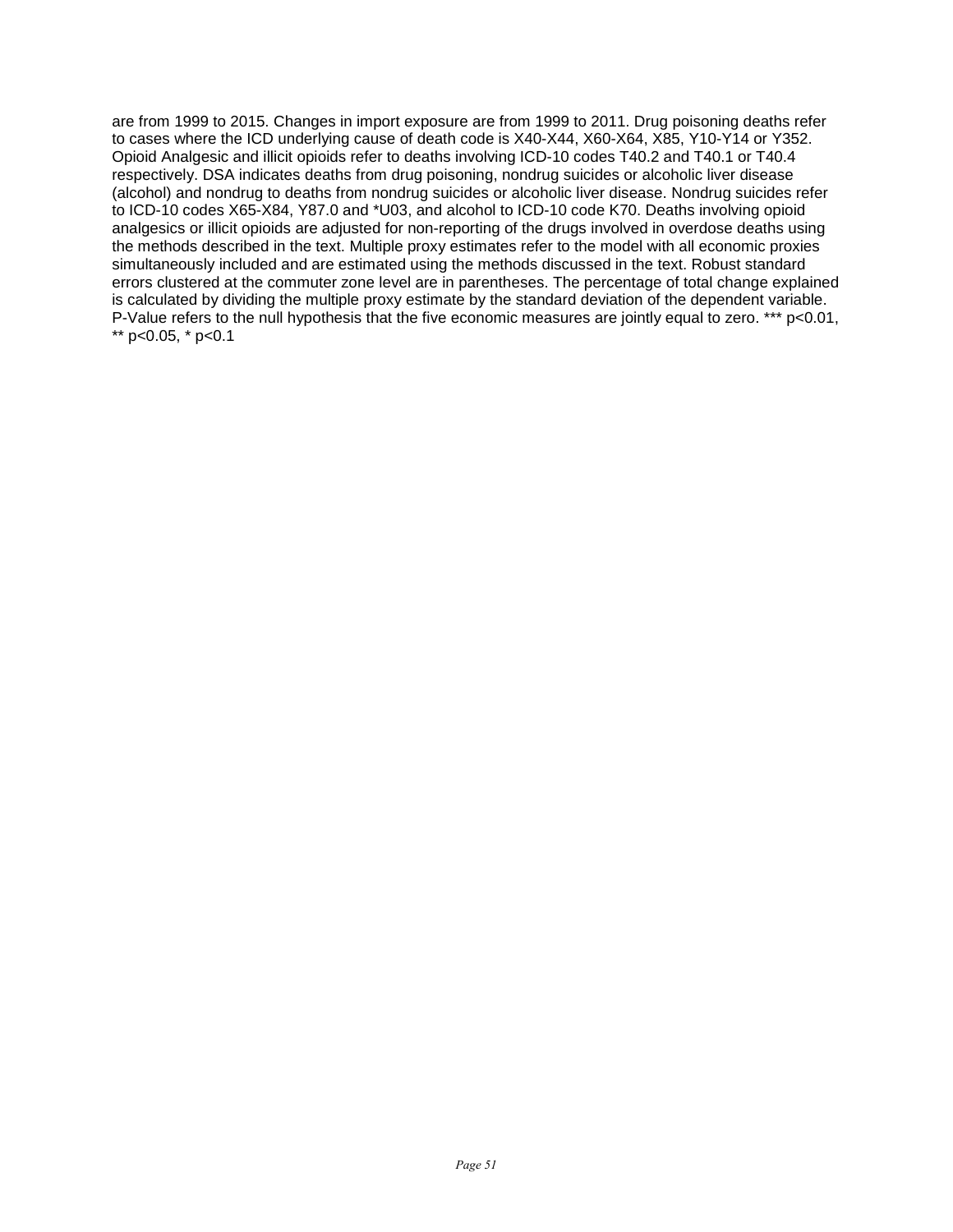| <b>Economic Conditions Proxy</b> | (a)       | (b)                     | (c)                       |
|----------------------------------|-----------|-------------------------|---------------------------|
| $\Delta$ in Poverty Rate         | $1.102**$ | 0.638                   | 0.736**                   |
|                                  | (0.515)   | (0.397)                 | (0.361)                   |
| A in Median Household Income     | 0.206     | $-0.604$                | 0.171                     |
|                                  | (0.671)   | (0.434)                 | (0.393)                   |
| $\wedge$ in Median Home Price    | 1.465*    | 0.337                   | 0.115                     |
|                                  | (0.805)   | (0.441)                 | (0.350)                   |
| $\Delta$ in Unemployment Rate    | 0.307     | 0.160                   | $-0.185$                  |
|                                  | (0.452)   | (0.257)                 | (0.312)                   |
| $\Delta$ in Import Exposure      | 0.212     | $-0.283$                | $-0.302$                  |
|                                  | (0.392)   | (0.237)                 | (0.262)                   |
| $R^2$                            | 0.082     | 0.431                   | 0.441                     |
| P-Value                          | < 0.001   | 0.496                   | 0.003                     |
| Multiple Proxy Estimate          | 2.949***  | $0.431**$               | $0.792***$                |
|                                  | (0.641)   | (0.218)                 | (0.205)                   |
| % of Total ∆ Explained           | 32.5%     | 4.8%                    | 8.7%                      |
| <b>Additional Controls</b>       | None      | $X_{1999}$ , $\Delta X$ | $X_{1999}$ , $\Delta X^1$ |

Table 2: Estimated Effect of Economic Conditions on 1999-2015 Change in Total Drug Death Rate, with Various Sets of Controls

Note: See note on Table 1. Each column in table shows results of a different model where the dependent variable is the change in the total drug death rate per 100,000 from 1999-2015. The sample mean change in the weighted drug poisoning rate is 10.34 per 100,000 and the standard deviation is 9.06 per 100,000. **X**<sup>1999</sup> refers to controls for county population shares of: females, Hispanics, black non-Hispanics, other nonwhite non-Hispanics, age categories (15-24, 25-34, 35-44, 45-54, 55-64, 65-74, ≥75 years old), and person with some college or college graduates (among those ≥25 years old), % female headed households and foreign-born. Also included are controls for 8 urban-rural categories (metropolitan with population 250,000-999,999; metropolitan with population <250,000; urban with population ≥20,000 adjacent to a metropolitan area or not adjacent to a metropolitan area, urban with population 2,500- 19,999 adjacent or not adjacent to metropolitan areas, and rural with population <2,500 and adjacent or not adjacent to metropolitan areas), active non-federal physicians and total hospital beds per 1,000 and whether the state legal medical/recreational marijuana and prescription drug monitoring program (two variables). These were measured in the 1999, except urban-rural location is from 2013, % female-headed households and % foreign-born are from 2000. ∆**X** refers to changes in these supplementary covariates between 1999 and 2000, except in the later year, % female-headed households are from 2010 and % foreign-born are the average from 2011-2015. ∆**XI** refers to instrumented changes in these supplementary covariates calculated by adjusting 1999 values by the changes in these variables, from 1999-2015, occurring at the census division level (see the text for additional details). \*\*\* p<0.01, \*\* p<0.05, \* p<0.1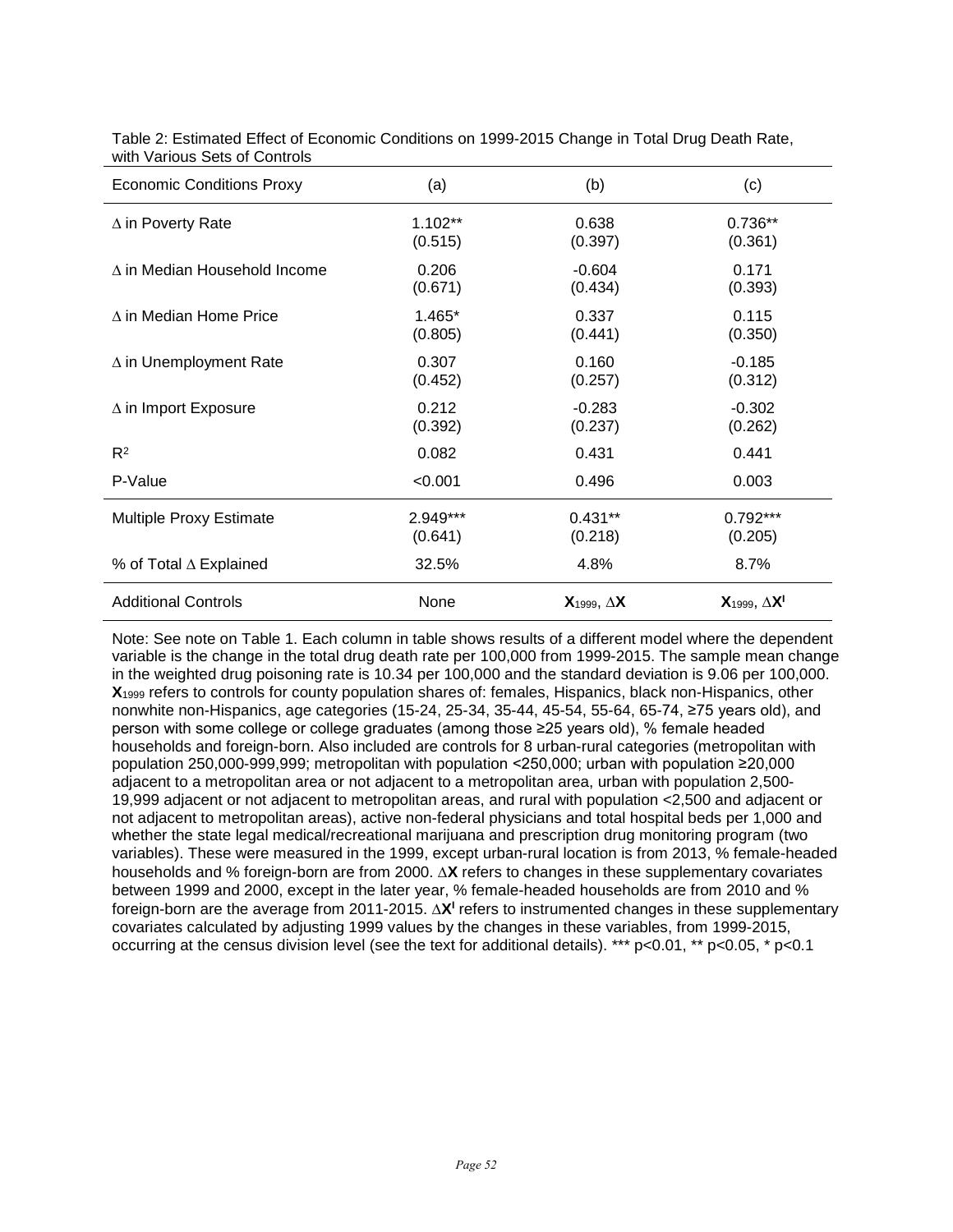|                            | (a)                   | (b)                     | (c)                       |
|----------------------------|-----------------------|-------------------------|---------------------------|
| <b>All Drugs</b>           |                       |                         |                           |
| Multiple Proxy Estimate    | 2.949***<br>(0.641)   | $0.431**$<br>(0.218)    | $0.792***$<br>(0.205)     |
| % of Total ∆ Explained     | 32.5%                 | 4.8%                    | 8.7%                      |
| <b>Opioid Analgesics</b>   |                       |                         |                           |
| Multiple Proxy Estimate    | $1.164***$<br>(0.349) | 0.197<br>(0.136)        | $0.306***$<br>(0.105)     |
| % of Total ∆ Explained     | 27.6%                 | 4.7%                    | 7.3%                      |
| <b>Illicit Opioids</b>     |                       |                         |                           |
| Multiple Proxy Estimate    | $1.710***$<br>(0.552) | $0.305**$<br>(0.154)    | $-0.101**$<br>(0.042)     |
| % of Total ∆ Explained     | 25.6%                 | 4.6%                    | $-1.5%$                   |
| <b>DSA</b>                 |                       |                         |                           |
| Multiple Proxy Estimate    | 3.256***<br>(0.747)   | $-0.343*$<br>(0.183)    | $0.351***$<br>(0.125)     |
| % of Total ∆ Explained     | 26.3%                 | $-2.8%$                 | 2.8%                      |
| Suicide/Alcohol            |                       |                         |                           |
| Multiple Proxy Estimate    | $1.057***$<br>(0.297) | $-0.533***$<br>(0.135)  | $-0.053***$<br>(0.015)    |
| % of Total ∆ Explained     | 14.4%                 | $-7.3%$                 | $-0.7%$                   |
| <b>Additional Controls</b> | None                  | $X_{1999}$ , $\Delta X$ | $X_{1999}$ , $\Delta X^1$ |

Table 3: Estimated Effect of Economic Conditions on 1999-2015 Changes in Various Death Rates

Note: See notes on Tables 1 and 2. \*\*\* p<0.01, \*\* p<0.05, \* p<0.1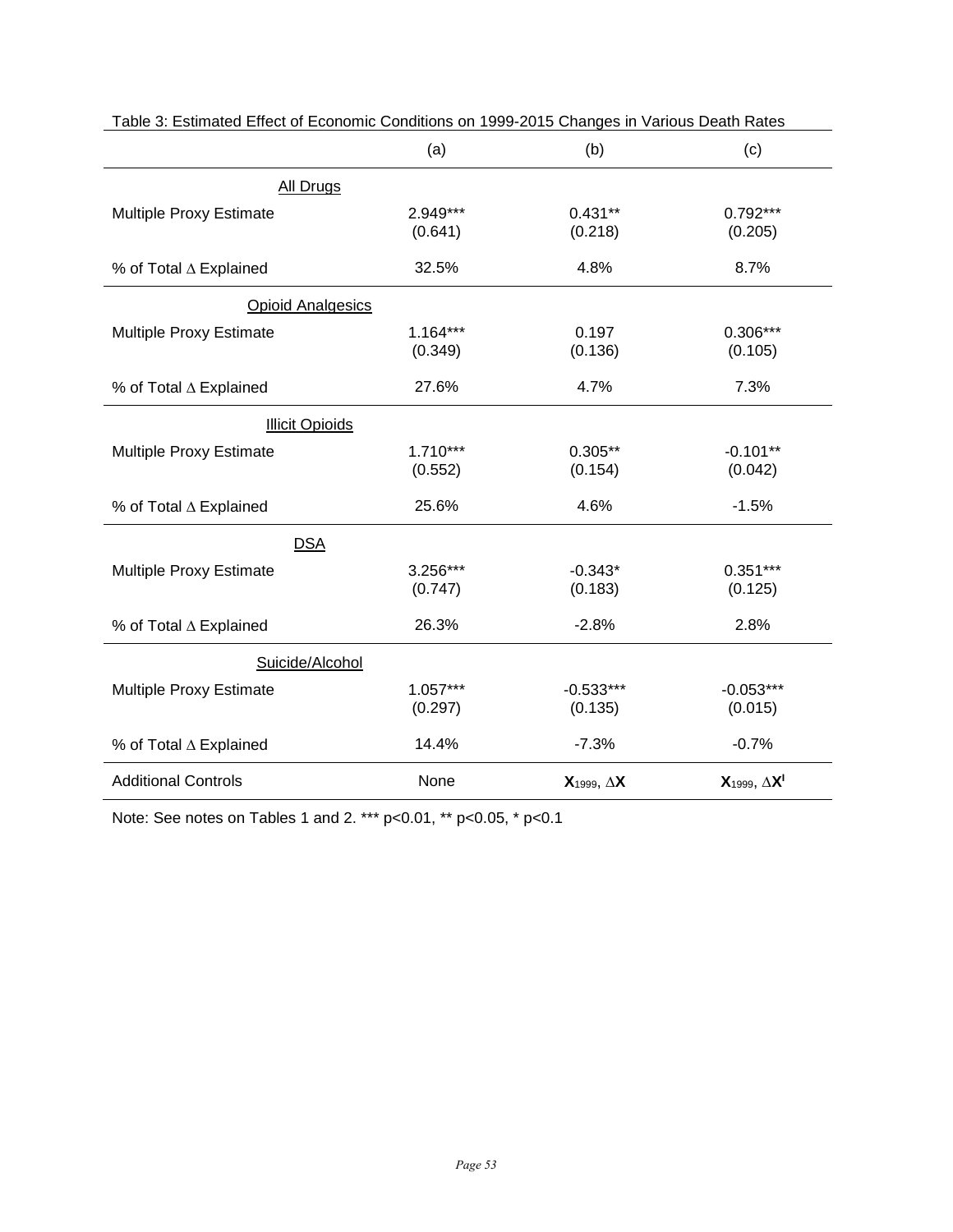|                                          |                        | <b>All Drugs</b>      |                       | <b>Opioid Analgesics</b> |                        | <b>Illicit Opioids</b> |                        | <b>DSA</b>                    |                        | Suicide/Alcohol        |
|------------------------------------------|------------------------|-----------------------|-----------------------|--------------------------|------------------------|------------------------|------------------------|-------------------------------|------------------------|------------------------|
|                                          | (a)                    | (b)                   | (a)                   | (b)                      | (a)                    | (b)                    | (a)                    | (b)                           | (a)                    | (b)                    |
| <b>Primary Model</b>                     |                        |                       |                       |                          |                        |                        |                        |                               |                        |                        |
| Multiple Proxy Estimate                  | $0.431**$<br>(0.218)   | $0.792***$<br>(0.205) | 0.197<br>(0.136)      | $0.306***$<br>(0.105)    | $0.305**$<br>(0.154)   | $-0.101**$<br>(0.042)  | $-0.343*$<br>(0.183)   | $0.351***$<br>(0.125)         | $-0.533***$<br>(0.135) | $-0.053***$<br>(0.015) |
| Dependent Var. Mean [SD]                 |                        | 10.37 [9.06]          |                       | 3.58 [4.22]              |                        | $6.27$ [6.67]          |                        | 15.39 [12.38]                 |                        | 5.02 [7.35]            |
| % of Total ∆ Explained                   | 4.8%                   | 8.7%                  | 4.7%                  | 7.3%                     | 4.6%                   | $-1.5%$                | $-2.8%$                | 2.8%                          | $-7.3%$                | $-0.7%$                |
| Unweighted                               |                        |                       |                       |                          |                        |                        |                        |                               |                        |                        |
| Multiple Proxy Estimate                  | $1.208***$<br>(0.304)  | $0.503***$<br>(0.167) | $0.344***$<br>(0.119) | $0.301***$<br>(0.096)    | $0.740***$<br>(0.177)  | $-0.004***$<br>(0.001) | $1.240***$<br>(0.306)  | $-0.073***$<br>(0.025)        | $0.852***$<br>(0.251)  | $0.224***$<br>(0.079)  |
| Dependent Var. Mean [SD]                 |                        | 10.87 [13.08]         |                       | 4.42 [7.05]              |                        | 4.85 [7.42]            |                        | 18.20 [23.93]<br>7.33 [19.88] |                        |                        |
| % of Total ∆ Explained                   | 9.2%                   | 3.8%                  | 4.9%                  | 4.3%                     | 10.0%                  | $-0.1%$                | 5.2%                   | $-0.3%$                       | 4.3%                   | 1.1%                   |
| <b>Unadjusted Mortality Rates</b>        |                        |                       |                       |                          |                        |                        |                        |                               |                        |                        |
| Multiple Proxy Estimate                  |                        |                       | $0.217*$<br>(0.131)   | $0.330***$<br>(0.104)    | $0.198*$<br>(0.103)    | $-0.270***$<br>(0.086) |                        |                               |                        |                        |
| Dependent Var. Mean [SD]                 |                        |                       |                       | 2.99 [4.09]              |                        | 5.29 [6.41]            |                        |                               |                        |                        |
| % of Total ∆ Explained                   |                        |                       | 5.3%                  | 8.1%                     | 3.1%                   | $-4.2%$                |                        |                               |                        |                        |
| 1990-2000 Changes in Economic Conditions |                        |                       |                       |                          |                        |                        |                        |                               |                        |                        |
| <b>Multiple Proxy Estimate</b>           | $-0.923***$<br>(0.227) | $0.214***$<br>(0.058) | $-0.018**$<br>(0.009) | 0.041<br>(0.032)         | $-1.130***$<br>(0.252) | $-0.316***$<br>(0.096) | $-0.143***$<br>(0.038) | $0.433***$<br>(0.132)         | 0.044<br>(0.032)       | $-0.042**$<br>(0.019)  |
| % of Total ∆ Explained                   | $-10.9%$               | 2.4%                  | $-0.4%$               | 1.0%                     | $-16.9%$               | $-4.7%$                | $-1.2%$                | 3.5%                          | 0.6%                   | $-0.6%$                |
| Additional Controls (AX's)               | $\Delta\mathsf{X}$     | $\Delta X^I$          | $\Delta\mathsf{X}$    | $\Delta X^I$             | $\Delta\mathsf{X}$     | $\Delta X^I$           | $\Delta\mathsf{X}$     | $\Delta X^I$                  | $\Delta\mathsf{X}$     | $\Delta X^I$           |

Table 4: Estimated Effect of Economic Conditions on 1999-2015 Changes in Various Death Rates, Robustness Checks

Note: See notes on Tables 1 through 3. All models include 1999 supplementary covariates as well as changes in either actual or instrumented values from 1999-2015. Top panel repeats the results shown in Table 2. The second panel shows estimates from corresponding models without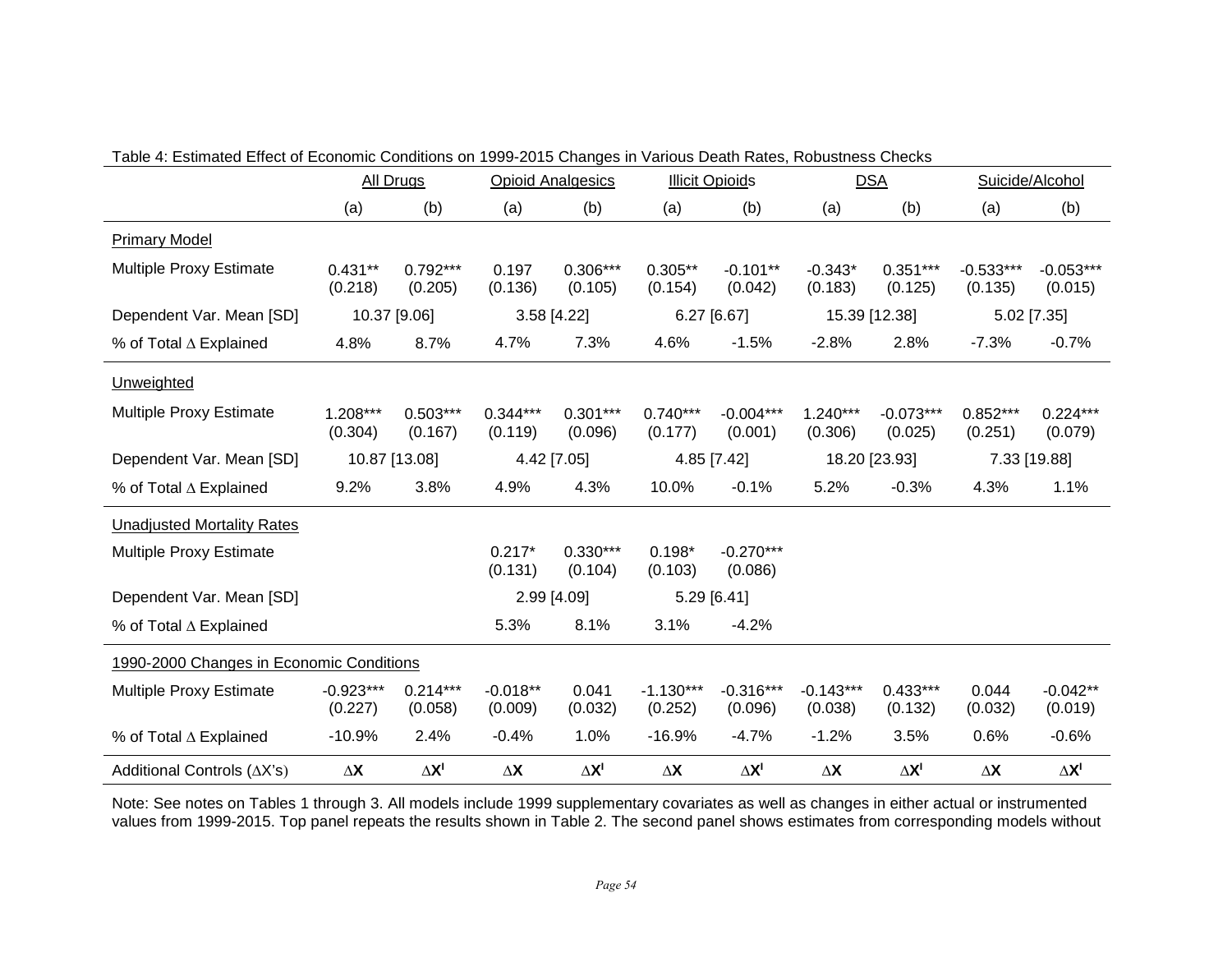weighting the data. Third panel show results for changes in reported (rather than adjusted) opioid analgesic, heroin and synthetic opioid mortality rates. Lower panel shows results when controlling for lagged changes in economic proxies, from approximately 1990-2000, rather than 1999-2015 changes. \*\*\* p<0.01, \*\* p<0.05, \* p<0.1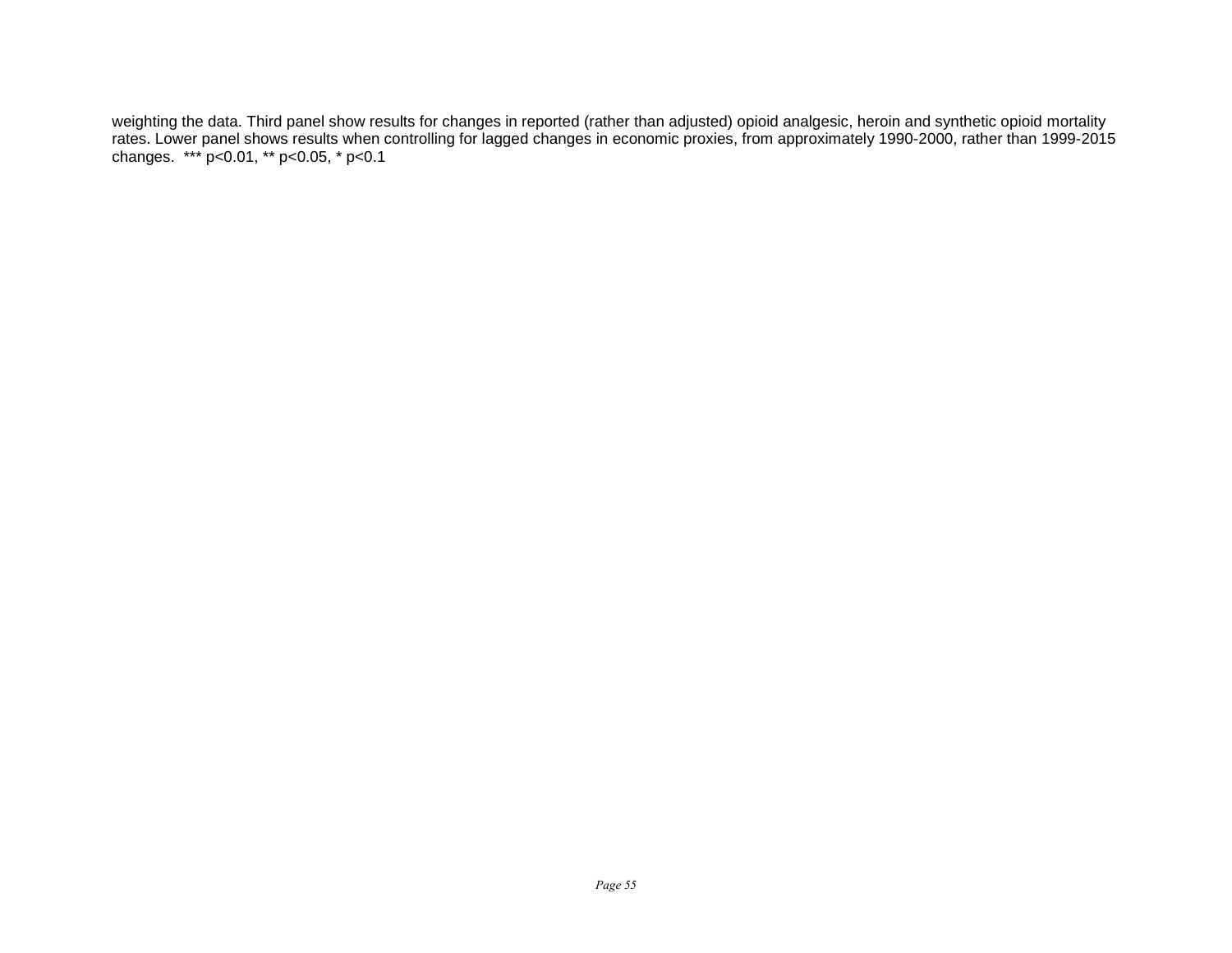| Economic Proxy                | All Drugs | Opioid<br>Analgesics | <b>Illicit Opioids</b> | AII DSA   | Suicide/Alcohol |
|-------------------------------|-----------|----------------------|------------------------|-----------|-----------------|
| <b>GMM Estimates</b>          |           |                      |                        |           |                 |
| $\Delta$ in Poverty Rate      | $-0.038$  | 0.186                | $-0.414$               | $-0.659$  | $-0.697**$      |
|                               | (0.559)   | (0.303)              | (0.494)                | (0.698)   | (0.333)         |
| A in Median Household         | 0.853     | 0.281                | 0.287                  | 0.200     | $-0.797**$      |
| Income                        | (0.625)   | (0.292)              | (0.538)                | (0.694)   | (0.344)         |
| $\wedge$ in Median Home Price | 0.232     | 0.320                | $-0.276$               | $-0.378$  | $-0.615$        |
|                               | (0.666)   | (0.354)              | (0.679)                | (0.791)   | (0.391)         |
| $\Delta$ in Unemployment Rate | 0.358     | 0.489                | $-0.009$               | $-0.009$  | $-0.730$        |
|                               | (0.966)   | (0.473)              | (0.795)                | (1.156)   | (0.610)         |
| $\Delta$ in Import Exposure   | 2.263     | 0.709                | 1.149                  | 1.790     | $-0.757$        |
|                               | (2.067)   | (0.817)              | (1.479)                | (2.282)   | (1.181)         |
| Multiple Proxy Estimate       | $0.431**$ | 0.197                | $0.305**$              | $-0.343*$ | $-0.533***$     |
|                               | (0.218)   | (0.136)              | (0.154)                | (0.183)   | (0.135)         |

Table 5: GMM (IV) Estimates of Effects of Economic Conditions on Changes in Drug Death Rates, 1999- 2015

Note: See notes on Tables 1 through 3. Each cell in the top panel of the table shows results of a different generalized method of moments estimate where the specific proxy of changes in economic conditions is instrumented by the other four proxies. The bottom panel repeats the corresponding multiple proxy estimates from Table 2. All specifications also control for the 1999 set of supplementary characteristics and changes from 1999-2015. Robust standard errors with clustering at the commuter zone level are shown in parentheses. \*\*\* p<0.01, \*\* p<0.05, \* p<0.1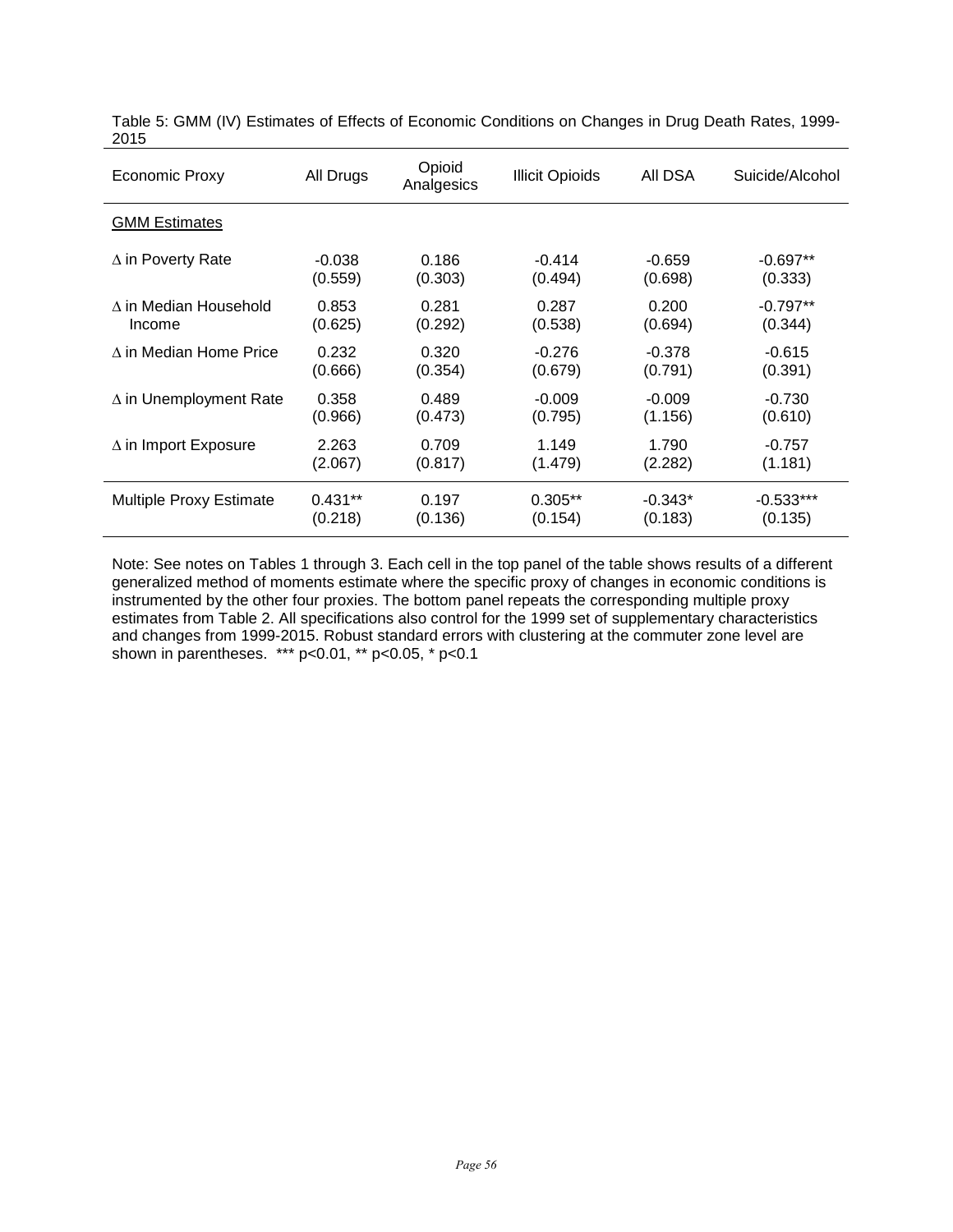| Group                   |                    | All Drugs    |                    | <b>Opioid Analgesics</b>      |                    | <b>Illicit Opioids</b>        |                    | <b>DSA</b>   | Suicide/Alcohol    |                               |
|-------------------------|--------------------|--------------|--------------------|-------------------------------|--------------------|-------------------------------|--------------------|--------------|--------------------|-------------------------------|
|                         | (a)                | (b)          | (a)                | (b)                           | (a)                | (b)                           | (a)                | (b)          | (a)                | (b)                           |
| All                     | $0.431**$          | $0.792***$   | 0.197              | $0.306***$                    | $0.305**$          | $-0.101**$                    | $-0.343*$          | $0.351***$   | $-0.533***$        | $-0.053***$                   |
|                         | (0.218)            | (0.205)      | (0.136)            | (0.105)                       | (0.154)            | (0.042)                       | (0.183)            | (0.125)      | (0.135)            | (0.015)                       |
|                         | 4.8%               | 8.7%         | 4.7%               | 7.3%                          | 4.6%               | $-1.5%$                       | $-2.8%$            | 2.8%         | $-7.3%$            | $-0.7%$                       |
| Males                   | $0.043**$          | $1.088***$   | $0.191*$           | $0.375***$                    | $-0.064***$        | $-0.366***$                   | $-0.971***$        | $0.419***$   | $-0.964***$        | $0.002***$                    |
|                         | (0.018)            | (0.313)      | (0.102)            | (0.124)                       | (0.025)            | (0.111)                       | (0.362)            | (0.160)      | (0.283)            | (0.001)                       |
|                         | 0.3%               | 8.6%         | 3.5%               | 6.8%                          | $-0.6%$            | $-3.6%$                       | $-5.2%$            | 2.2%         | $-7.6%$            | 0.0%                          |
| Females                 | $0.756***$         | $0.520***$   | $0.188**$          | $0.235**$                     | $0.682***$         | $0.173**$                     | 0.257              | 0.385***     | $-0.157***$        | $-0.047**$                    |
|                         | (0.272)            | (0.185)      | (0.086)            | (0.091)                       | (0.187)            | (0.082)                       | (0.193)            | (0.144)      | (0.043)            | (0.020)                       |
|                         | 9.6%               | 6.6%         | 4.4%               | 5.5%                          | 16.0%              | 4.1%                          | 2.5%               | 3.8%         | $-2.7%$            | $-0.8%$                       |
| Whites                  | $0.751**$          | 1.778***     | $0.408***$         | $0.840***$                    | $0.252**$          | $0.265***$                    | $0.680***$         | 2.432***     | $-0.094**$         | $0.337**$                     |
|                         | (0.294)            | (0.346)      | (0.151)            | (0.154)                       | (0.112)            | (0.081)                       | (0.222)            | (0.482)      | (0.043)            | (0.139)                       |
|                         | 7.2%               | 17.1%        | 8.4%               | 17.3%                         | 3.3%               | 3.4%                          | 4.8%               | 17.2%        | $-1.1%$            | 3.8%                          |
| Nonwhite/Hispanics      | $0.207***$         | $0.767***$   | 0.015              | $0.180**$                     | $0.040**$          | $-0.082**$                    | $1.357***$         | 2.423***     | $-1.735***$        | $-1.506***$                   |
|                         | (0.078)            | (0.269)      | (0.010)            | (0.071)                       | (0.018)            | (0.040)                       | (0.314)            | (0.574)      | (0.402)            | (0.382)                       |
|                         | 1.7%               | 6.1%         | 0.2%               | 2.6%                          | 0.5%               | 1.1%                          | 6.1%               | 10.9%        | $-9.6%$            | $-8.3%$                       |
| 20-59 Years Old         | $0.544***$         | $1.409***$   | 0.228              | $0.561***$                    | $0.528***$         | $-0.057***$                   | $-0.653***$        | $0.656*$     | $-0.704***$        | $0.001***$                    |
|                         | (0.208)            | (0.439)      | (0.149)            | (0.172)                       | (0.192)            | (0.020)                       | (0.213)            | (0.338)      | (0.180)            | (0.000)                       |
|                         | 3.2%               | 8.5%         | 3.0%               | 7.4%                          | 4.4%               | $-0.5%$                       | $-3.1%$            | 3.1%         | $-6.2%$            | 0.0%                          |
| Whites: Aged 20-59      | 1.475***           | 3.488***     | $0.622***$         | $1.520***$                    | $0.586***$         | $0.842***$                    | $0.830***$         | 3.594***     | $-0.148**$         | 0.435                         |
|                         | (0.464)            | (0.658)      | (0.233)            | (0.275)                       | (0.217)            | (0.242)                       | (0.253)            | (0.761)      | (0.071)            | (0.344)                       |
|                         | 7.7%               | 18.3%        | 7.1%               | 17.4%                         | 4.1%               | 6.0%                          | 3.4%               | 14.8%        | $-1.1%$            | 3.2%                          |
| Whites: Aged 45-54      | 0.943              | $3.159***$   | $0.917**$          | 1.898***                      | $0.400**$          | $0.517**$                     | 0.604              | 3.048***     | 1.498**            | 1.606***                      |
|                         | (0.645)            | (0.907)      | (0.434)            | (0.511)                       | (0.185)            | (0.202)                       | (0.439)            | (1.116)      | (0.604)            | (0.549)                       |
|                         | 3.4%               | 11.4%        | 6.3%               | 13.0%                         | 2.6%               | 3.3%                          | 1.6%               | 7.9%         | 5.6%               | 6.0%                          |
| ≤ High School           | 0.962**            | $0.650***$   | $0.589***$         | $0.371***$                    | $0.352**$          | $-1.103***$                   | $0.269*$           | $-0.026***$  | $-0.744**$         | $-0.042***$                   |
|                         | (0.438)            | (0.200)      | (0.214)            | (0.116)                       | (0.152)            | (0.282)                       | (0.153)            | (0.010)      | (0.291)            | (0.015)                       |
|                         | 4.2%               | 2.9%         | 6.0%               | 3.8%                          | 2.0%               | $-6.3%$                       | 0.9%               | $-0.1%$      | $-4.1%$            | $-0.2%$                       |
| Some College            | $0.660**$          | $0.546**$    | $0.381**$          | 0.112                         | $0.254**$          | $0.004***$                    | $-0.242$           | $-0.092$     | 0.020              | 0.501                         |
|                         | (0.335)            | (0.242)      | (0.191)            | (0.092)                       | (0.112)            | (0.002)                       | (0.242)            | (0.131)      | (0.013)            | (0.317)                       |
|                         | 5.3%               | 4.4%         | 6.0%               | 1.8%                          | 3.4%               | 0.1%                          | $-1.2%$            | $-0.5%$      | 0.1%               | 3.2%                          |
| <b>College Graduate</b> | $0.334**$          | $0.762*$     | 0.019              | $0.248*$                      | $0.080**$          | $0.129**$                     | $0.024*$           | 1.391***     | $0.155***$         | $1.283***$                    |
|                         | (0.138)            | (0.422)      | (0.012)            | (0.132)                       | (0.037)            | (0.058)                       | (0.012)            | (0.486)      | (0.077)            | (0.421)                       |
|                         | 3.0%               | 6.7%         | 0.3%               | 4.5%                          | 1.6%               | 2.6%                          | 0.1%               | 6.5%         | 0.8%               | 6.9%                          |
| <b>Other Controls</b>   | $\Delta\mathsf{X}$ | $\Delta X^I$ | $\Delta\mathbf{X}$ | $\Delta\mathbf{X}^{\text{I}}$ | $\Delta\mathsf{X}$ | $\Delta\mathbf{X}^{\text{I}}$ | $\Delta\mathsf{X}$ | $\Delta X^I$ | $\Delta\mathsf{X}$ | $\Delta\mathbf{X}^{\text{I}}$ |

Table 6: Estimated Effect of Economic Conditions on 1999-2015 Changes in Various Death Rates for Population Subgroups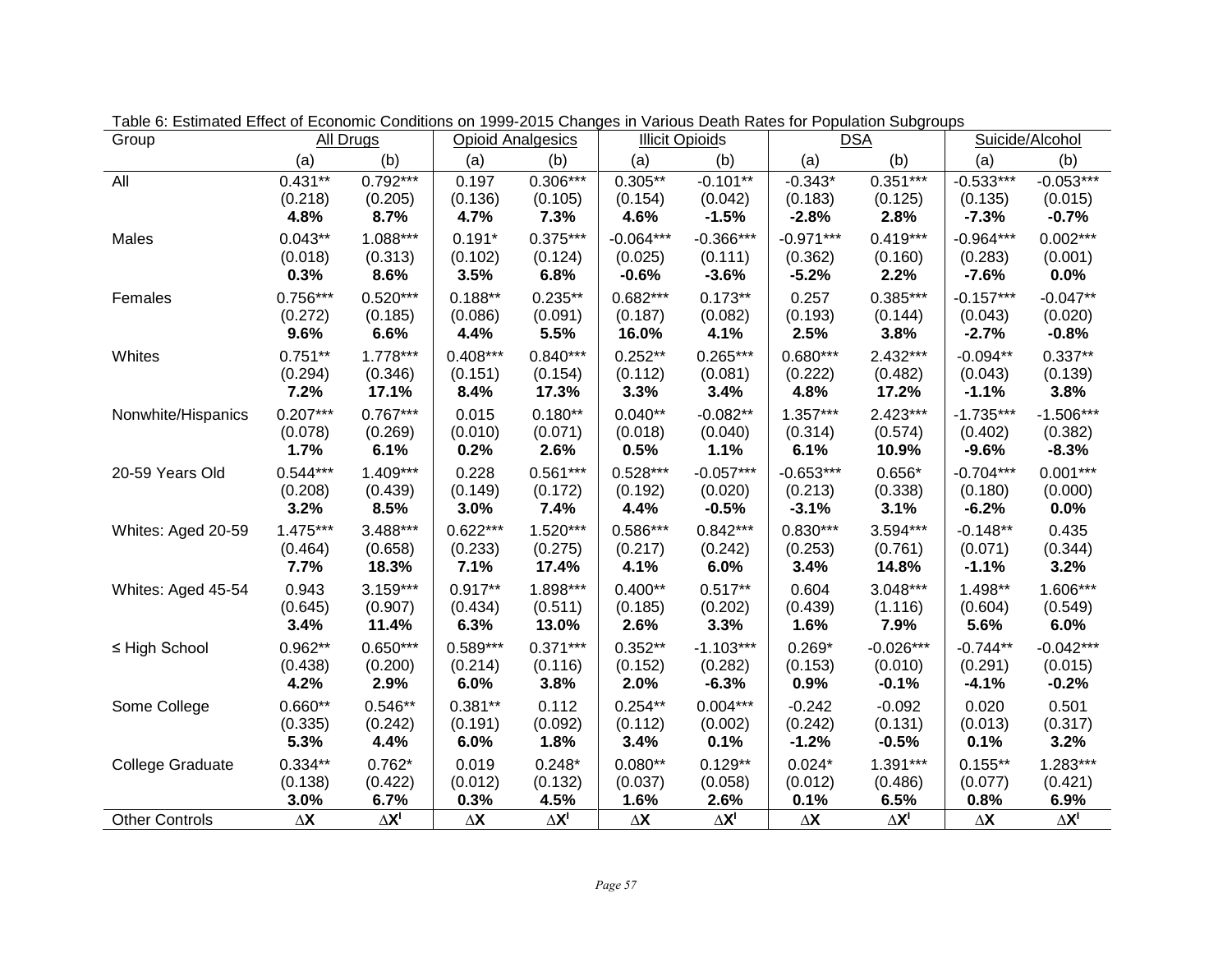Note: See notes on Tables 1 through 3. Top entry for each group shows the multiple proxy estimate of the effect of economic conditions on changes in the specified death rate, per 100,000 from 1999-2015. Robust standard errors clustered by commuter zone are in parentheses. All models include 1999 supplementary covariates as well as changes in either actual or instrumented values from 1999-2015. The percentage of the total change in specified drug mortality rate growth explained by economic conditions is in bold. \*\*\* p<0.01, \*\* p<0.05, \* p<0.1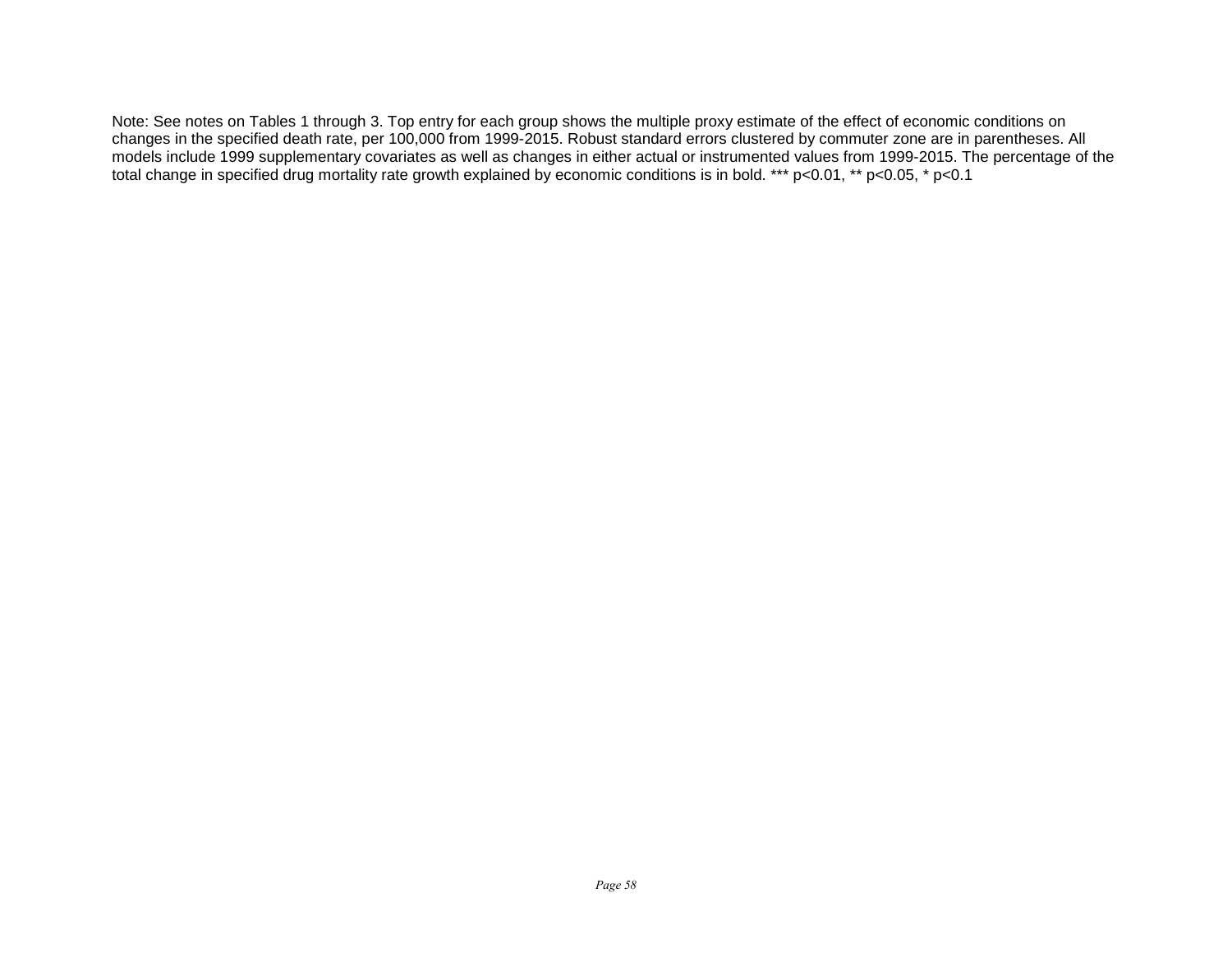|                                    |                       | All Drugs             |                       | <b>Opioid Analgesics</b> | <b>Illicit Opioids</b> |                        | <b>DSA</b>             |                        | Suicide/Alcohol        |                        |
|------------------------------------|-----------------------|-----------------------|-----------------------|--------------------------|------------------------|------------------------|------------------------|------------------------|------------------------|------------------------|
|                                    | (a)                   | (b)                   | (a)                   | (b)                      | (a)                    | (b)                    | (a)                    | (b)                    | (a)                    | (b)                    |
| <b>Metropolitan Counties</b>       |                       |                       |                       |                          |                        |                        |                        |                        |                        |                        |
| Multiple Proxy Estimate            | $0.541**$<br>(0.227)  | $1.207***$<br>(0.314) | $0.376***$<br>(0.121) | $0.517***$<br>(0.122)    | $0.353***$<br>(0.131)  | $0.007***$<br>(0.002)  | $-0.448**$<br>(0.175)  | $0.699***$<br>(0.260)  | $-0.701***$<br>(0.173) | $-0.022***$<br>(0.006) |
| Dependent Var. Mean [SD]           |                       | 10.08 [8.51]          |                       | $3.34$ [3.57]            |                        | 6.44 [6.68]            |                        | 14.62 [10.82]          |                        | 4.55 [5.30]            |
| % of Total ∆ Explained             | 6.4%                  | 14.2%                 | 10.5%                 | 14.5%                    | 5.3%                   | 0.1%                   | $-4.1%$                | 6.5%                   | $-13.2%$               | $-0.4%$                |
| <b>Urban Counties</b>              |                       |                       |                       |                          |                        |                        |                        |                        |                        |                        |
| Multiple Proxy Estimate            | $0.393**$<br>(0.186)  | $-0.018*$<br>(0.009)  | $0.176*$<br>(0.091)   | $0.509***$<br>(0.185)    | $0.676***$<br>(0.189)  | $-0.345***$<br>(0.133) | $-0.131***$<br>(0.043) | $0.358**$<br>(0.168)   | $-0.470***$<br>(0.155) | $0.305**$<br>(0.144)   |
| Dependent Var. Mean [SD]           |                       | 12.35 [10.55]         |                       | 4.86 [5.89]              | 5.70 [6.44]            |                        | 20.13 [15.91]          |                        | 7.78 [11.34]           |                        |
| % of Total ∆ Explained             | 3.7%                  | $-0.2%$               | 3.0%                  | 8.6%                     | 10.5%                  | $-3.5%$                | $-0.8%$                | 2.3%                   | $-4.1%$                | 2.7%                   |
| <b>Rural Counties</b>              |                       |                       |                       |                          |                        |                        |                        |                        |                        |                        |
| Multiple Proxy Estimate            | $0.091***$<br>(0.031) | $0.061***$<br>(0.021) | $0.167**$<br>(0.074)  | $0.271**$<br>(0.121)     | $0.107***$<br>(0.037)  | $0.200***$<br>(0.070)  | $-0.464***$<br>(0.129) | $-0.179***$<br>(0.055) | $0.188***$<br>(0.070)  | $0.106**$<br>(0.046)   |
| Dependent Var. Mean [SD]           |                       | 11.31 [14.18]         |                       | 5.37 [8.58]              |                        | 4.10 [6.73]            |                        | 19.20 [24.08]          |                        | 7.90 [19.47]           |
| % of Total ∆ Explained             | 0.6%                  | 0.4%                  | 1.9%                  | 3.2%                     | 1.6%                   | 3.0%                   | 1.9%                   | 0.7%                   | 1.0%                   | 0.5%                   |
| Additional Controls $(\Delta X's)$ | $\Delta\mathsf{X}$    | $\Delta X^I$          | $\Delta X$            | $\Delta X^I$             | $\Delta\mathsf{X}$     | $\Delta X^I$           | $\Delta X$             | $\Delta X^I$           | $\Delta\mathsf{X}$     | $\Delta X^I$           |

| Table 7: Estimated Effect of Economic Conditions on 1999-2015 Changes in Various Death Rates, By Type of County |  |  |  |  |
|-----------------------------------------------------------------------------------------------------------------|--|--|--|--|
|                                                                                                                 |  |  |  |  |

Note: See notes on Tables 1 through 3. All models include 1999 supplementary covariates as well as changes in either actual or instrumented values from 1999-2015. Top panel estimates for metropolitan counties (n=1153). Second panel shows estimates for urban counties with ≥20,000 population or population 2,500-19,999 and adjacent to metropolitan counties (n=895). Third panel shows estimates for counties with <2,500 population or population 2,500-19,999 and not adjacent to metropolitan counties (n=1,050). \*\*\* p<0.01, \*\* p<0.05, \* p<0.1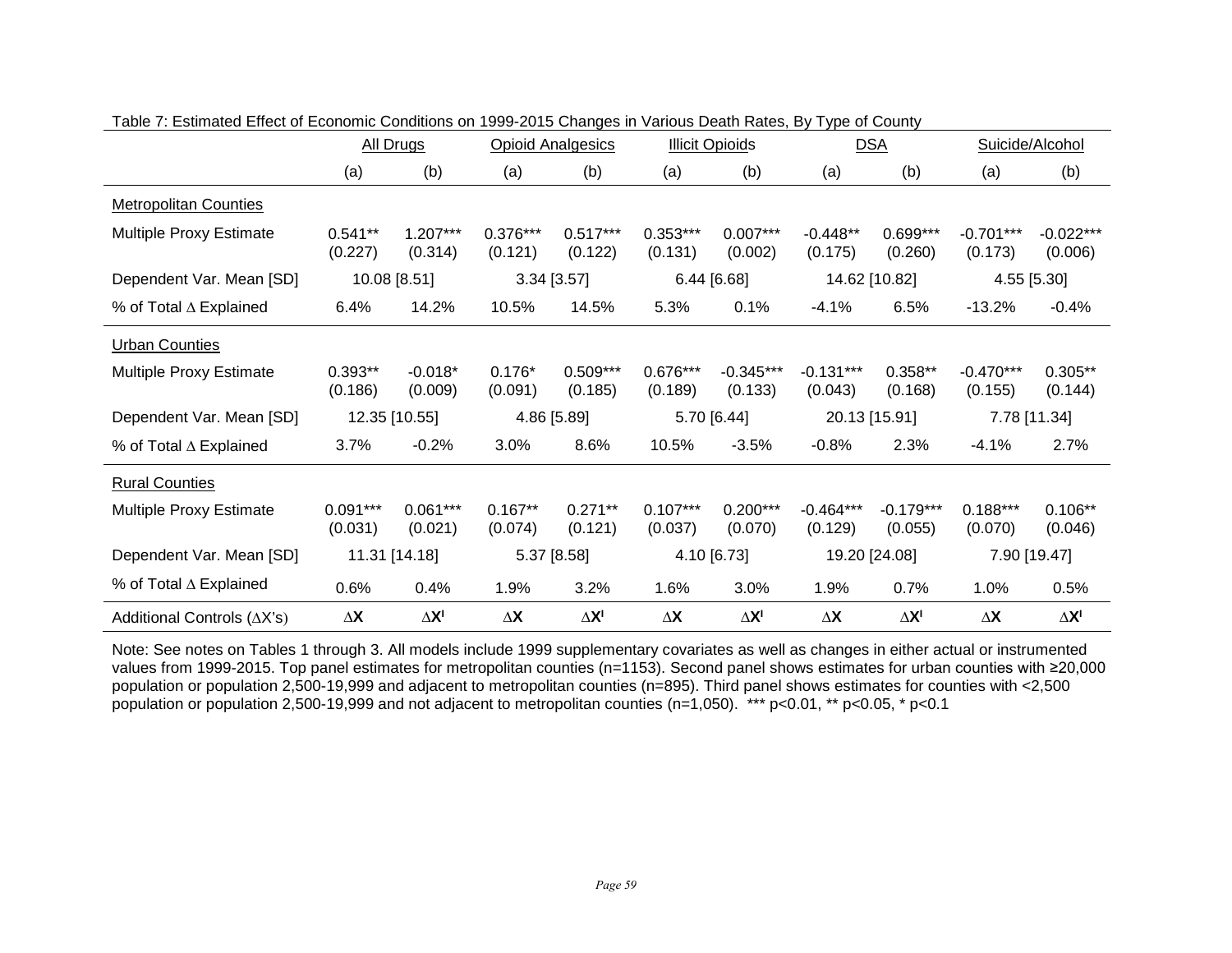| Type of                   |            | <b>Adjusted Estimates</b> |                                      |            |                             |  |  |  |
|---------------------------|------------|---------------------------|--------------------------------------|------------|-----------------------------|--|--|--|
| Drug/Additional           | Unadjusted |                           | $& 6 = 0.5$ , R <sub>max</sub> =0.75 |            |                             |  |  |  |
| Covariates                | Estimate   | $\beta^*$                 | % of $\Lambda$<br>Explained          | $\delta^*$ | $R^*_{max}$                 |  |  |  |
|                           | (a)        | (b)                       | (c)                                  | (d)        | (e)                         |  |  |  |
| <b>All Drugs</b>          |            |                           |                                      |            |                             |  |  |  |
| $X_{1999}$ , $\Delta$ X   | 0.431      | $-0.720$                  | $-7.9%$                              | 0.187      | 0.551                       |  |  |  |
| $X_{1999}$ , $\Delta X^1$ | 0.792      | $-0.135$                  | $-1.5%$                              | 0.427      | 0.705                       |  |  |  |
| <b>Opioid Analgesics</b>  |            |                           |                                      |            |                             |  |  |  |
| $X_{1999}$ , $\Delta X$   | 0.197      | $-0.551$                  | $-13.1%$                             | 0.132      | 0.441                       |  |  |  |
| $X_{1999}$ , $\Delta X^1$ | 0.306      | $-0.210$                  | $-5.0%$                              | 0.297      | 0.597                       |  |  |  |
| <b>Illicit Opioids</b>    |            |                           |                                      |            |                             |  |  |  |
| $X_{1999}$ , $\Delta X$   | 0.305      | $-0.148$                  | $-2.2%$                              | 0.336      | 0.660                       |  |  |  |
| $X_{1999}$ , $\Delta X^1$ | $-0.101$   | $-0.519$                  | $-7.8%$                              | <0.00      | $\langle \tilde{R}$         |  |  |  |
| <b>DSA</b>                |            |                           |                                      |            |                             |  |  |  |
| $X_{1999}$ , $\Delta$ X   | $-0.343$   | $-2.159$                  | $-17.4%$                             | < 0.00     | $\langle \tilde{R}$         |  |  |  |
| $X_{1999}$ , $\Delta X^1$ | 0.351      | $-1.164$                  | $-9.4%$                              | 0.116      | 0.479                       |  |  |  |
| Nondrug Suicide/Alcohol   |            |                           |                                      |            |                             |  |  |  |
| $X_{1999}$ , $\Delta$ X   | $-0.533$   | $-2.770$                  | $-37.7%$                             | < 0.00     | $\langle \tilde{R} \rangle$ |  |  |  |
| $X_{1999}$ , $\Delta X^1$ | $-0.053$   | $-1.822$                  | $-24.8%$                             | <0.00      | $\langle \tilde{R}$         |  |  |  |

Table 8: Estimated of Effects of Economic Conditions on Changes in Drug Death Rates, 1999-2015, Accounting for Selection on Unobservables

Note: See notes on Tables 1 through 3. Column (a) shows multiple proxy estimates without correction for selection on unobservables (from Table 3). Columns (b) and (c) show the selection-adjusted treatment effect and% of the change in mortality rates explained, assuming that  $\delta$ =0.5 and R<sub>max</sub>=0.75. Column (d) shows the value of  $\delta$  that would give an estimated zero treatment effect, with  $R_{\text{max}} = 0.75$ , and column (e) shows the R<sub>max</sub> value that would do so, with  $\delta$ =0.5. R<sub>max</sub> <  $\tilde{R}$  0.75 implies that the hypothetical R-squared that would eliminate the treatment effect is less than the observed R-squared from the model that includes supplementary covariates.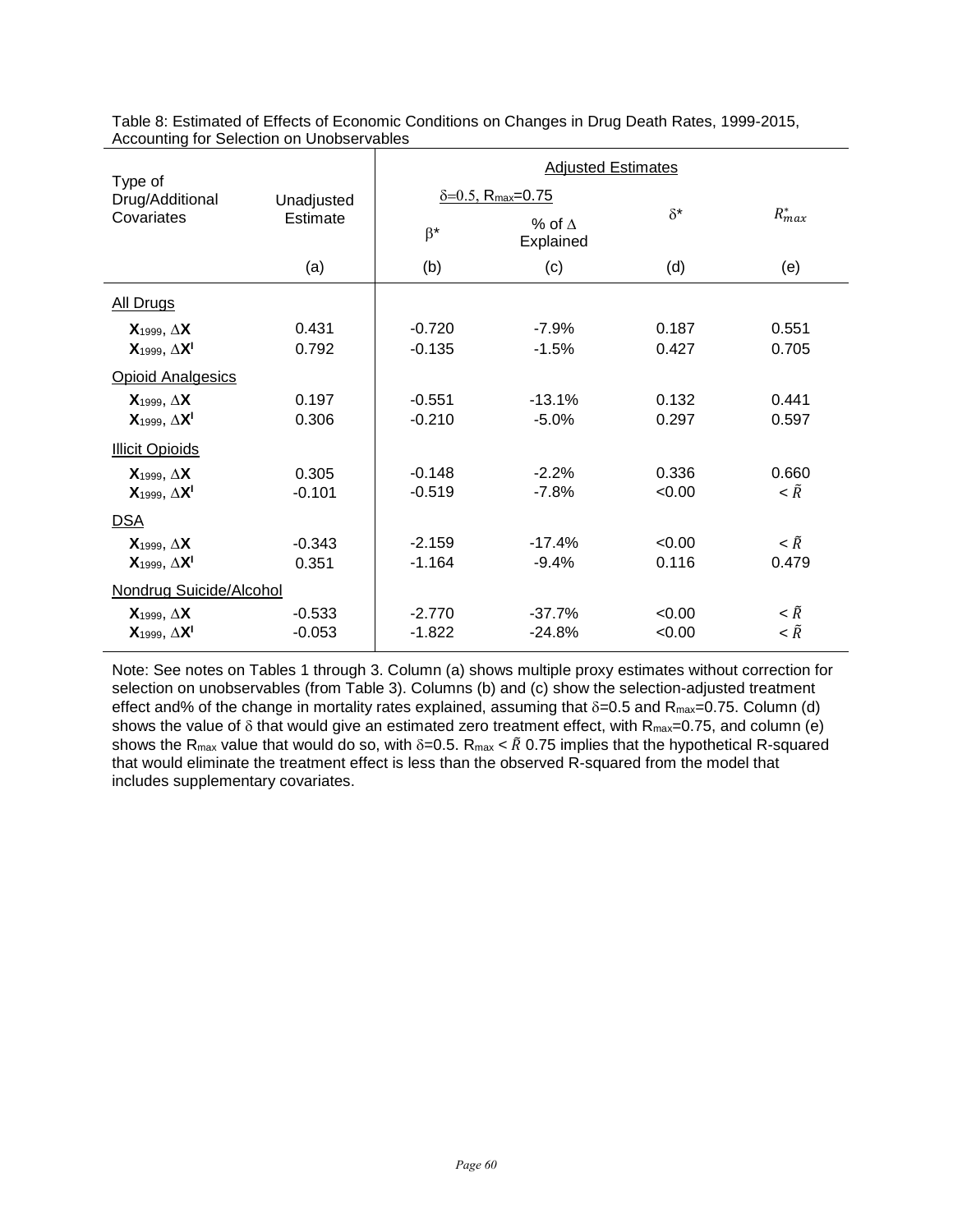| Regressor | <b>Males</b> | 20-39 Year<br>Olds | Males: 20-39<br>Years Old | 40-59 Year<br>Olds | <b>Females: 40-59</b><br>Years Old | Females: 20-39<br>Years Old | Males: 40-59<br>Years Old |
|-----------|--------------|--------------------|---------------------------|--------------------|------------------------------------|-----------------------------|---------------------------|
|           | (a)          | (b)                | (c)                       | (d)                | (e)                                | (f)                         | (g)                       |
| Trend     | $-0.34***$   | $-0.49***$         | $-0.36***$                | $0.34***$          | $0.49***$                          | $-0.13***$                  | $-0.15***$                |
|           | (0.06)       | (0.07)             | (0.06)                    | (0.07)             | (0.05)                             | (0.04)                      | (0.06)                    |
| Post      | $0.49***$    | $1.35***$          | $0.96***$                 | $-1.59***$         | $-1.11***$                         | $0.36***$                   | $-0.47***$                |
|           | (0.13)       | (0.14)             | (0.12)                    | (0.24)             | (0.15)                             | (0.07)                      | (0.15)                    |
| Intercept | 64.72***     | 40.83***           | 28.34***                  | 49.20***           | $17.59***$                         | 12.43***                    | 31.60***                  |
|           | (0.36)       | (0.48)             | (0.39)                    | (0.39)             | (0.31)                             | (0.24)                      | (0.32)                    |

Table 9: Regression-Adjusted Share of Drug Deaths Involving Specified Population Group, 1999-2015

Note: Table shows predicted trends in percentages of drug poisoning deaths occurring among the specified group. The "Trend" coefficient shows the annual time trend, in percentage point terms, compared to 1999. "Post" shows deviations from the general trend for the period after 2010. Intercept shows the estimated group-specific mean value of the dependent variable in 1999. Estimates are obtained from county-level regressions also control for county fixed-effects and the group population share. Sample contains 36,207 county-year observations, for 3,062 counties with a positive number of drug deaths in the specified year. Observations are weighted by 2015 county populations. Robust standard errors, clustered at the county level, are shown in parentheses. \*\*\*  $p<0.01$ , \*\*  $p<0.05$ , \*  $p<0.1$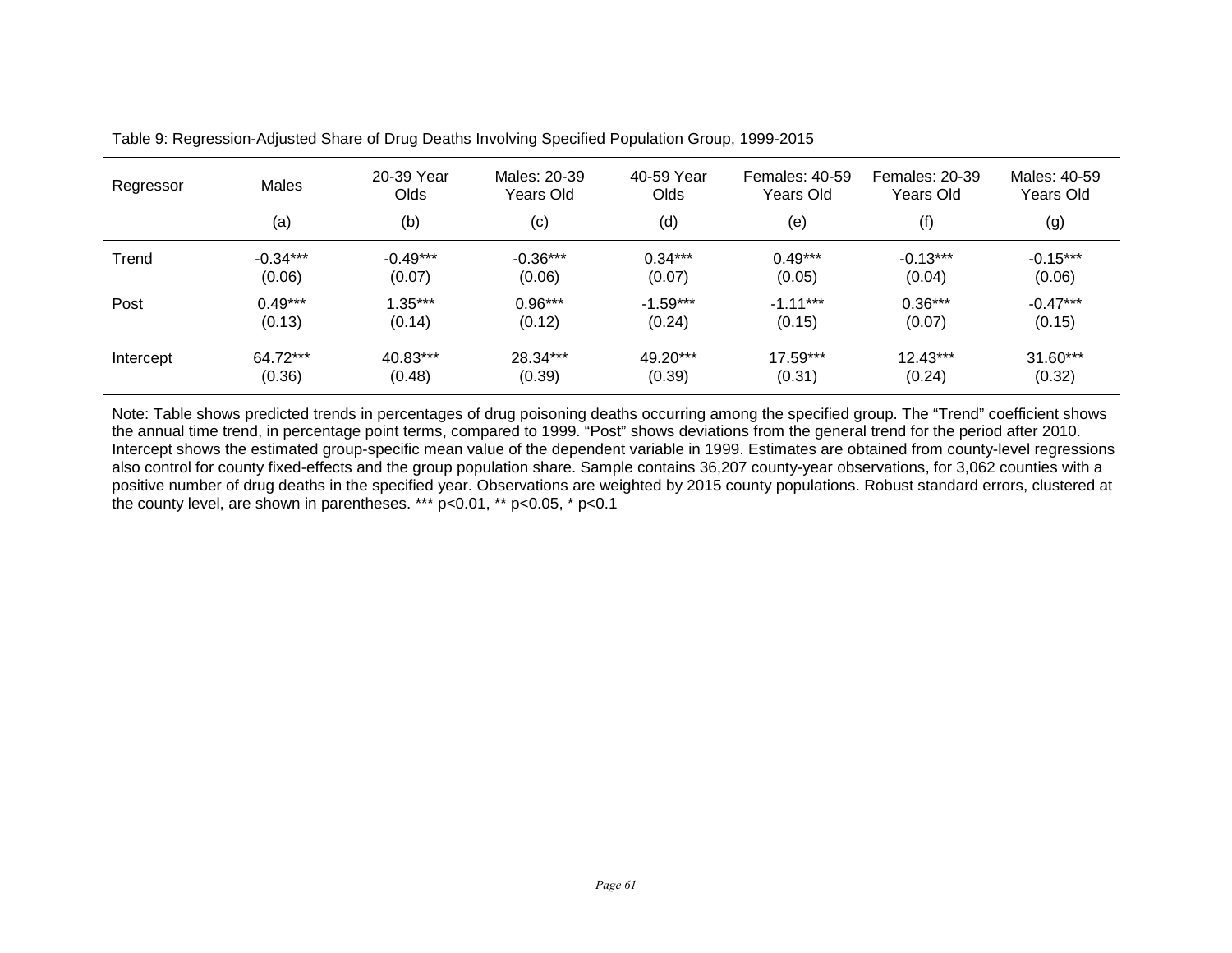|                   | Sex-Specific               |                        | Age-Specific                       |                        |  |  |
|-------------------|----------------------------|------------------------|------------------------------------|------------------------|--|--|
| Regressor         | (Reference Group: Females) |                        | (Reference Group: 40-49 Year Olds) |                        |  |  |
|                   | <b>Opioid Analgesics</b>   | <b>Illicit Opioids</b> | <b>Opioid Analgesics</b>           | <b>Illicit Opioids</b> |  |  |
| Trend             | $0.05***$                  | $0.03***$              | $-0.15***$                         | $0.03***$              |  |  |
|                   | (0.01)                     | (0.01)                 | (0.02)                             | (0.01)                 |  |  |
| Post              | $-0.24***$                 | $0.88***$              | $-0.11***$                         | $0.84***$              |  |  |
|                   | (0.03)                     | (0.05)                 | (0.05)                             | (0.06)                 |  |  |
| Group Main Effect | $0.92***$                  | $1.13***$              | $-0.92***$                         | $-0.66***$             |  |  |
|                   | (0.11)                     | (0.10)                 | (0.15)                             | (0.12)                 |  |  |

Table 10: Sex and Age-Specific Differences in Opioid Analgesic and Illicit Opioid Mortality Rate Trends

Note: Table shows differences in intercepts and time trends for males compared to females and 20-39 versus 40-49 year olds. The "Trend" coefficient shows the general difference in time trends between the treatment and reference groups. "Post" show deviations from the general trend for periods after a change in the overall trend effect. Specifically, "Post" refers periods to starting in 2011 for opioid analgesics and 2010 for illicit opioids. Regressions also control for county fixed-effects and year dummy variables. Sample contains 106,426 group-year observations from 3,132 counties. Observations are weighted by 2015 county populations. Robust standard errors, clustered at the county level, are shown in parentheses. \*\*\* p<0.01, \*\* p<0.05, \* p<0.1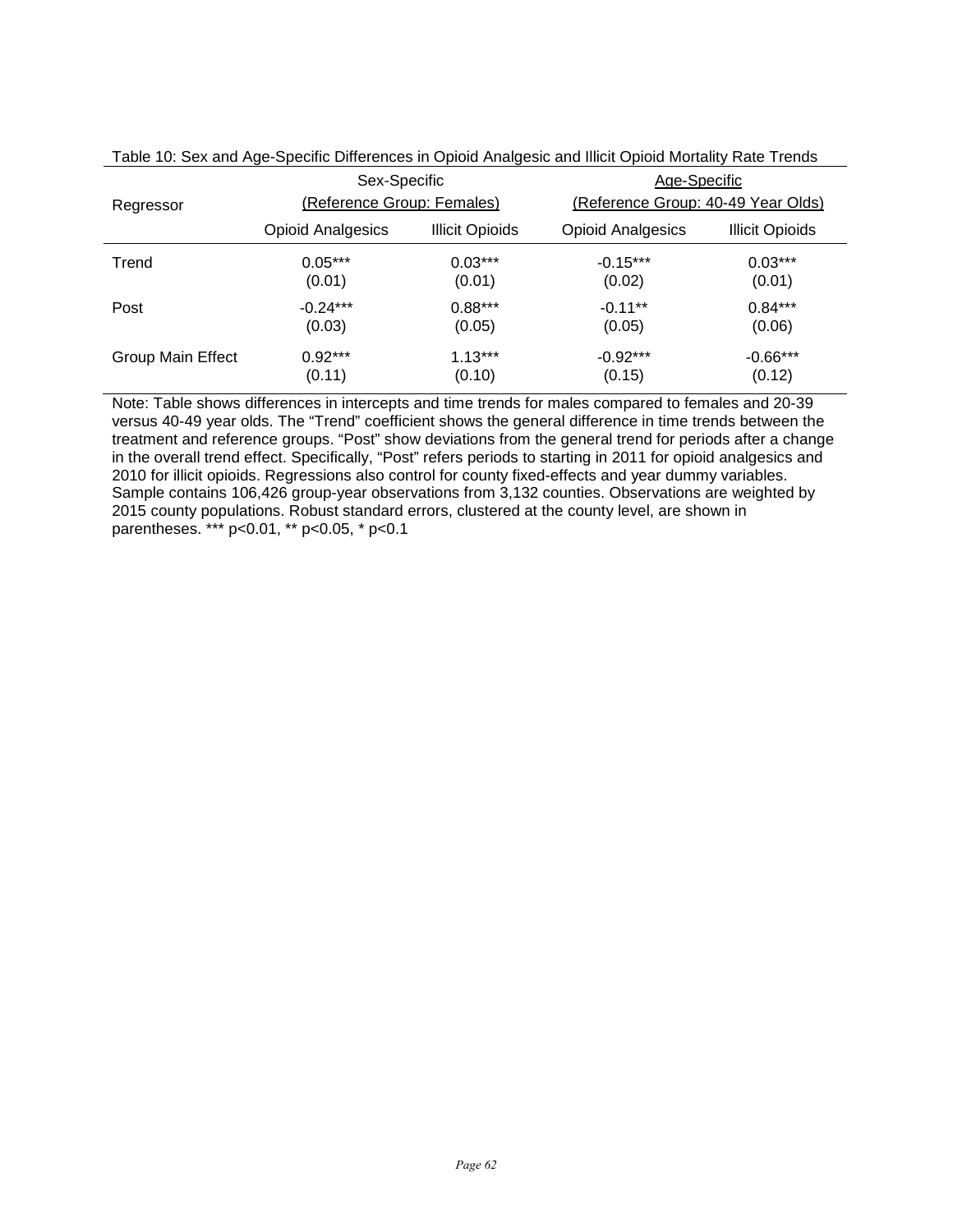

Figure 1: Drug, Nondrug Suicide and Alcohol (DSA) Mortality Rates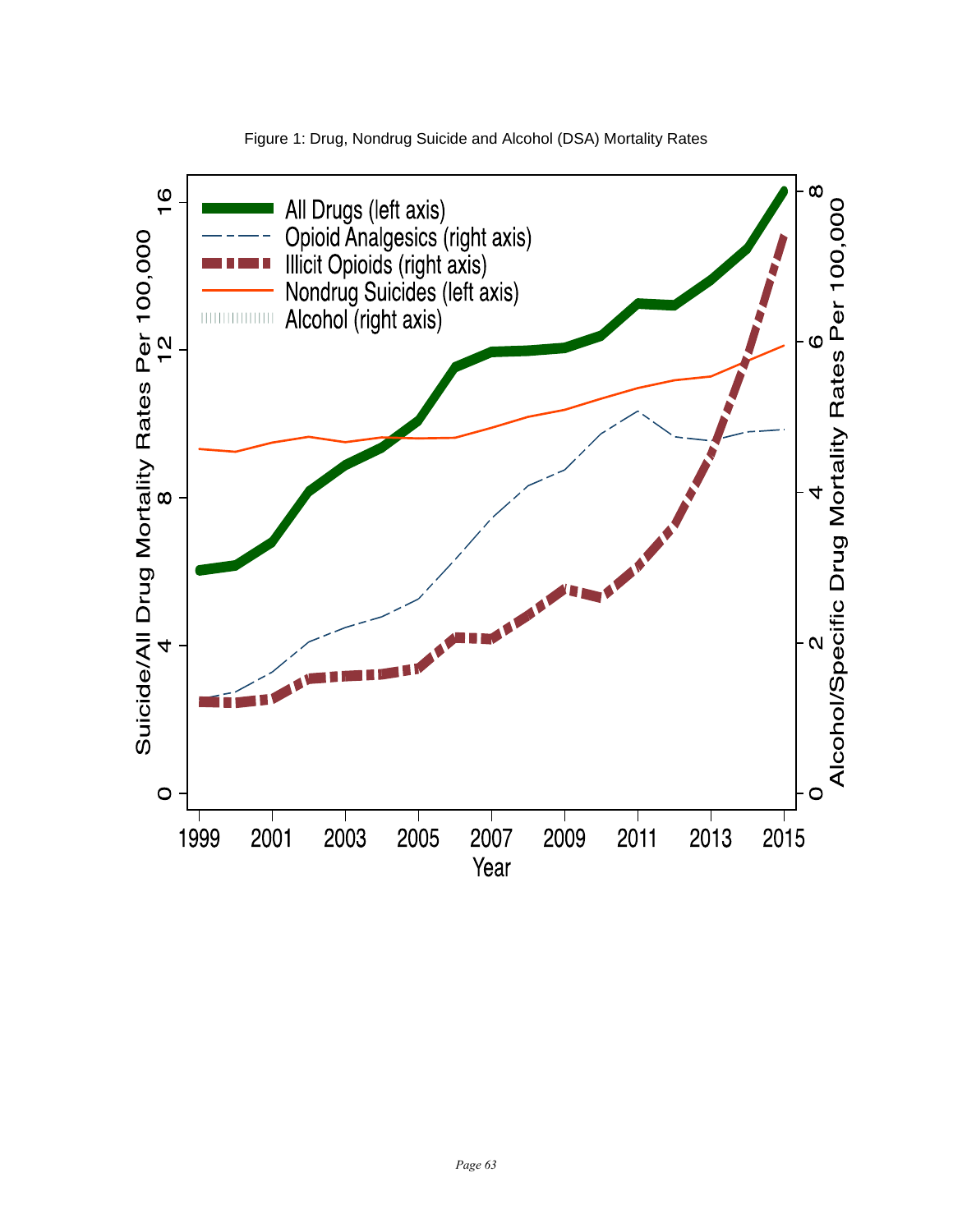

Figure 2: Drug Mortality Rates For Population Subgroups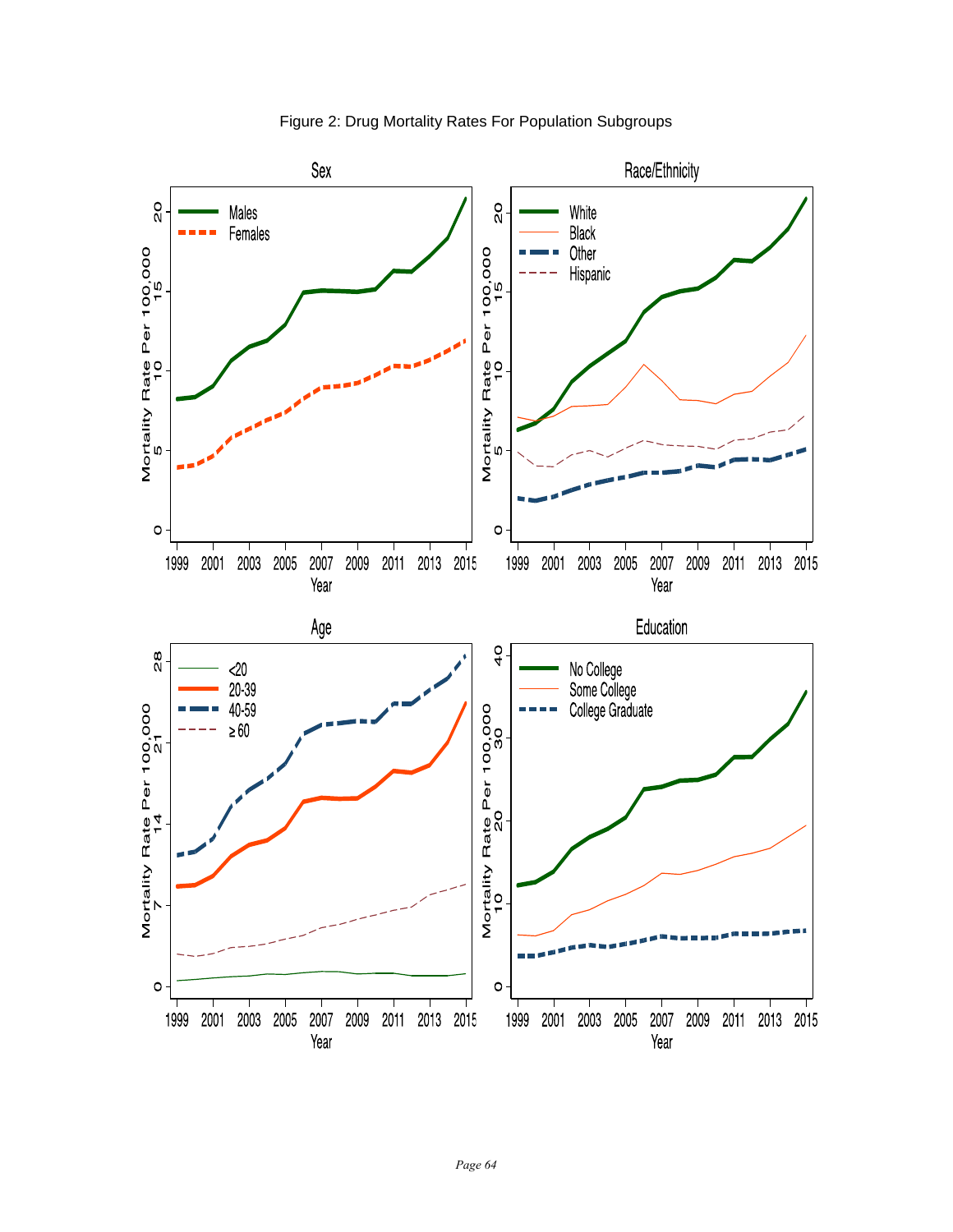

Figure 3: Nondrug DSA Mortality Rates for Population Subgroups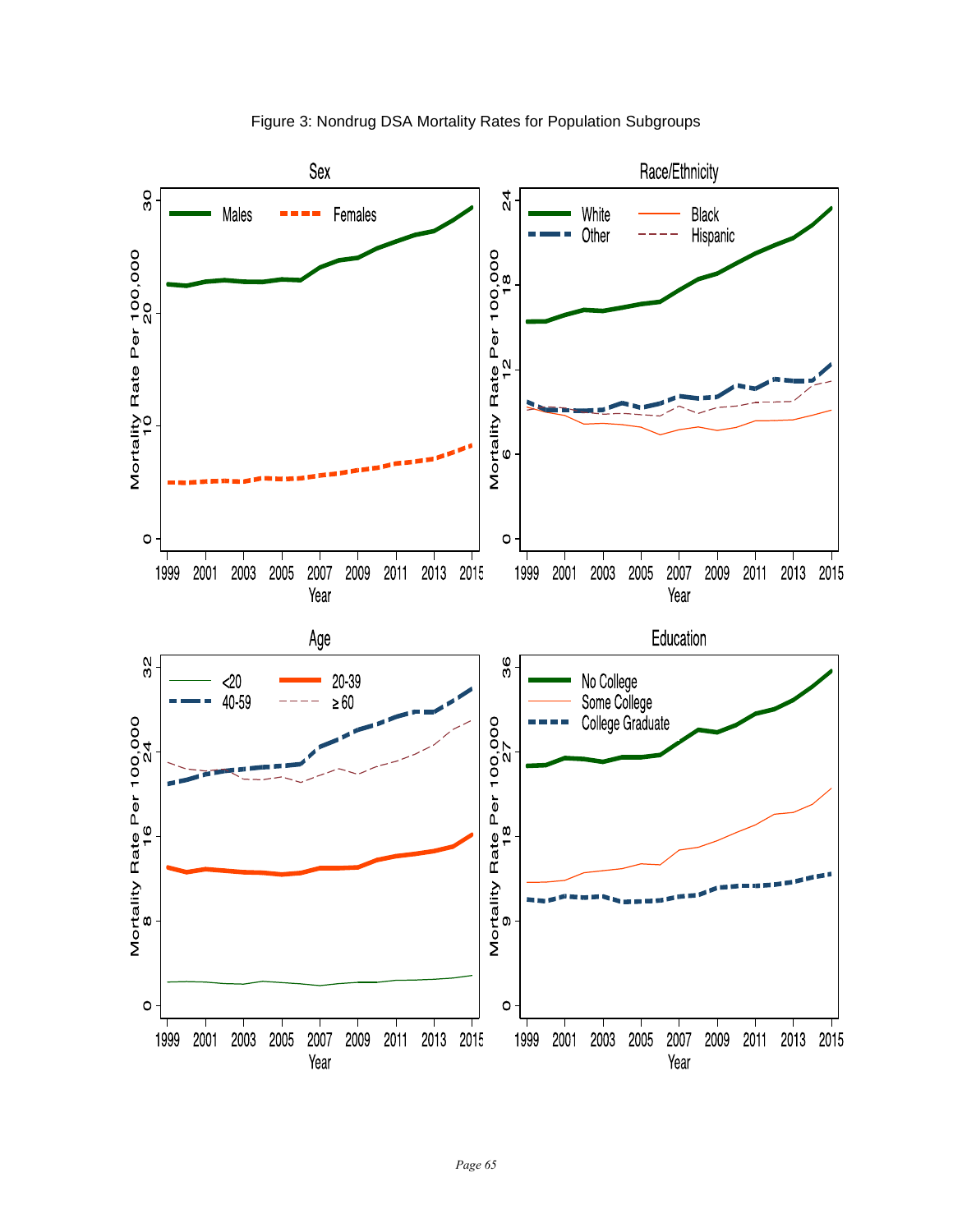

Figure 4: Opioid Analgesic and Illicit Opioid Mortality Rates for Selected Population Subgroups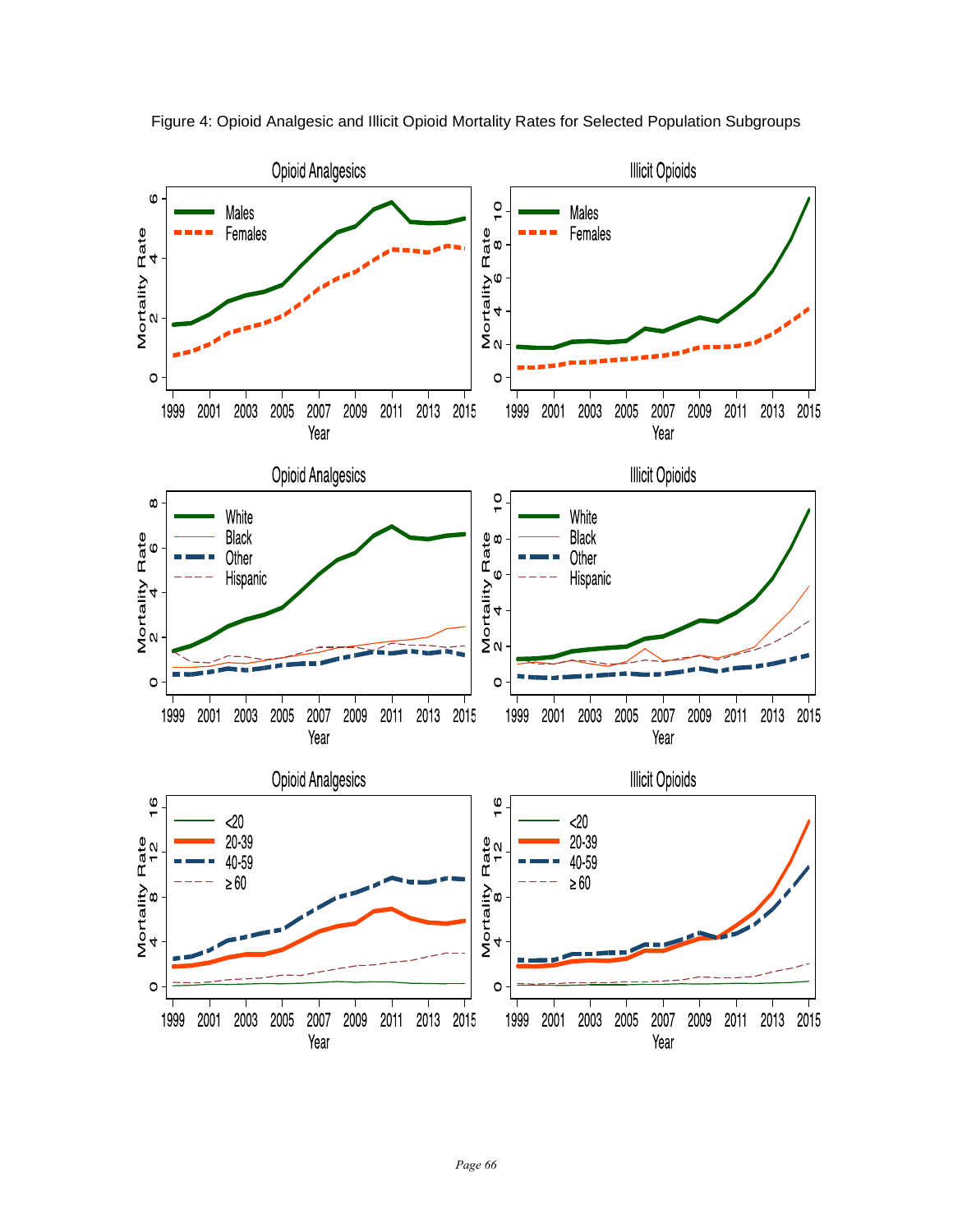

Figure 5: Percent of Drug Deaths Involving Opioid Analgesics and Illicit Opioids, 1999-2015

Note: Figure shows the percentage of drug poisonings involving opioid analgesics and illicit opioids, as well as the difference between the two.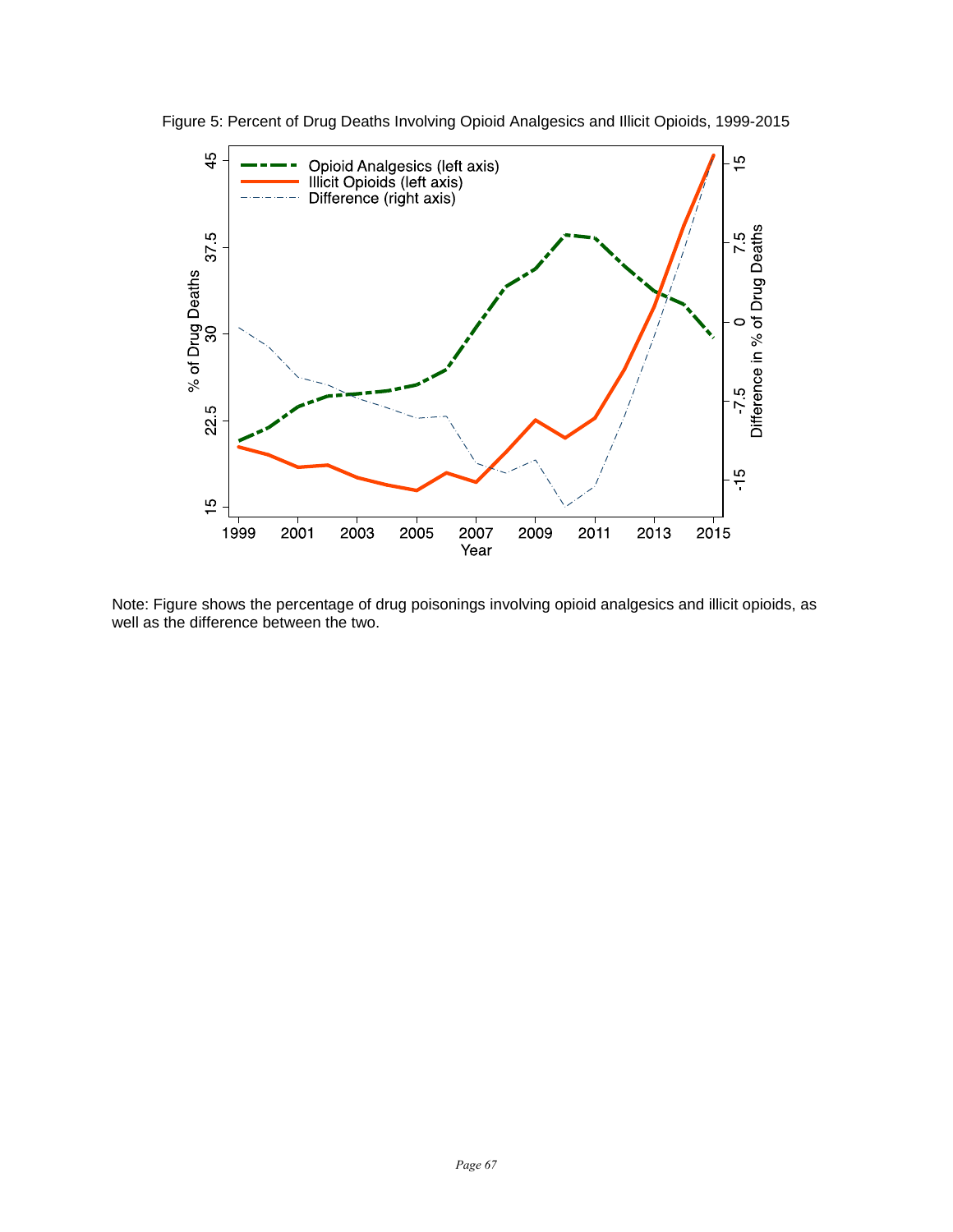Figure 6: Regression-Adjusted Changes Since 1999 in Share of Drug Poisoning Deaths For Selected Sex and Age Groups, 2000-2015



Note: Figure shows coefficients on year dummy variables from county-level regressions that also control for county fixed-effects, the group population share, as well as the county unemployment and poverty rates, and median household incomes. Data are weighted by 2015 county populations.